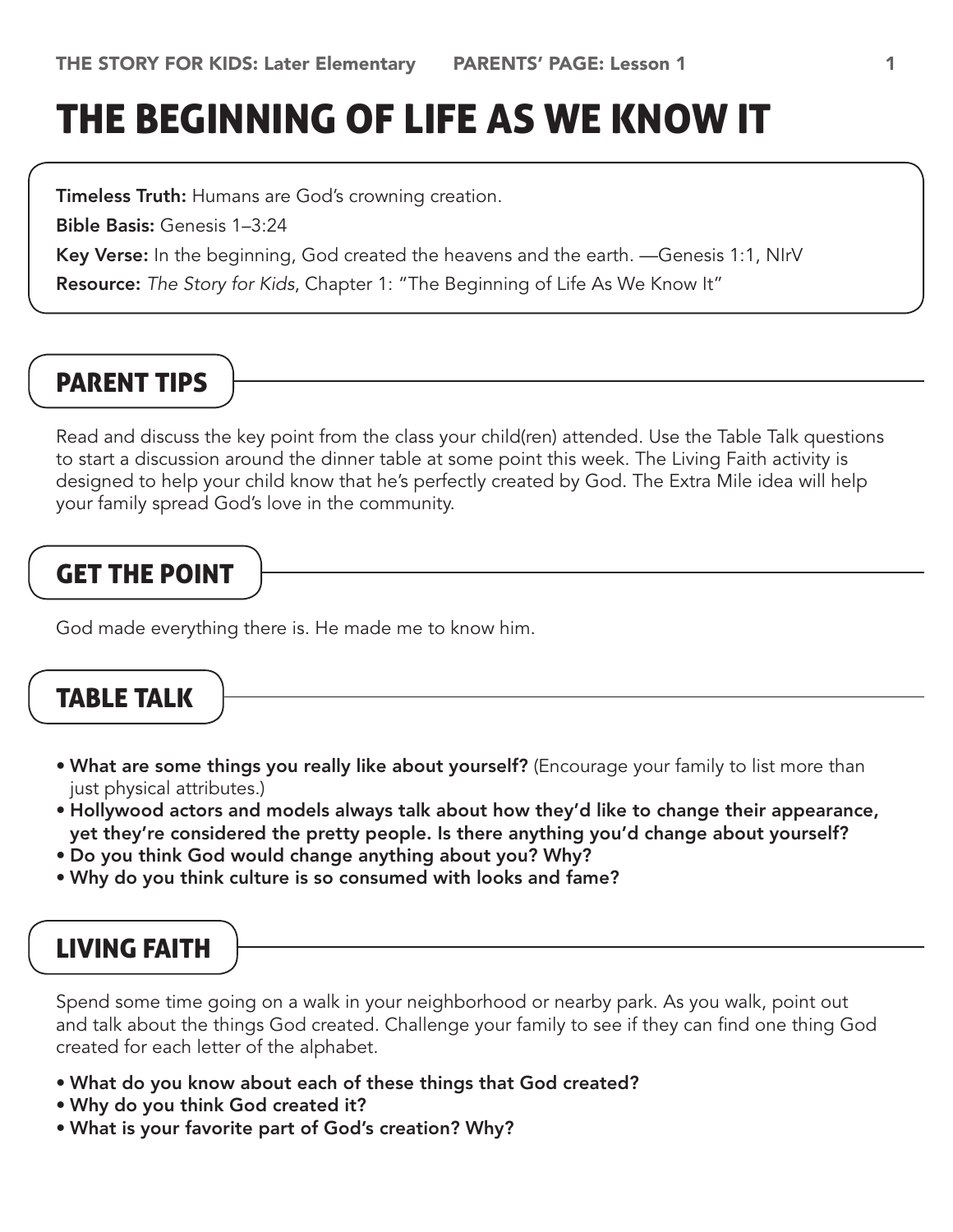End your walk at a mirror or a place where you can see your reflection. What you see is God's crowning creation. Remind your children that they are created in God's image. Let them know how proud of them you are. Talk about some of the things you appreciate about them and tie that into how those characteristics are from God. Tell them you expect a lot from them and have high standards because they are God's perfect creation. Encourage them to always follow God and his will for their lives.

## EXTRA MILE

For added emphasis on this week's themes, try one of these activities.

- 1. Grab a family photo album that has some shots of the family enjoying the outdoors. Ask:
	- What do you remember most about this experience?
	- What are some of your favorite things about God's creation?
	- How can you see God's handiwork in the outdoors?
	- Where are some places you'd like to visit?

If the conversation leads, plan a fun family outing or your next family vacation.

2. Remind your children that all people are important to God by taking some food to a local food bank or going through your closets and making a donation to a homeless shelter. Remind your kids that helping the less fortunate shows them God's love.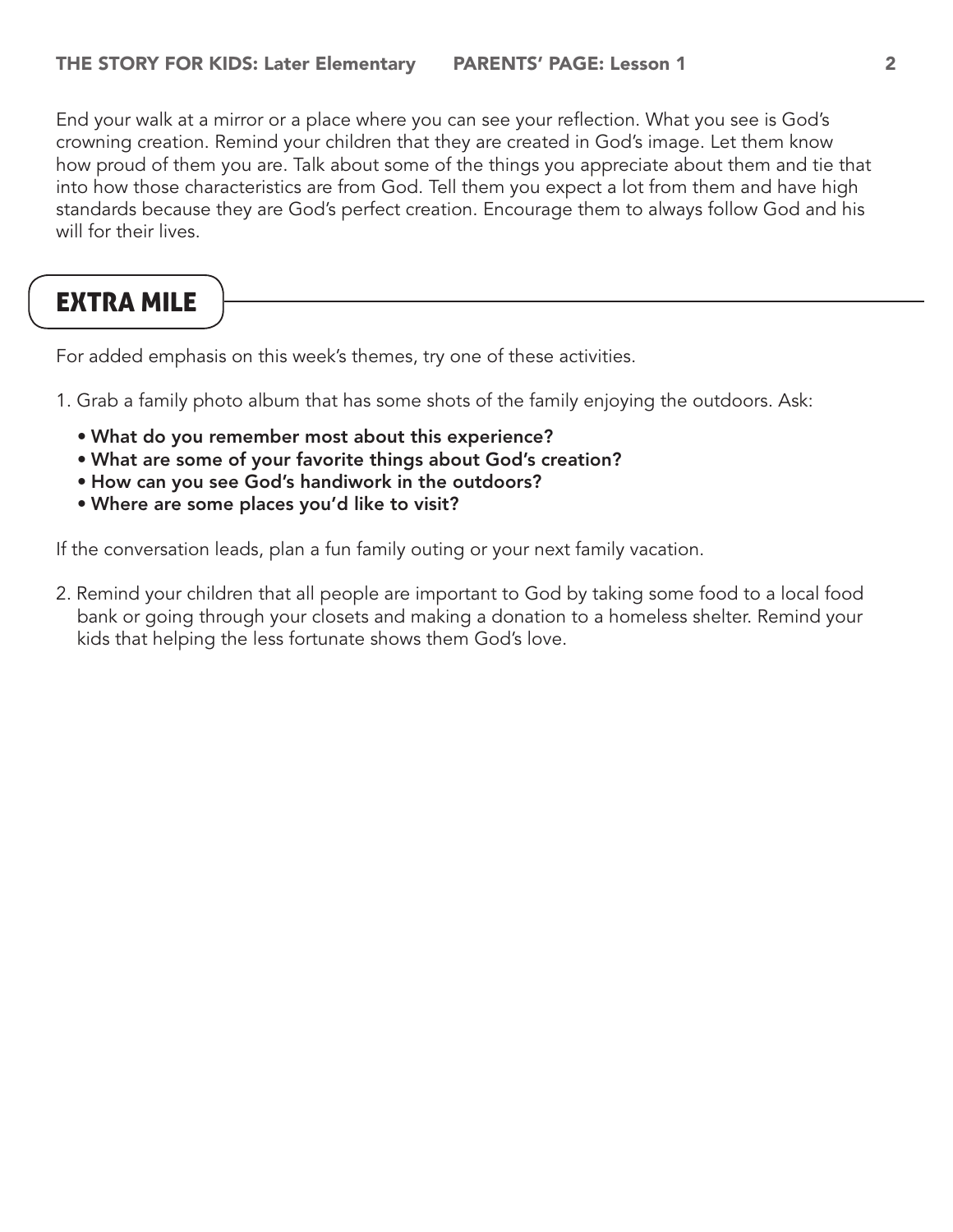# GOD BUILDS A NATION

**Timeless Truth:** What sin changes, faith overcomes.

Bible Basis: Genesis 12:1–15:21

Key Verse: "Abram believed the LORD. The LORD was pleased with Abram because he believed. So Abram's faith made him right with the LORD." —Genesis 15:6, NIrV

Resource: *The Story for Kids*, Chapter 2: "God Builds a Nation"

### PARENT TIPS

Read and discuss the key point from the class your child(ren) attended. Use the Table Talk questions to start a discussion around the dinner table during the week. The Living Faith activity is designed to help your child understand the importance of listening to God's voice even when we can't see the next step. The Extra Mile idea will help you drive home the concept of authentic faith.

### GET THE POINT

God often encourages us to follow his will. We have to be willing to make sacrifices to follow God. Abraham trusted God and obeyed. I can trust God, too.

### TABLE TALK

- According to Genesis 18:12, Sarah laughed when she overheard that she would have a baby. She was so old. What would you do if you believed God was leading you to do something and people laughed?
- Have you ever read something in the Bible and thought, *That's impossible!* Is anything impossible for God?
- How does our faith play a role in God's seemingly impossible plans for our life?
- After Abraham passed God's test, did God give Abraham "descendants as numerous as the stars in the sky and as the sand" (Genesis 22:17) right away?
- What can you learn from Abraham about waiting for God's plan to come true?
- Why is it so hard to wait?

### LIVING FAITH

Gather your family outside or in the living room. For this activity you'll need something to mark boundaries and items to set up an obstacle course. You can use pillows, empty 2-liter plastic bottles, stuffed animals, baseball bats, etc. Divide family members into pairs. If there's an odd number,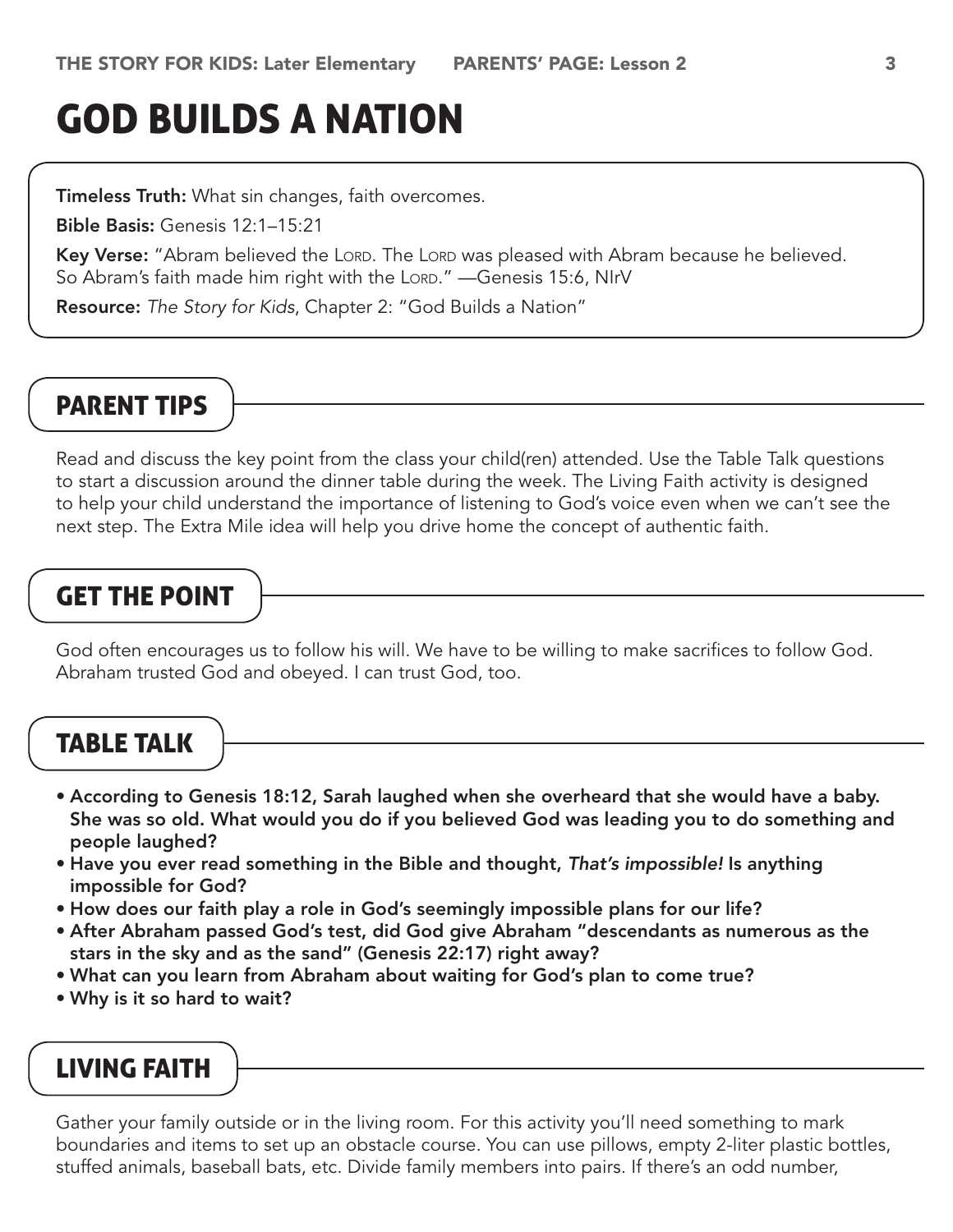have one person rotate in. Explain that one member from each team will stand on one side of the obstacle course wearing a blindfold so he can't see anything. The other team members will stand on the other side and call out verbal directions to guide their partner. Only verbal directions, such as "Two small steps forward," "One step left," or "Lift your foot really high and take a big step" are allowed. All teams go through the obstacle course at the same time, so it can sound pretty chaotic. If the blindfolded person steps on an obstacle, knocks one down (you can lean three bats together to create a teepee), or goes outside the boundary, then he has to be guided back to the beginning and start again. Take turns being blindfolded and giving directions, rearranging the obstacle course once a person has made it through.

When you decide to stop playing, ask these questions:

- What was the hardest part about being blindfolded? (Couldn't see; hard to hear directions from teammate because of all the noise.) Explain that the blindfolded person had to totally trust the directions to stay safe and make it to the destination.
- Do you think Abraham may have felt the same way when God called him to go to Canaan?
- Is it harder to obey when you can see the destination or when you're walking blind?
- How does faith help you trust God in your life, even when you can't see the next step?
- What was the hardest part of giving directions? (Had to shout; had to put yourself in other person's shoes to guide left or right.)
- Does God ever mess up in the directions he gives us?
- Because we can always trust God, what should we do when we hear his leading?

# EXTRA MILE

For added emphasis about living out a real faith, bring your family around a computer and do a search for "Stained Glass Masquerade video." Then click on the YouTube video from Casting Crowns that's three minutes and 54 seconds long. You can also search for the song's lyrics if you want to read along.

After watching the video, ask:

- What do you think the song means by "happy plastic people"?
- According to the song, is it OK to fail?
- How should the church treat people who fail?

Explain that the Bible is filled with people who failed and didn't have the faith to fully trust God. But God forgives and gives us a second chance. He doesn't want us to be plastic and pretend everything's OK when it isn't. We need to be real with God and each other. When we have faith in God, his love can help us live authentically as the person he's created us to be.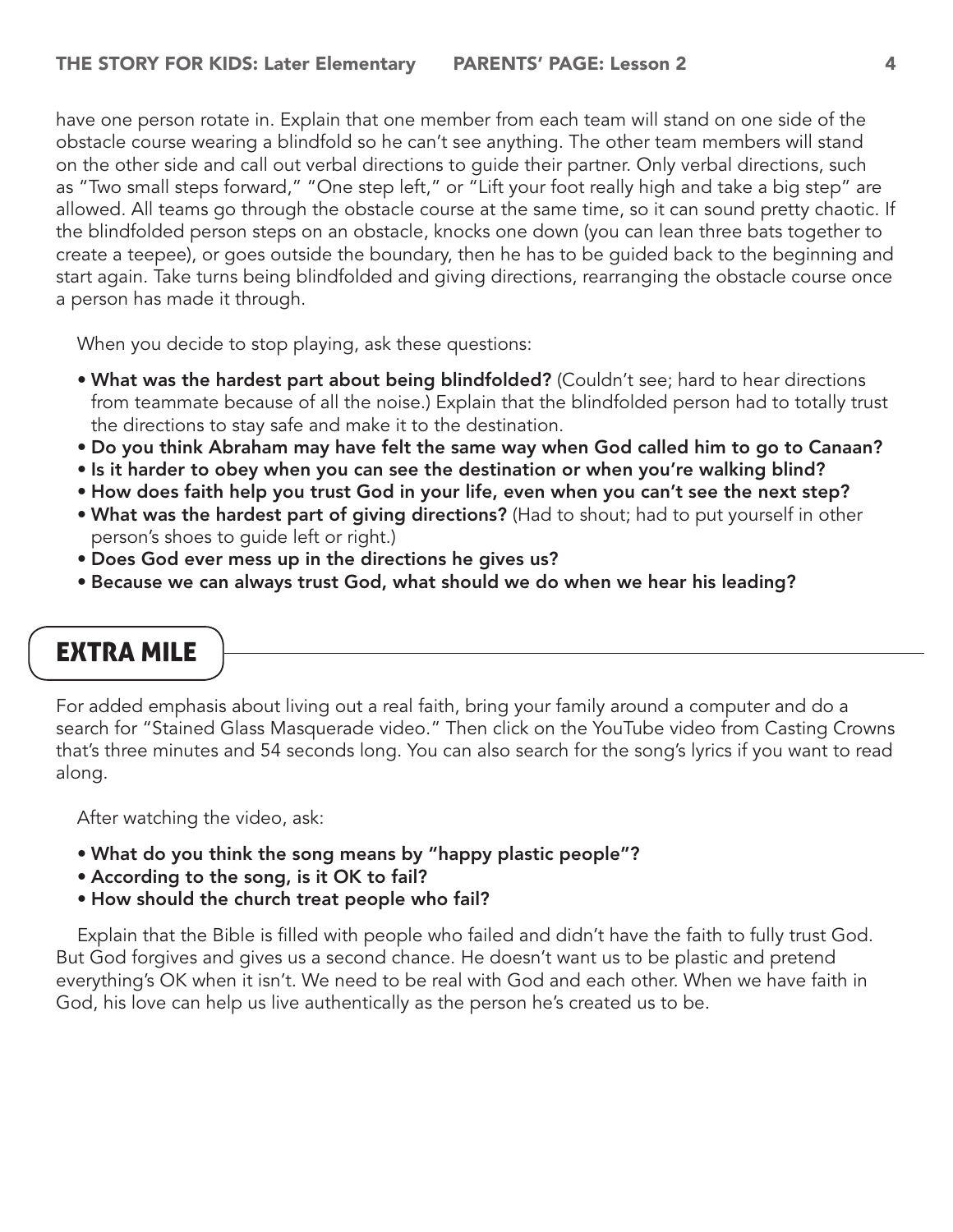# JOSEPH: FROM SLAVE TO DEPUTY PHARAOH

**Timeless Truth:** Though man fails, God's plan prevails.

Bible Basis: Genesis 37:1–36; 39:1–23; 41:1–45:7

Key Verse: Joseph said to them, "Don't be afraid. ... You planned to harm me. But God planned it for good." —Genesis 50:19–20, NIrV

Resource: *The Story for Kids*, Chapter 3: Joseph: "From Slave to Deputy Pharaoh"

### PARENT TIPS

Read and discuss the key point from the class your child(ren) attended. Use the Table Talk questions to start a discussion around the dinner table during the week. The Living Faith activity is designed to help your family discuss the pitfalls of favoritism. The Extra Mile idea will get your family into your neighborhood as you meet the needs of hungry people in your community.

### GET THE POINT

God worked things out for Joseph's good. God knows what's good for me.

### TABLE TALK

- Has anybody told lies about you and gotten you in trouble, like Potiphar's wife did to Joseph?
- What did it feel like? Did you do anything to get even?
- Has anybody made promises to you and then not followed through, like the drink-tester did to Joseph?
- How did that make you feel?
- What can you learn from Joseph about patience and continuing to believe in God's plan during difficult times?

### LIVING FAITH

Instruct each family member to bring his or her favorite possession to the living room. It must be only one thing, such as a toy, golf club, stuffed animal, photo, Wii gaming system, or car (of course, this would require a trip outside). Once everybody has chosen something, start with the youngest family member and have her explain why that item is her favorite. Continue around the room until each person gets to share about his possession.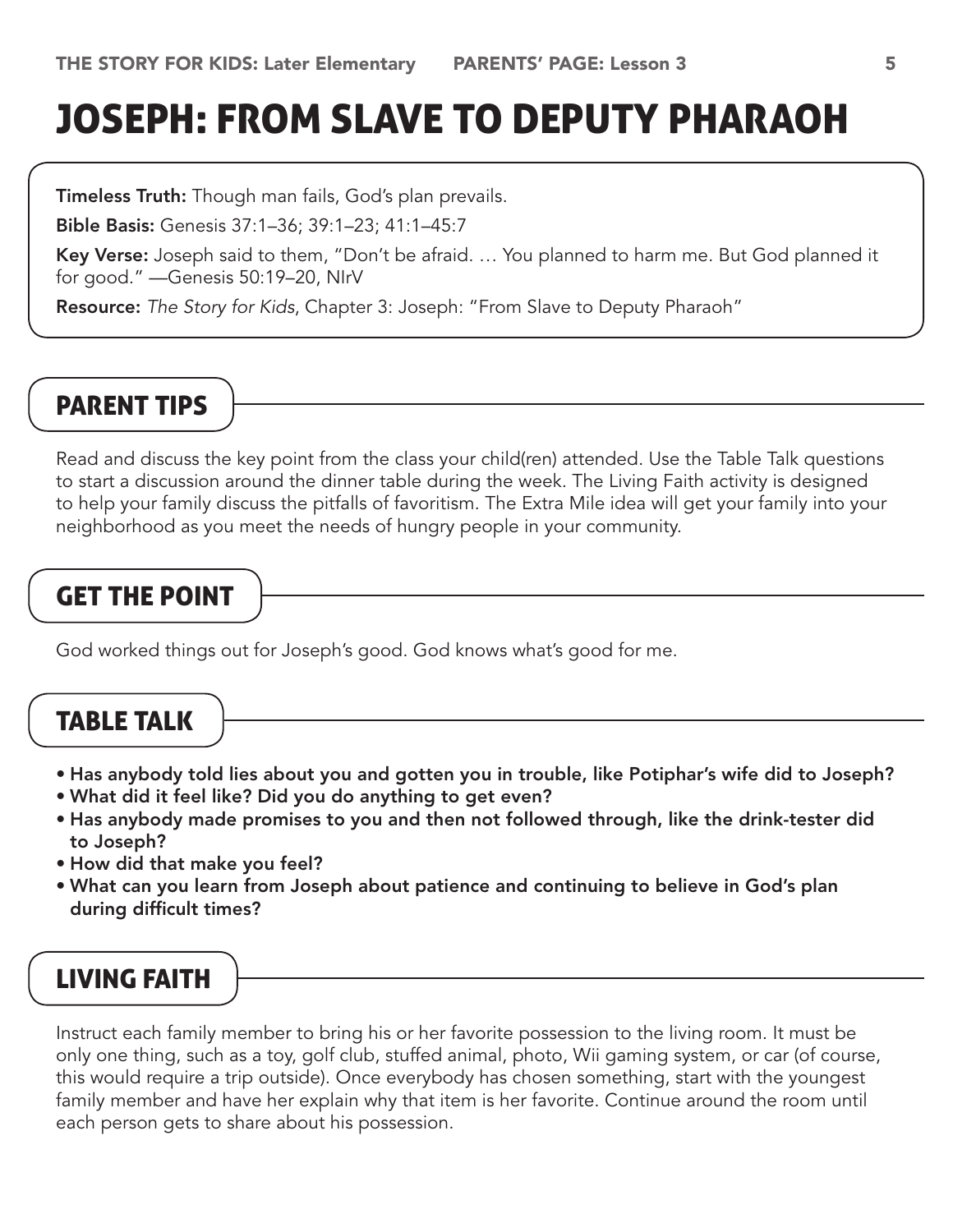After everybody is finished, explain that it's natural to have a favorite thing. Some items just fit your personality and specific tastes better than others. Some things have more sentimental value and mean more to you. But when it comes to families, favoritism can cause some problems. Ask:

- How did it make Joseph's brothers feel that Jacob "loved Joseph more than any of his other sons"? (Genesis 37:3)
- Were Joseph's brothers justified in selling him into slavery?
- Who was more at fault—Jacob or Joseph's brothers—for what happened to Joseph?
- If Jacob would've acted differently, do you think Joseph's life would've been different?
- Have you ever been in a group or team where somebody else was the favorite?
- Have you ever been treated as the favorite? How did that make you feel?

If there has been any favoritism shown (or felt) in your family, take time to discuss the issue and apologize to the child who felt slighted. At the end, pray for God to give your family the wisdom and ability to love each other fully and unconditionally without showing favoritism.

### EXTRA MILE

God gave Joseph wisdom to prepare for the coming famine. Through God's provision, people were saved when there was no food. Take an evening as a family and go door-to-door in your neighborhood to gather nonperishable food for a community or church food bank. Have your children explain to the neighbors exactly where the food will go and who it will benefit. Make sure to visit houses of people you don't know. Bring a wagon or shopping bags to collect food donations. After you deliver the items to the food bank, write thank-you notes to the neighbors that contributed and revisit those homes to let them know the results of your family food drive.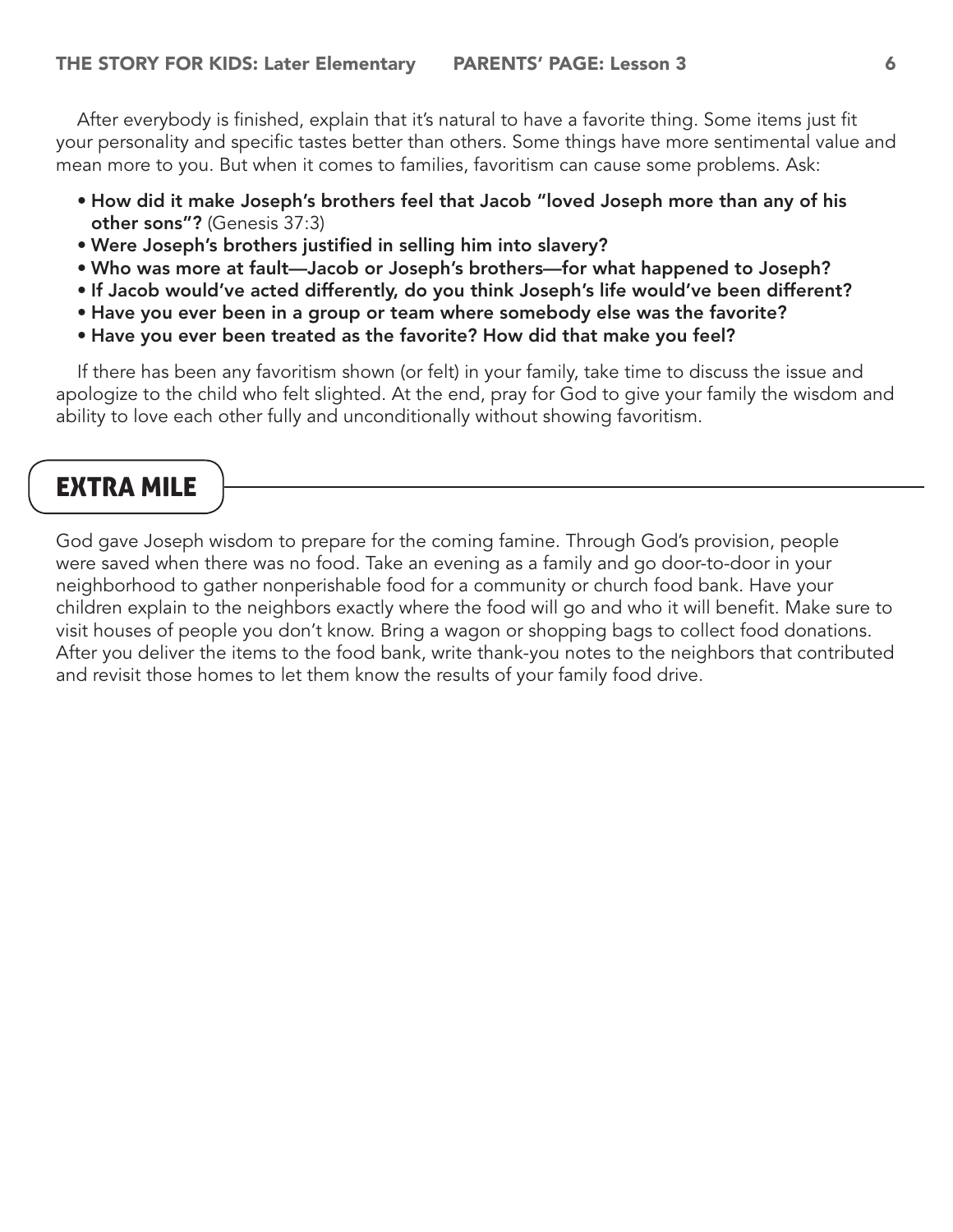# OUT OF EGYPT

**Timeless Truth:** God is the ultimate Deliverer.

Bible Basis: Exodus 1:1–2:10; 3:9*–*10; 12:31*–*33; 13:21–22

Key Verse: Moses answered the people. He said, "Don't be afraid. Stand firm. You will see how the LORD will save you today." —Exodus 14:13, NIrV

Resource: *The Story for Kids*, Chapter 4: "Out of Egypt"

### PARENT TIPS

Read and discuss the key point from the class your child or children attended. Use the Table Talk questions to start a discussion around the dinner table during the week. The Living Faith activity is designed to help your family look to God during hard times and follow him. The Extra Mile idea will help your family relate to the Israelites and benefit your church.

### GET THE POINT

God watches over Moses and his people. God watches over me, too.

### TABLE TALK

Say, Pharaoh was very stubborn and hardened his heart against God. Tell about a time when God was working in your life or trying to get your attention, but you didn't see it until later. Ask:

- Do you know a friend, teacher, or relative who has hardened their heart against God and refuses to see him?
- Why do you think people stubbornly refuse to see God when he makes himself known in creation and everyday circumstances?
- What can you do to open people's eyes to the truth about God? (Share the good news about Jesus with them; pray for them; be their friend.)
- If somebody totally refuses to acknowledge God, what should you do? (Pray that the Holy Spirit softens their heart; continue to show them God's love.)

### LIVING FAITH

Grab a flashlight and bring your family to a dark room or into the basement. This activity can also be done outside on a dark night. Explain that according to the Bible, God led the Israelites at night with a pillar of fire (Exodus 13:21). By following the pillar of fire at night and the pillar of cloud during the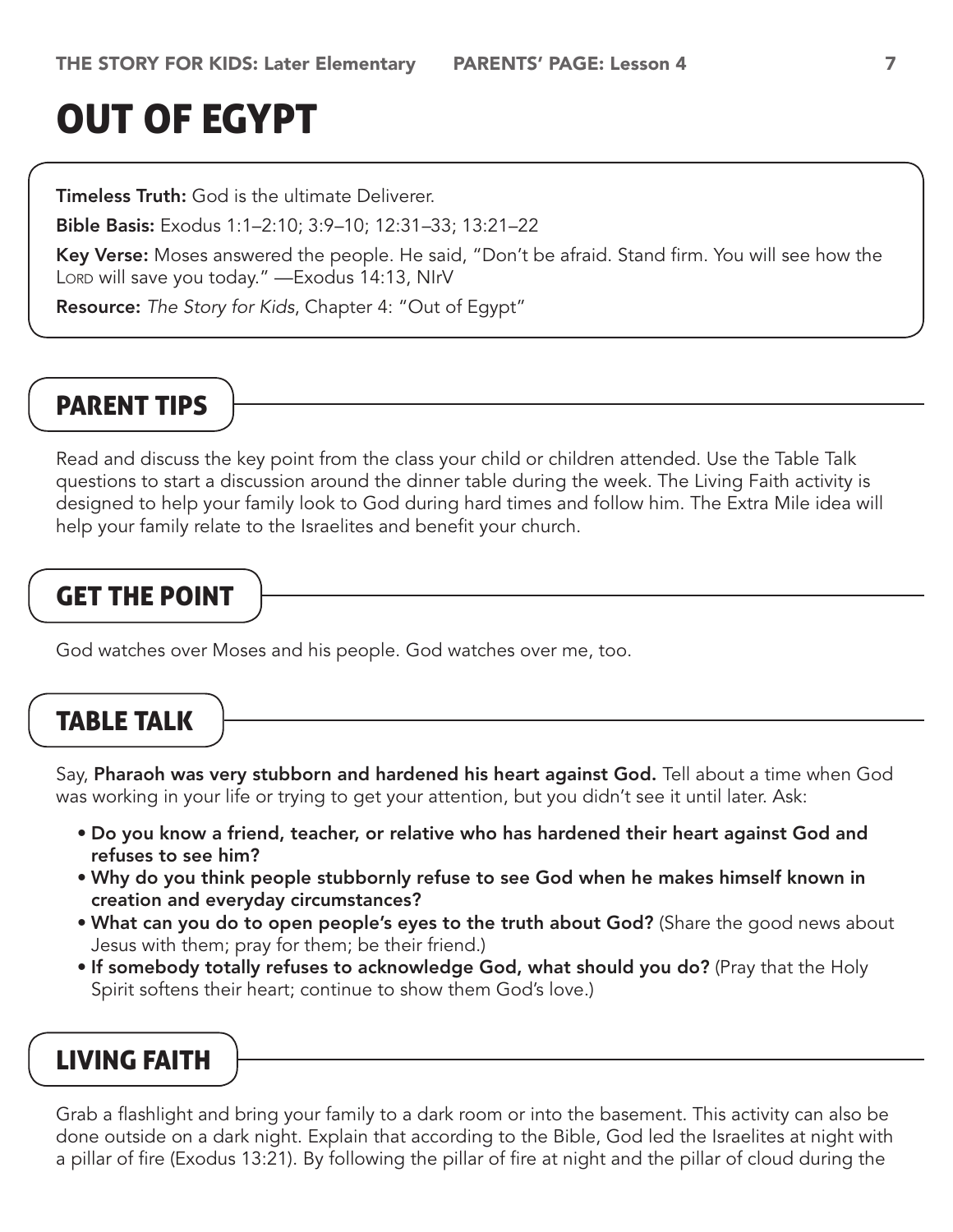day, God's people always knew exactly where to go. Tell your family that you're going to play a game of reverse hide and seek. Instead of one person counting and everybody hiding, the person holding the flashlight will hide and everybody else will count. Have a parent hide first. After everybody counts to 20, let them search for the person hiding. Once that person is found, let him hide again. This time after everybody has counted, wait a couple minutes and then turn on the flashlight before anybody finds you. With the flashlight on, allow every family member to get to you. Let other family members take turns hiding.

When you're finished, ask:

- Were you ever scared being stuck in the dark and not knowing where to go?
- Was it easier to find the hidden person when the flashlight was on or off?
- How does God shine his "flashlight" today so it's easier for us to follow him? (He gave us the Bible; instruction from parents; youth leaders at church; Holy Spirit.)
- How does God's light deliver us and keep us safe?
- God's "flashlight" is on all the time. How does it make you feel to know you can go to him whenever you're in need?
- The Bible says, "You are in the light because of what the Lord has done. Live like children of the light" (Ephesians 5:8). What are some ways we can live as children of the light?

### EXTRA MILE

On a Sunday night (or early on a Monday morning if you wake up before your children), tell your family that you're going to eat breakfast like the Israelites did when they escaped Egypt. The Bible says that thin flakes of bread appeared on the ground every morning (Exodus 15:15–16). The Israelites would gather up enough for their family and eat it throughout the day. The next morning a whole new crop of manna, which comes from the Hebrew words "What is it?" would be waiting for them to eat. Instead of manna, explain that your family will eat oatmeal every morning. Calculate the cost savings of eating oatmeal instead of cereal, doughnuts, or eggs (whatever is your family's normal breakfast food) and have your children donate that money to the church the following Sunday to do God's work.

At some point during the week, ask your family what the Israelites must have felt like after eating manna every day for years.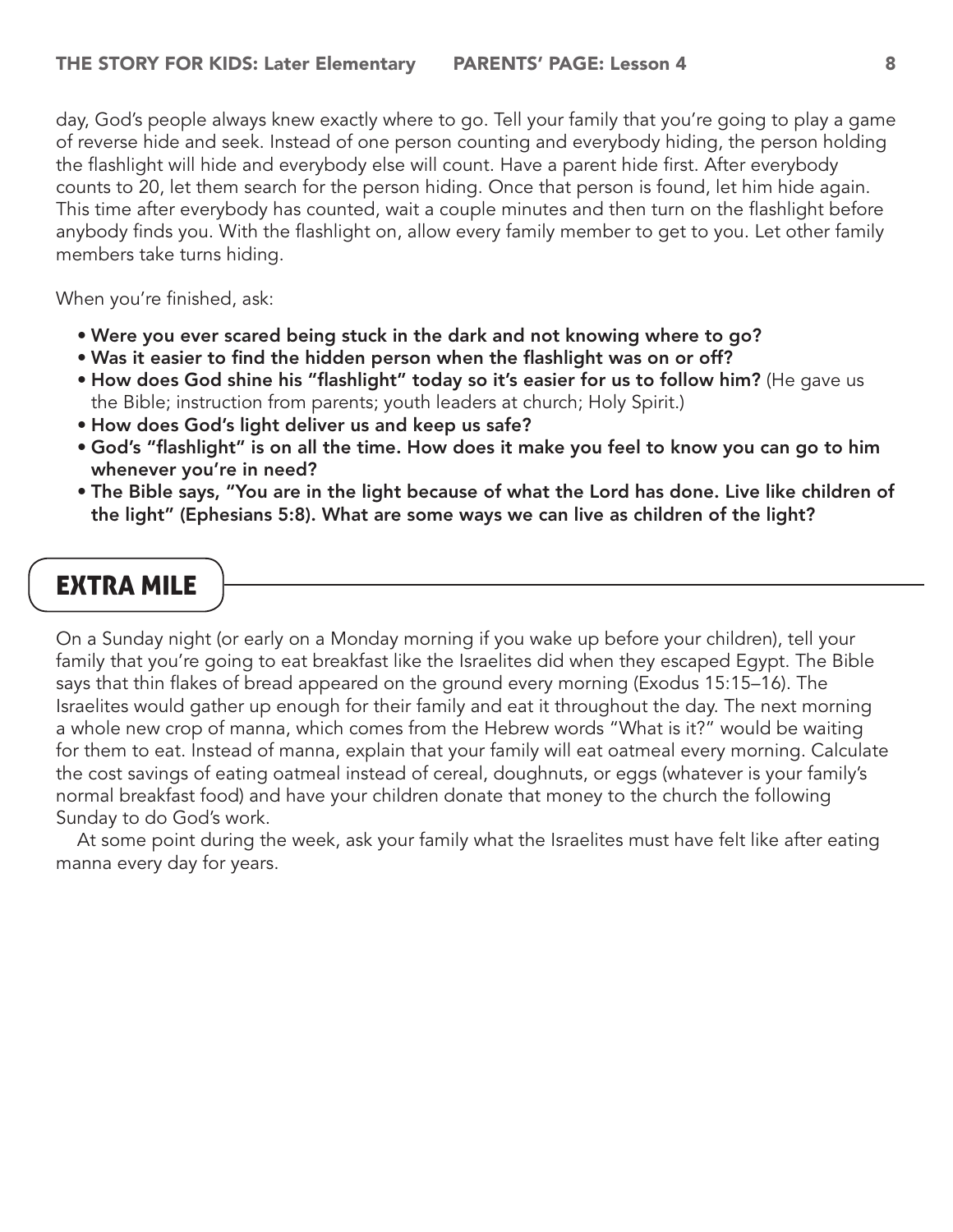# NEW RULES

**Timeless Truth:** Following God's laws results in righteousness.

Bible Basis: Exodus 19–25:22

Key Verse: [God's people] answered with one voice. They said, "We will do everything the Lord has told us to do." —Exodus 24:3, NIrV

Resource: *The Story for Kids*, Chapter 5: "New Rules"

### PARENT TIPS

Read and discuss the key point from the class your child(ren) attended. Use the Table Talk questions to start a discussion around the dinner table during the week. The Living Faith activity is designed to help your family discern what a lie is and help them always strive to tell the truth. The Extra Mile looks at current teen ethics trends and encourages your children to be different. Plus, a fun game will help your family memorize the Ten Commandments.

### GET THE POINT

God gave us rules so we can know him. I can know God by learning his laws.

### TABLE TALK

- What do you think is the most important of the Ten Commandments? Why?
- When Jesus was asked that same question, what did he say? (Read Matthew 22:36–40) Why did he answer this way? Do you agree?
- The third commandment talks about not misusing God's name. Does that apply to words such as "Gosh," "Geez," and "OMG"?
- What do the Ten Commandments show us about God's character? (He's a jealous God; He cares about life; He wants us to look to him for our needs.)

## LIVING FAITH

Play the "Two Truths and a Lie" game as a family. In this game, each family member has to think up two real things and one falsehood to say out loud. Then everybody guesses which thing is the lie. Try to make the lie sound believable. Parents will have an easier time stumping their children, but be aware about what you reveal about yourself. Also, try to have the true statements sound outrageous, then you can share the story behind your "truth." (Example: "I never had detention in high school;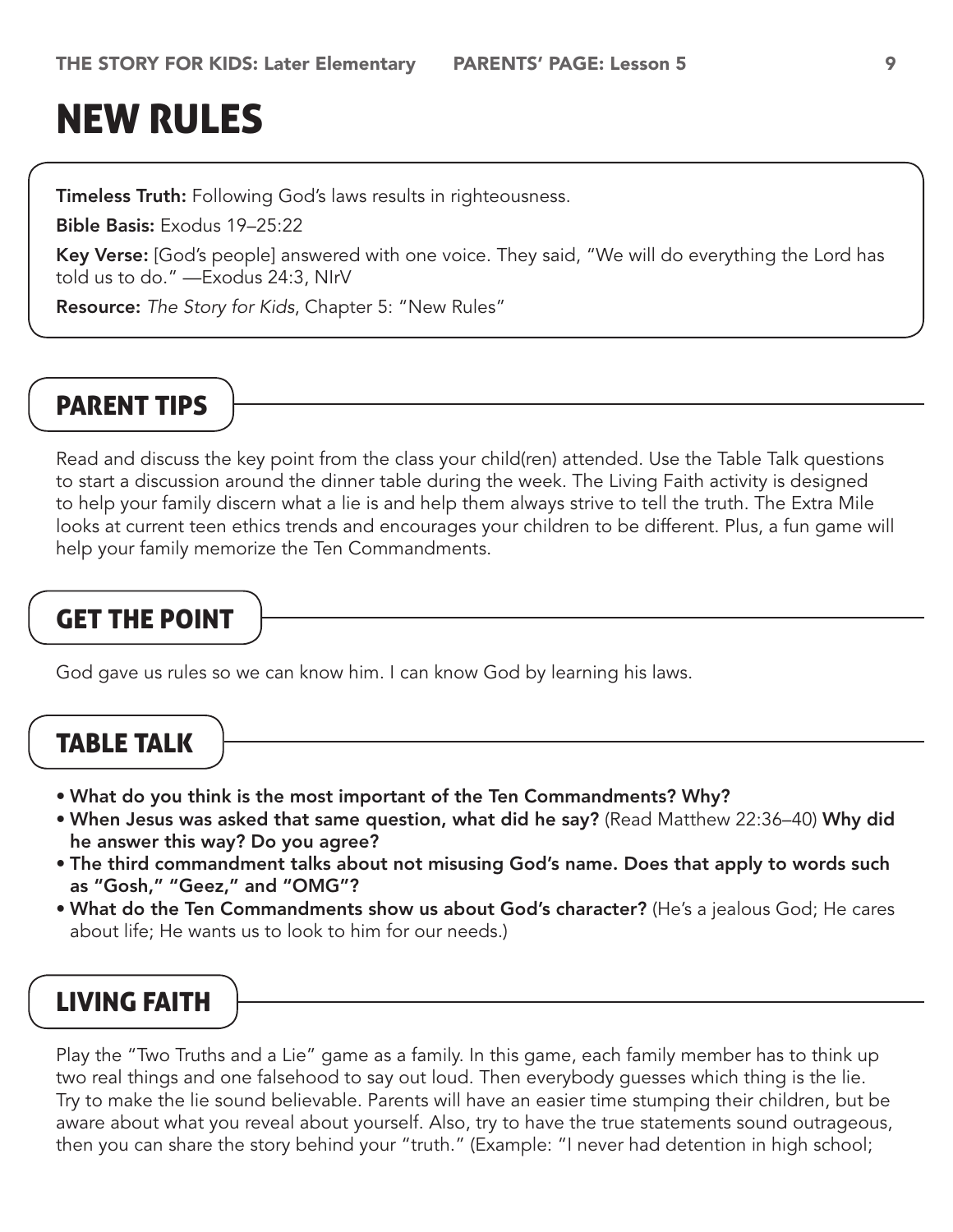I once hit a golf ball and broke a car's windshield; I made my little brother drink pickle juice." In this case, if the lie was about detention, then the truths could lead to interesting stories.)

Ask:

- What was the hardest part about this game?
- Did you learn anything new about your family?
- Was it easy to disguise a lie in the truth?
- How come it's easy for little lies to slip out in everyday life?
- What are some ways that we can always strive to be truthful?

# EXTRA MILE

Use these ideas to drive home the importance of the Ten Commandments.

**1. In the Cards**—Get a deck of cards and remove all the face cards (jacks, queens, kings, and jokers). Shuffle the deck. Bring out a Bible and review the Ten Commandments in order. For younger children, you can paraphrase the Commandments like this: 1. God is the one true God; 2. Do not worship anyone or anything but God; 3. Do not misuse God's name; 4. Rest one day a week; 5. Respect your father and mother; 6. Do not kill; 7. Husbands and wives should keep their promises to each other; 8. Do not steal; 9. Do not lie; 10. Do not be jealous of others.

Put the deck on the table. Have the youngest family member start by drawing a card and trying to say the corresponding commandment (example: 8 = Do not steal). If the person says the correct commandment, he gets to keep the card. If it's incorrect, the card is put face-up next to the deck. Go through the entire deck of cards. The person who ends up with the most cards gets a prize, such as being able to choose a special dessert the following night.

2. Teen Scene—Look up "The Ethics of American Youth—2008 summary" online. Based on a random survey of 30,000 high school students, this study found that 35 percent of boys and 26 percent of girls stole from a store in the past year. Twenty-three percent stole from a parent or relative, and 20 percent stole from a friend. Lying was an even bigger issue. Eighty-three percent admitted to lying to a parent about something significant. Cheating is also a problem that appears to be getting worse in that 64 percent of students cheated on a test in the last year. High schoolers couldn't even be totally honest on this anonymous survey—26 percent said they lied on one or two questions.

Ask:

- Do these numbers on lying, cheating, and stealing seem about right in your school and among your friends? Would you say the problem is larger?
- Why do you think so many students lie, cheat, or steal?
- Have you ever cheated on a test or been tempted to cheat?
- Is cheating the same thing as lying? Why or why not?
- What's one way that teenagers could be encouraged to lie, cheat, and steal less?
- Can you think of the underlying cause of this behavior? (Selfishness, fear of getting bad grades, etc.)
- What can we do as parents to help you not lie, cheat, or steal?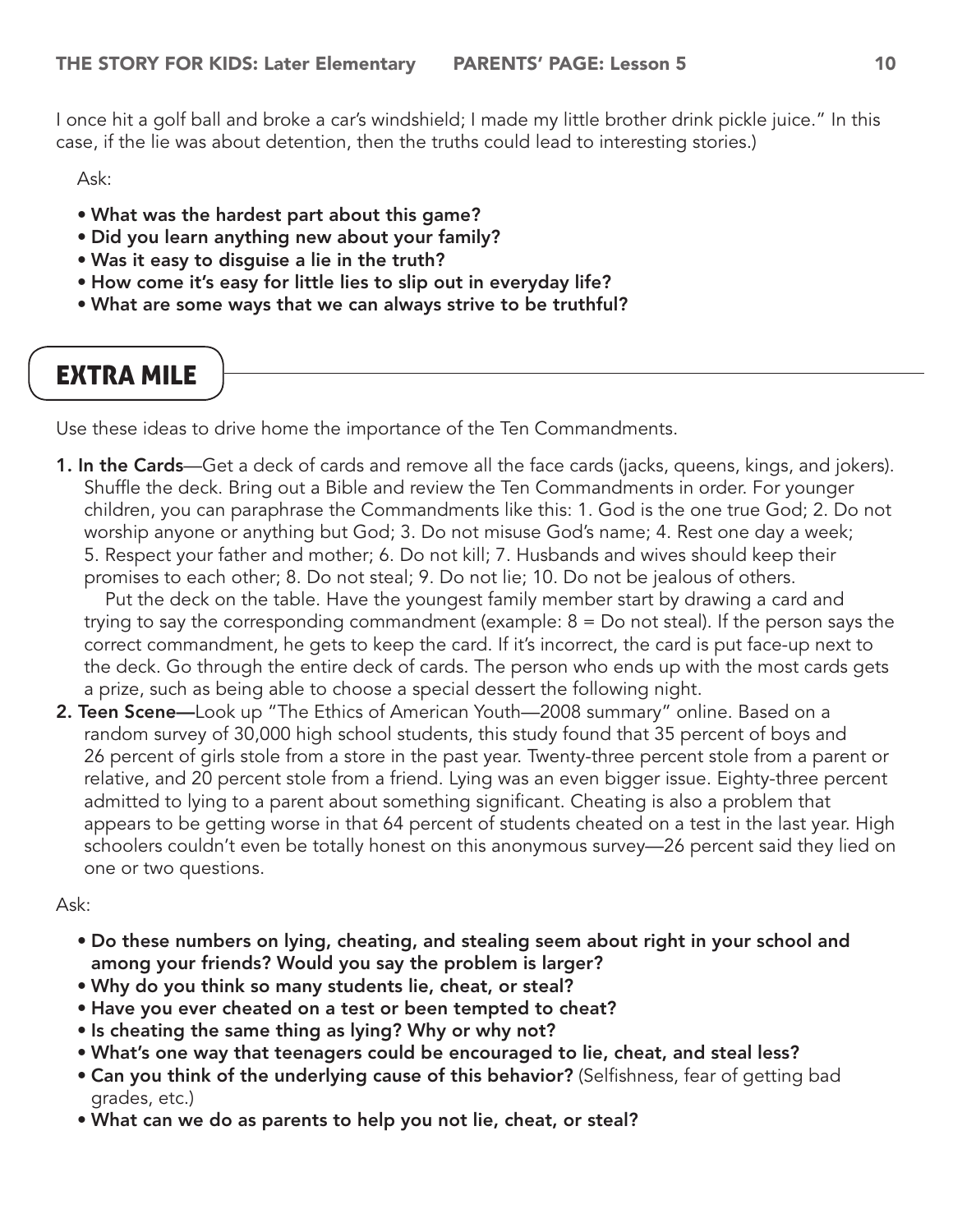# WANDERING

Timeless Truth: Faith in God's promises will be rewarded. Doubt will be punished.

Bible Basis: Numbers 13–14; 20:1–13

Key Verse: [Joshua and Caleb] said, "If the Lord is pleased with us, he'll lead us into that land. ... He'll give it to us." —Numbers 14:8, NIrV

Resource: *The Story for Kids*, Chapter 6: "Wandering"

### PARENT TIPS

Read and discuss the key point from the class your child(ren) attended. Use the Table Talk questions to start a discussion around the dinner table during the week. The Living Faith activity is designed to help your family understand the importance of knowing and following God's promises. The Extra Mile will build trust amongst your family members.

## GET THE POINT

Joshua and Caleb were confident in God's promise. I can be confident no matter what.

### TABLE TALK

- The Israelites chose to listen to the ten fearful spies, instead of Joshua and Caleb—who trusted God. Because of that, they missed out on the fruits of God's promises. Name a time that you followed worldly advice. What was the consequence? Talk about a time when you followed God despite strong opposition. What happened?
- What was God's punishment to the people because of their lack of faith? Do you think God's punishment was too harsh?
- What are some of the punishments or judgments people face today because of an unwillingness to stand strong for God?
- How can you live more boldly for God? Name one way that you want to trust God more in your life.

### LIVING FAITH

Set up two obstacle courses in your living room, backyard, or a park. Be creative in using items around your home. Make one course long and difficult. Keep the other course rather simple and short. Ideas include: doing a hula hoop ten times, putting your forehead on a bat and spinning around ten times, jumping rope, running around a trash can, crab walking, climbing over the couch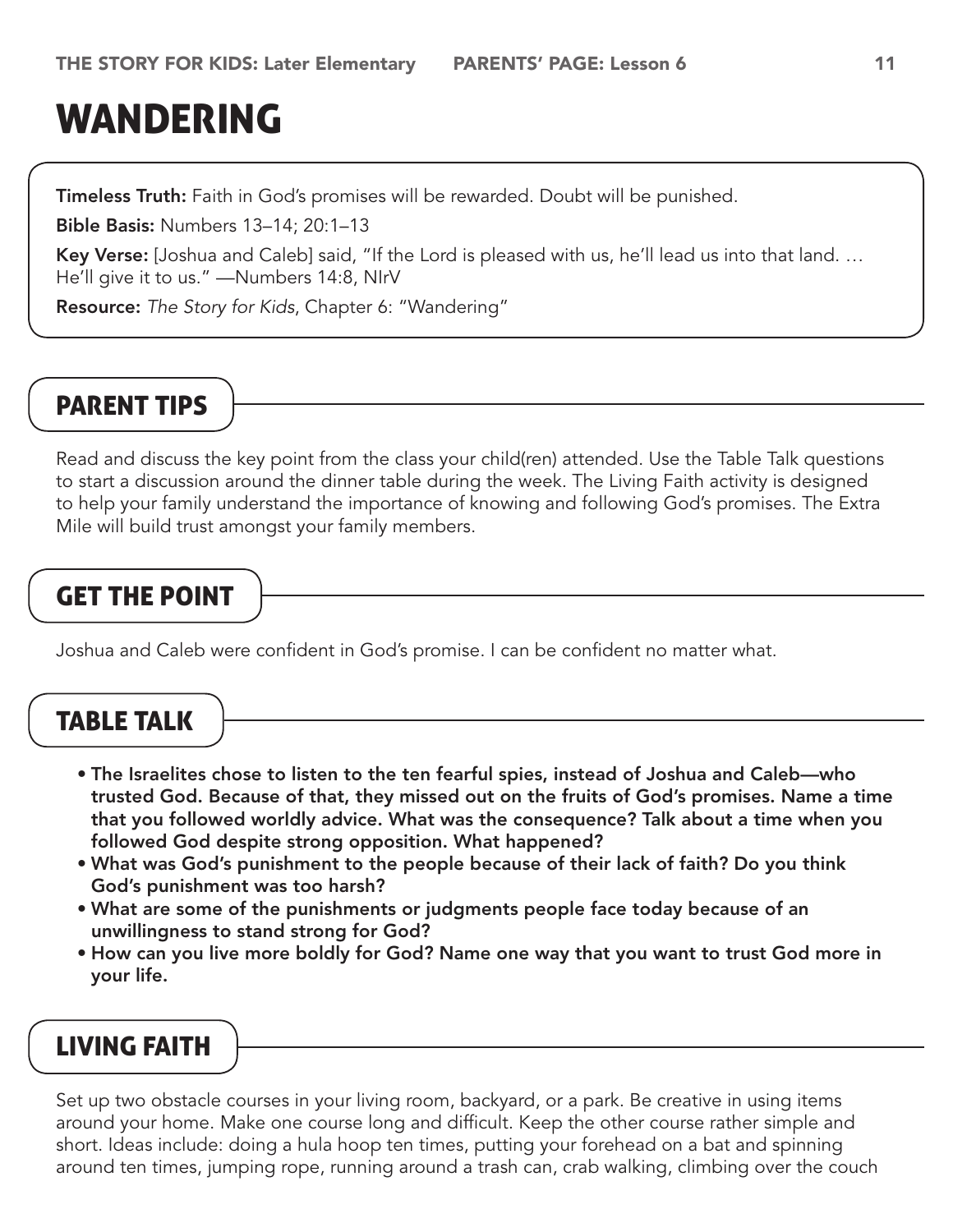or fence, crawling on your hands and knees, skipping, etc. Once the courses are set up, bring a Bible and ask the first racer a question based on this week's reading from *The Story*.

#### Sample:

Who buried Moses in Moab when he died? Answer: God.

Where did the Israelites want to go instead of going into the Promised Land? Answer: Egypt. God made water pour out of what object? Answer: A rock.

If the racer gets a question correct, allow them to race the short course. If he misses the question, have him run around the longer course. Let each family member try to answer a question and complete a course. Try to make the questions age-appropriate using the chapters mentioned in the above "Bible Basis."

When everybody's finished, ask:

- Which course was faster to complete? (the short one)
- What allowed you to run that course? (Knowing God's Word)
- In what ways do these obstacle courses compare to the Israelites in the desert? (God has a more direct plan for your life, but allows for you to choose. Sometimes those choices lead to a harder path and punishment. Knowing God's plan and following it makes life better and results in fewer roadblocks.)
- Why is doing something God's way the first time important?

## EXTRA MILE

Do trust falls with your family (just make sure your children are big enough to catch you). Have one person stand facing away and with their arms crossed in front of them. Instruct them to close their eyes, remain stiff, and fall backwards. Have another family member or two "catch" that person before they hit the ground. Take turns falling backwards and catching each other. Ask:

- What was the scariest part?
- Was it hard to trust that you'd be safe when you fell backward? Why?
- Why is it hard sometimes to trust God and his Word?
- Can you always trust your family to be there for you?
- Can you always trust God to be there for you?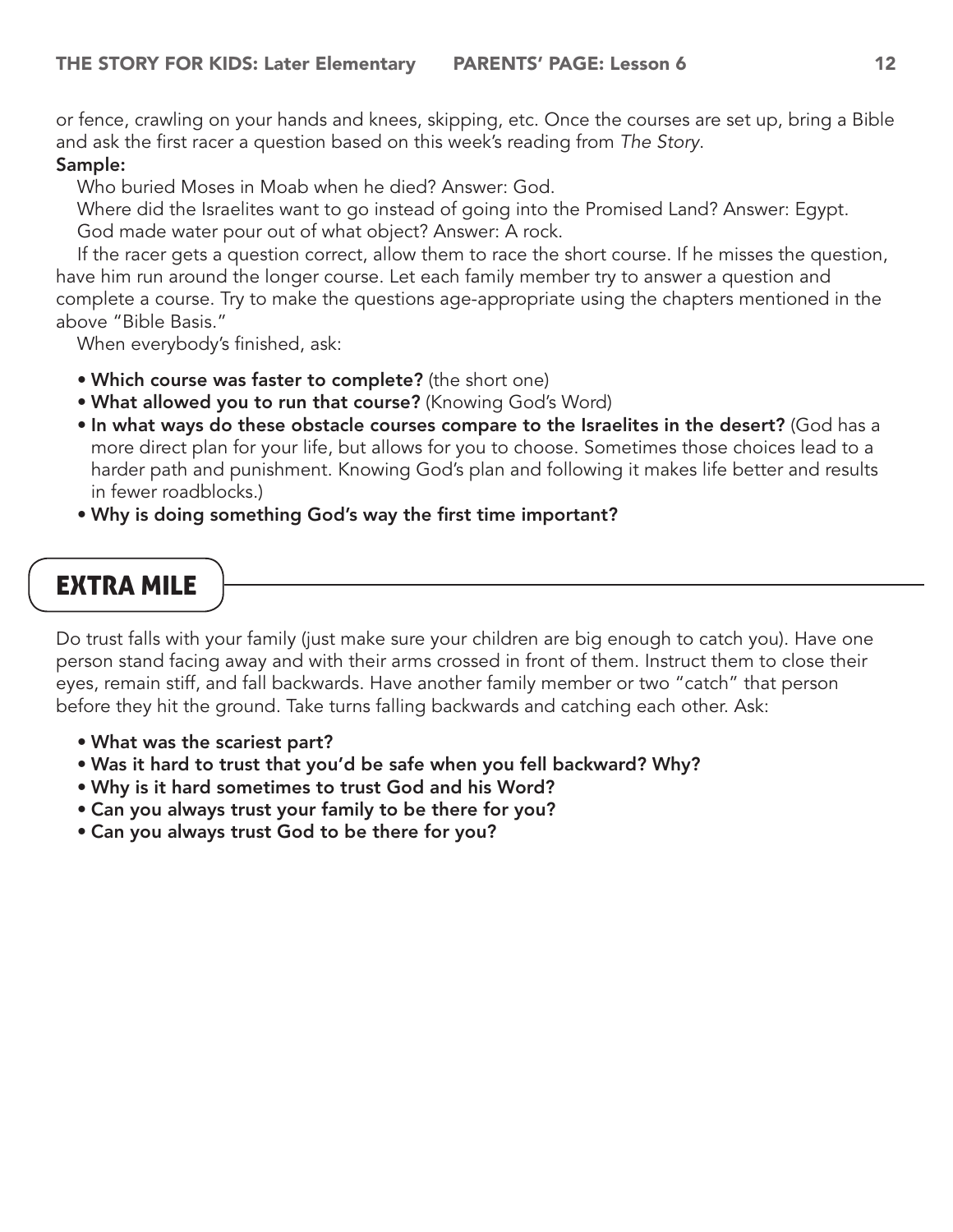# THE BATTLE BEGINS

**Timeless Truth:** God's power, not our own, wins the battle.

Bible Basis: Joshua 1–6

Key Verse: Be strong and very brave. Make sure you obey the whole law. ... Then you will have success everywhere you go. —Joshua 1:7, NIrV

Resource: *The Story for Kids*, Chapter 7: "The Battle Begins"

### PARENT TIPS

Read and discuss the key point from the class your child(ren) attended. Use the Table Talk questions to start a discussion around the dinner table during the week. The Living Faith activity is designed to help your family understand how God's power can accomplish things that we can't on our own. The Extra Mile will get your family involved in encouraging someone in your community.

### GET THE POINT

God's power can break down any wall—literal walls and personal walls in your life.

### TABLE TALK

- God used Rahab, a woman with a sketchy background, to help his people in a big way. What does this tell you about God?
- Rahab lied to the king's men to save the Israelite spies. Was it wrong for her to lie? (Yes, lying is always wrong. Rahab was not a Jew, but she did have faith that the God of Israel was the one true God. Read Joshua 2:11.)
- Will God forgive past sins, such as lying?
- God blessed Rahab for her faith and for helping his people—not for lying. What are some ways you can show your faith in God and help other Christians?

### LIVING FAITH

Gather a glass bowl filled halfway with water and a pepper shaker or pepper mill. Make sure the bowl is totally clean and free from soapy residue. Put the bowl and the pepper on the kitchen table. Hide some liquid dishwashing soap near the table. Bring your family together at the table and ask one family member to sprinkle pepper on the entire surface of the water.

Say, The pepper is like the wall around Jericho. It protected the city by keeping out enemies and couldn't be broken.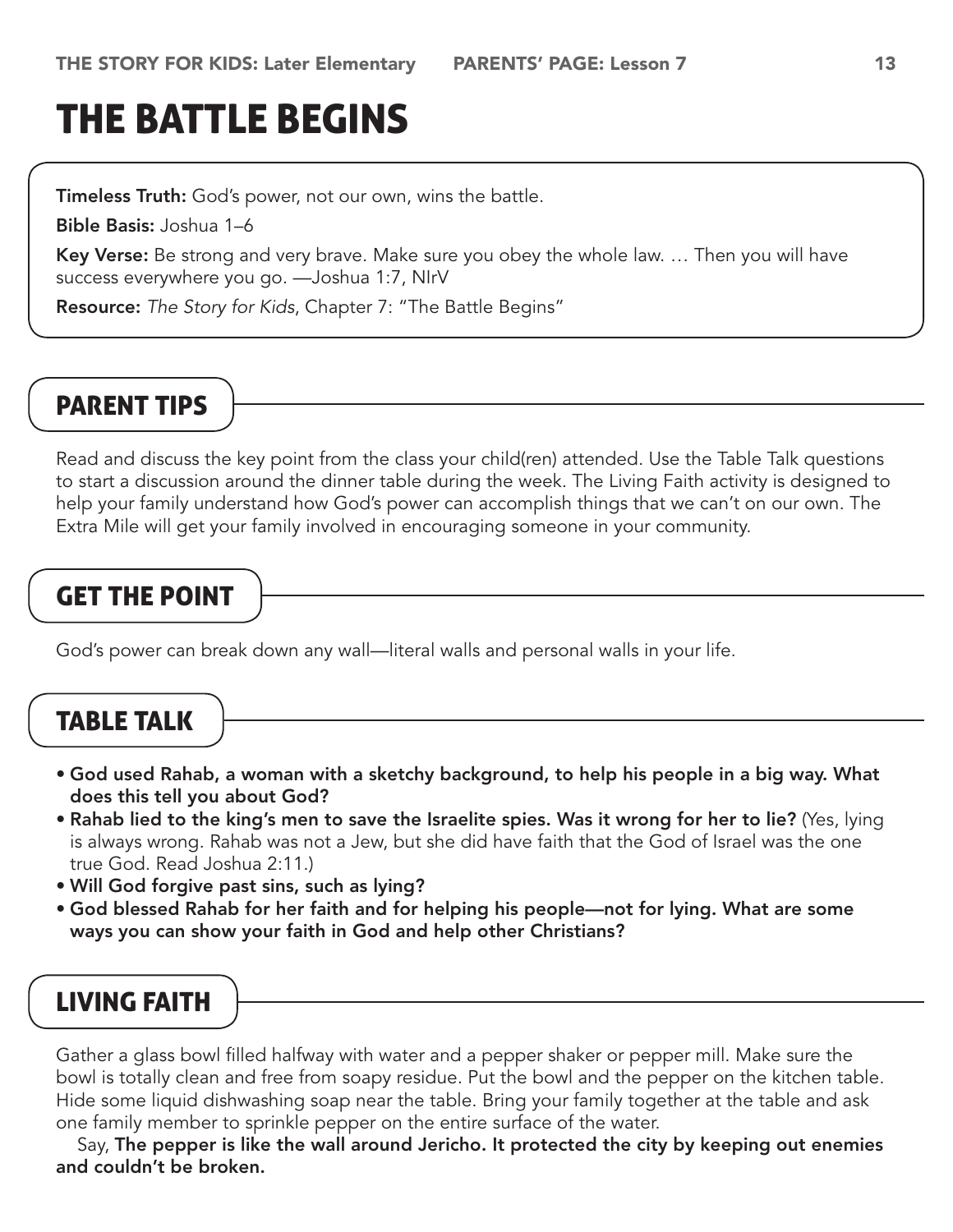Have a child dip their finger into the bowl. Did anything happen?

Say, There was no way that the Israelite army could break through the wall by its own power. Only with God's help could they take the city.

As you say this, secretly put some liquid dishwashing soap on your finger and dip it into the bowl. Watch as the pepper is immediately slammed against the sides of the bowl, leaving much of the water clear.

Explain how you did this trick by getting a new bowl or thoroughly washing out the one you used. Show how the detergent lowers the surface tension of the water and forces the pepper to the side. Allow your children to sprinkle pepper on the water and then watch it being drawn to the sides by adding detergent.

Say, From the beginning of time, God designed the water to react the way it does in this trick. He knew exactly what the reaction would be when the detergent hit the water. In the same way, God's power brought down the wall around Jericho. He knew it would crumble when the Israelites blew their horns and shouted out to him.

#### EXTRA MILE

God brought people together to help the Israelites. In Jericho, Rahab helped the spies and encouraged them by saying, "Everyone in this country is weak with fear because of you." God used one person, Rahab, to make a big difference for the Israelites. Rahab even shows up in the genealogy of Jesus (Matthew 1:5), which demonstrates how God had a great plan for somebody who the world may have viewed as a castoff.

As a family, decide to make a difference in one person's life by showing him God's love in a tangible way. If you don't know of anyone to help, talk to your pastor, friends, neighbors, a local charity, or community organization to find an individual who needs help. Maybe it's an elderly person who needs yard work done (grass cut, sidewalk shoveled, or weeds pulled). Perhaps it's a single mother who could be blessed by a bag of groceries or a gift card to a grocery store. Maybe it's a military family who has a spouse overseas who would delight in a card of encouragement and dinner out. Be creative as you seek to serve one person in your community. Make sure this person knows that God cares for him or her.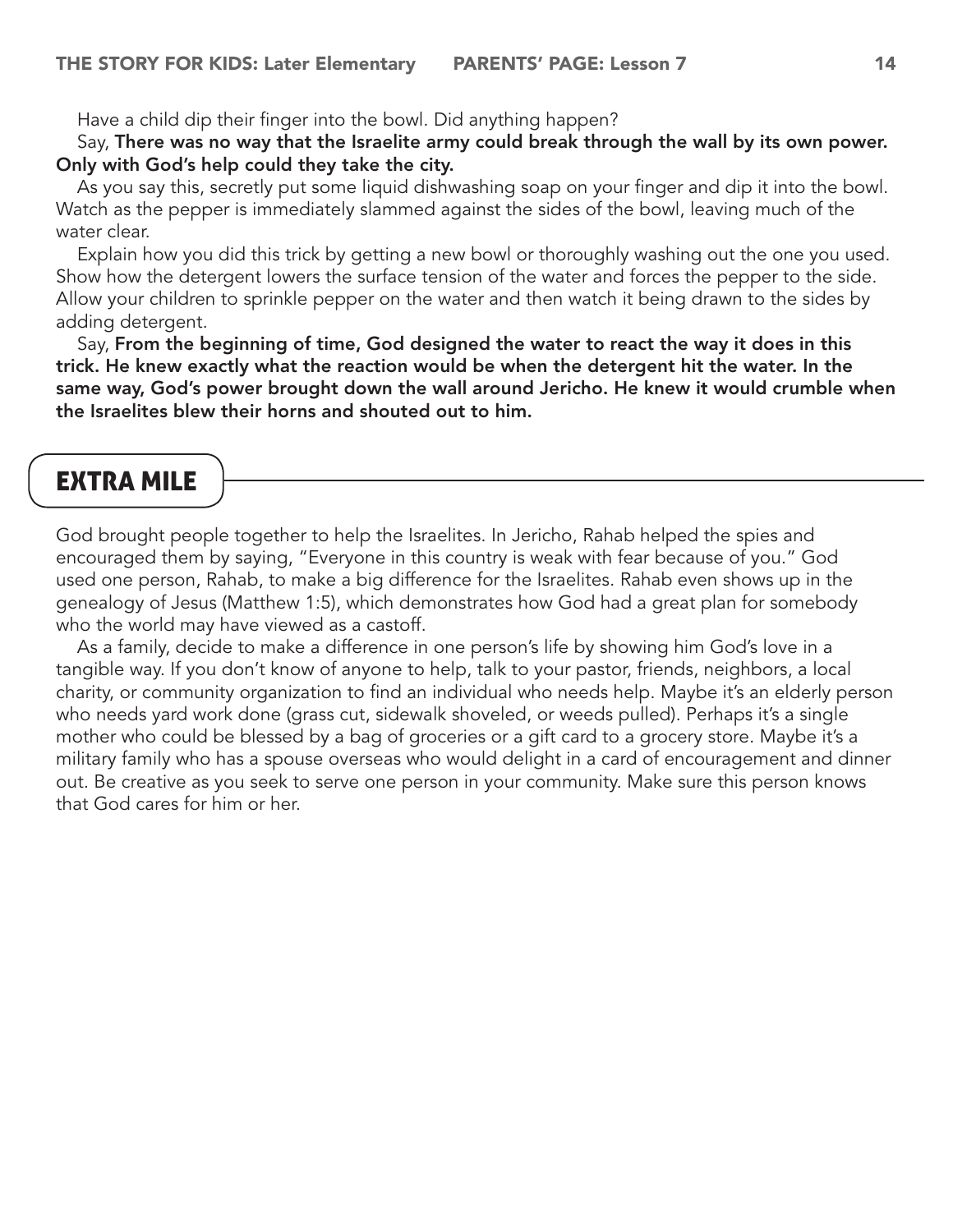# A FEW GOOD MEN … AND WOMEN

**Timeless Truth:** Spiritual compromise can be overcome by turning back to God.

Bible Basis: Judges 16:1–31

Key Verse: Samson said, "Lord and King, show me that you still have concern for me. Please, God, make me strong just one more time." —Judges 16:28, NIrV

Resource: *The Story for Kids*, Chapter 8: "A Few Good Men … And Women"

### PARENT TIPS

Read and discuss the key point from the class your child(ren) attended. Use the Table Talk questions to start a discussion around the dinner table during the week. The Living Faith activity is designed to help your family understand how following God's commands keep us safe. The Extra Mile will get your family to laugh as you discuss the importance of discipline.

### GET THE POINT

Just like the Israelites, God calls us to be set apart. Live that way.

### TABLE TALK

- When God allowed the Midianites to rule over his people and treat them badly, he raised up Gideon to get the Israelites back on track (Judges 6–8). What kind of man was Gideon? (He was the least important person in his weak family.)
- Gideon wasn't popular, strong, or a natural leader—he didn't even trust God at first and made God prove himself. What does this tell you about God?
- Gideon raised an army of 32,000 men, but only 300 went to attack the Midianites. Why?
- How would you like to be more like Gideon? Does he have any character traits that you wouldn't want to emulate?

### LIVING FAITH

Break your family into two teams. Gather masking tape, a package of 100 straws, and several eggs. Work in teams to create a casing that will protect an egg when it's dropped. Each team can only use tape and straws. When you've finished your designs, go outside and see which egg protector works best. You may need to get a ladder or chair to stand on as the eggs are dropped on a hard surface. The losing team has to clean up the mess.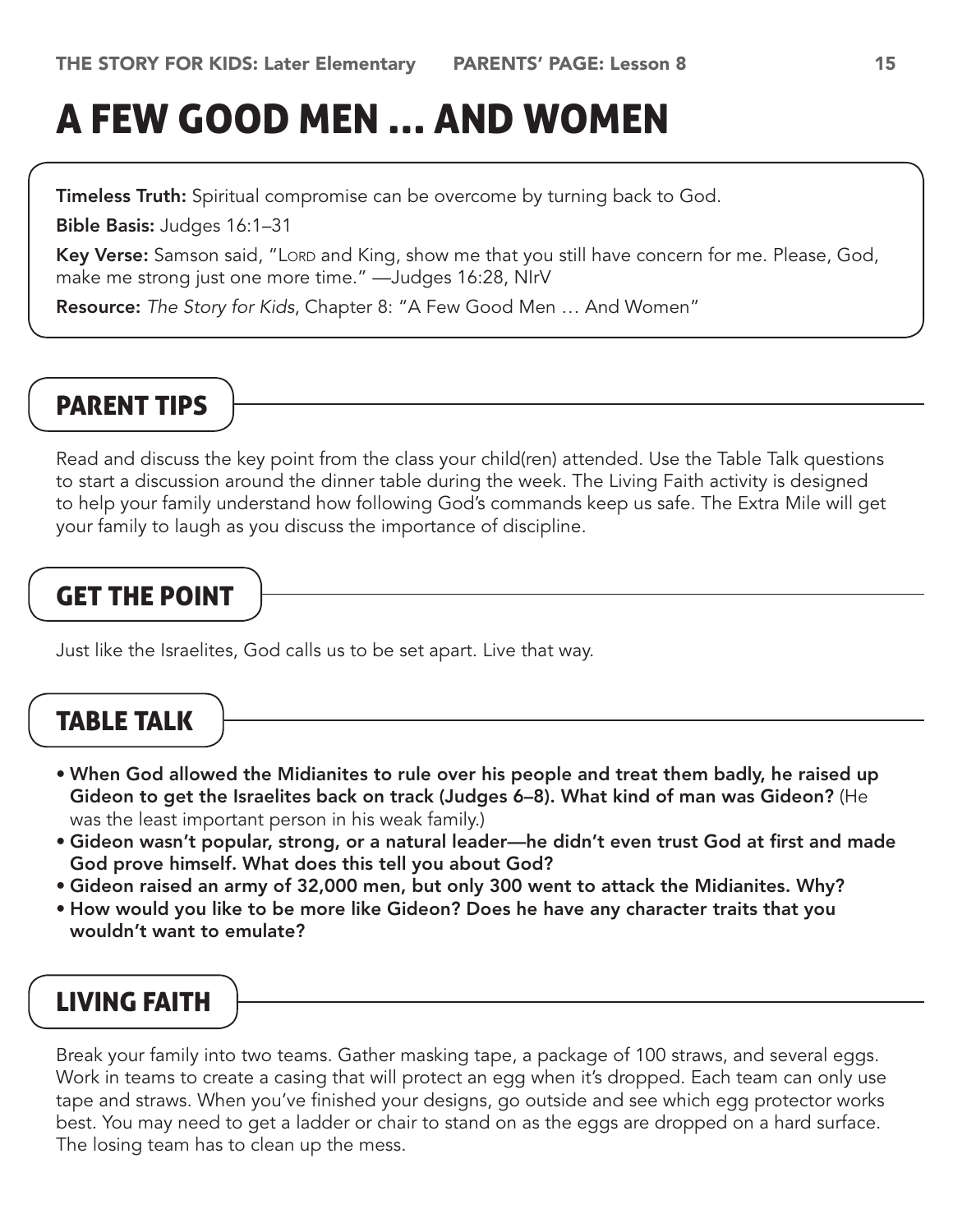Explain that the Israelites followed God as long as Joshua and the elders lived (Judges 2:7). God's people were like the egg surrounded by the protective casing of God's commands. The casing protects the egg. Without protection, the egg breaks. Chapter 8 of *The Story* shows what happened to the Israelites after they strayed from God's commands by worshipping idols and following the world's customs instead of God's. God judged his people and they had to suffer the consequences of their actions.

Ask:

- Could the egg survive the fall without the protection of the straw casing?
- How does God's Word protect us?
- Why is it important to know and follow God's commands?
- What happens to us when we decide to get outside the protection of God's commands? (We sin and have to suffer the consequences.)

# EXTRA MILE

Go to godtube.com and search for Bob Smiley's video on spanking. It's only a minute and a half long. If you want to watch more of Bob's comedy, look for a 14 minute and seven second video that talks about being a father and other issues. When you're done watching the videos as a family, discuss these questions about discipline.

- How is God judging the Israelites like a parent disciplining a child?
- What was God's purpose in the judges? (To bring his people back to Him, to stop them from sinning and to help them live a more abundant life.)
- Did God's judgment seem harsh or loving? Was it both?
- Why did God's children disobey so frequently? (They forgot what God had done. They followed the world's practices, not God's.)
- What can your family learn from this chapter of *The Story*? Write down one thing your family will do differently after studying the judges: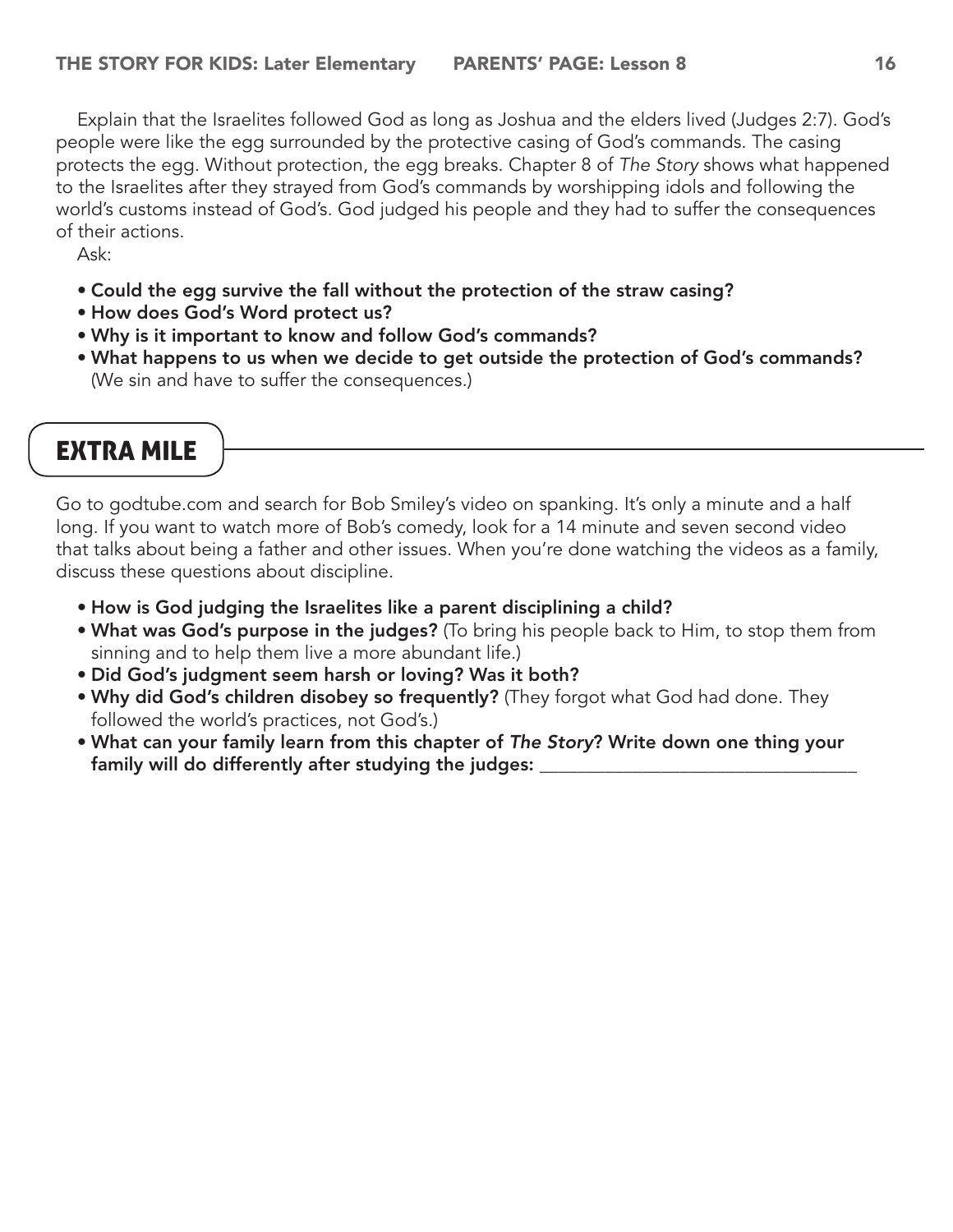# THE FAITH OF A FOREIGN WOMAN

**Timeless Truth:** God rewards unselfish love.

Bible Basis: Ruth 1–4:17

Key Verse: May the LORD reward you for what you have done. May the LORD, the God of Israel bless you richly. —Ruth 2:12, NIrV

Resource: *The Story for Kids*, Chapter 9: "The Faith of a Foreign Woman"

### PARENT TIPS

Read and discuss the key point from the class your child(ren) attended. Use the Table Talk questions to start a discussion around the dinner table during the week. The Living Faith activity is designed to show your family the benefits of being kind even when nobody knows about it. The Extra Mile will get your family involved in the life of a child who's having a difficult time.

## GET THE POINT

By loving God first, you can better love your family.

## TABLE TALK

- Boaz and Ruth's relationship teaches a lot about dating and the characteristics of a future spouse. What first attracted Boaz to Ruth? (She was hard-working. He had heard about the kindness she showed Naomi.)
- What attracted Ruth to Boaz? Was it his awesome biceps? (No. He offered her protection by having her glean in his field. He provided for her.)
- As parents, tell your children what first attracted you to your spouse. Ask them what characteristics are most important to them in a future mate.
- How does Boaz marrying and redeeming Ruth mirror what Jesus did for us?

# LIVING FAITH

Have a kindness competition. Depending on the ages of your children, you may have to make teams of two. If every family member is old enough, make it an individual competition. The idea behind this game is to show kindness to each other without expecting anything in return. Ruth showed great love and kindness toward Naomi even though she couldn't give her anything in return. In a similar way, Boaz showed amazing kindness toward Ruth. God blessed both Ruth and Boaz for their actions.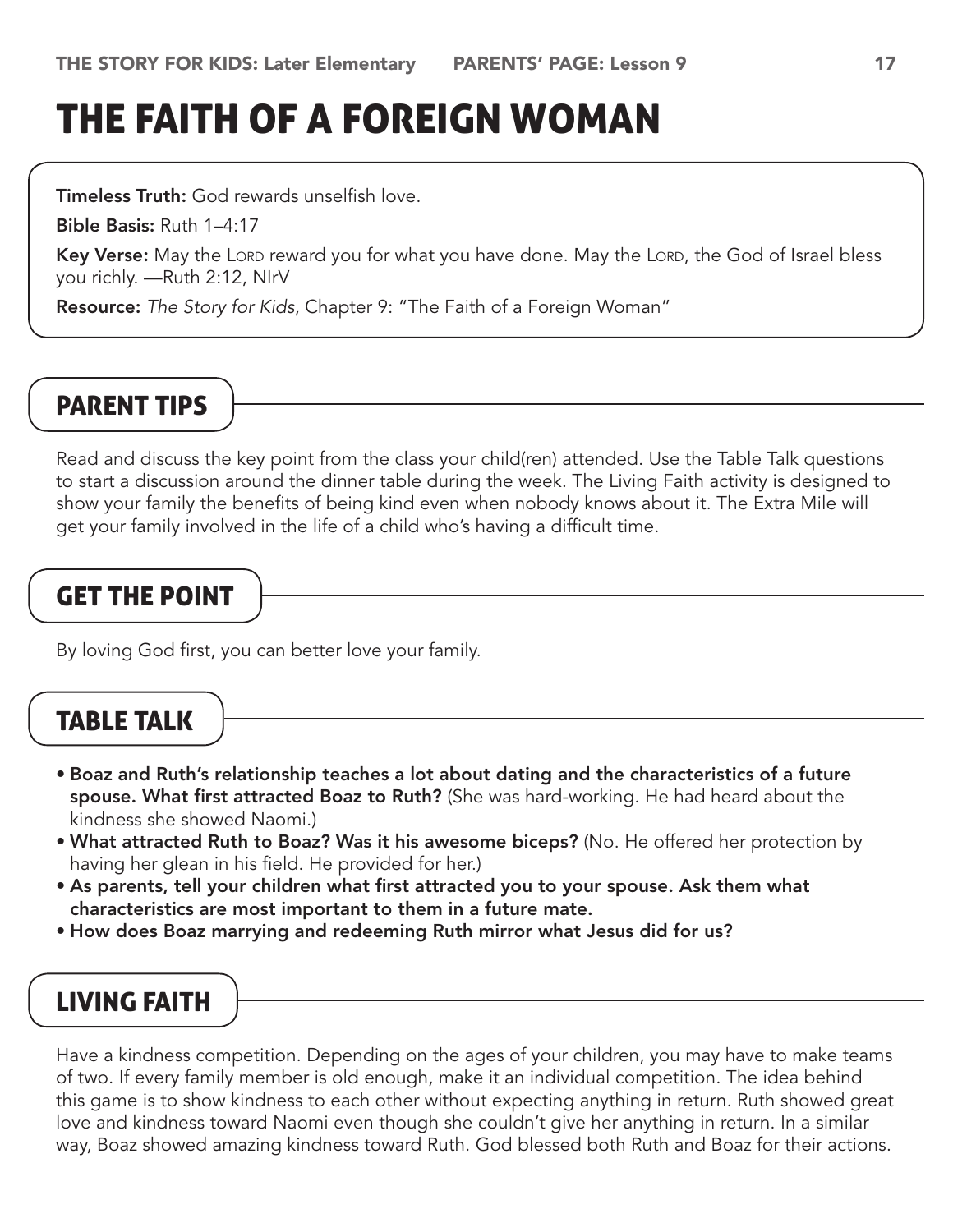Encourage your family to show kindness to each other in tangible ways. Maybe it's a kind word or a back rub. Maybe it's something done in secret. You can tape special notes to the mirror in your children's bathroom. Your daughter can organize the garage. Your son could offer to baby sit for free or drive a younger sibling somewhere without complaining. A child could clean up the family room or vacuum without being asked. A husband could buy flowers for his wife. The ideas are endless. After a week, reconvene as a family and talk about what meant the most. Discuss what it was like being the giver and what it was like being on the receiving end of the kindness.

- Did being kind to each other change any family dynamics?
- What was the best part?
- How can kindness and unconditional love be shown all the time?
- How does intentionally showing kindness improve family relationships?
- Read Ephesians 4:32. What does it teach about kindness and how we should treat each other?

### EXTRA MILE

Get together as a family and look at the lives of your neighbors and your children's friends. Chances are you know another family that's going through a difficult time, whether it's divorce, serious illness, job layoff, or death. If you can't think of anybody who's struggling, call your church and ask for the name of a child who needs to feel loved and encouraged. Once you find a child who's going through a hard time, come up with a plan to show him love and acceptance—just like Boaz showed Ruth love and acceptance. Invite this child over for dinner. Offer to pick him or her up and pay for him to join a sports team or club with your child. Bring her to the amusement park with your family. Make him a consistent part of your family during a difficult time in his life. Be "Jesus with skin on" for this child. Boaz changed Ruth's life forever, and your family can do the same thing!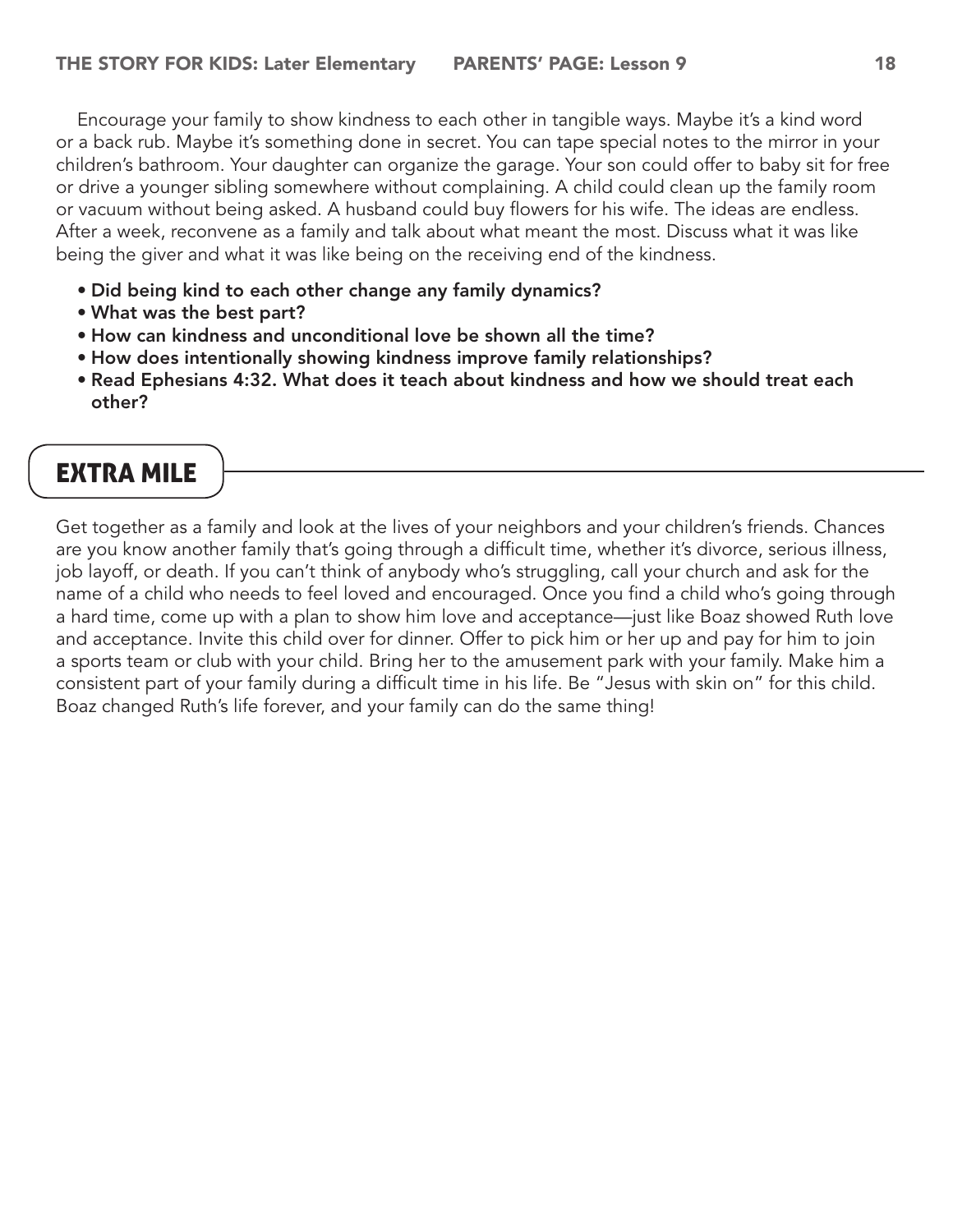# MESSAGES FROM GOD

**Timeless Truth:** God uses willing hearts to serve him.

Bible Basis: 1 Samuel 1, 3, 8–10:9

Key Verse: [The LORD] said, "Samuel! Samuel!" Then Samuel replied, "Speak. I'm listening." —1 Samuel 3:10b NIrV

Resource: *The Story for Kids*, Chapter 10: "Messages From God"

### PARENT TIPS

Read and discuss the key point from the class your child(ren) attended. Use the Table Talk questions to start a discussion around the dinner table during the week. The Living Faith activity will help your family learn to listen for God. The Extra Mile leads your family to watch a video about God's lost ark and to understand that the Bible isn't filled with stories—it's filled with truth.

### GET THE POINT

Hannah prayed to God, and Samuel listened to God. God answers me and talks to me when I pray, too.

### TABLE TALK

*The following questions are based on portions of chapter 10 of* The Story for Kids *that were not covered in the lesson.*

- Eli's sons Hophni and Phinehas grew up in the temple, but didn't honor God. They took for themselves what was God's. Is there an area of your life that you're holding on to, instead of giving it to God?
- Hophni and Phinehas knew a lot about God, but didn't truly know, love, and fear him. How can you show God that you know, love, and fear him?
- What do you think it means in 1 Samuel 10:9 when it says, "God changed Saul's heart?" How has God changed your heart?
- Saul was 30 years old when he became king of Israel. Is that too young to be king? Do you think his age played a part in Saul sinning against God?

### LIVING FAITH

God calling Samuel in the middle of the night is one of the most well-known stories in the Bible. When Eli finally figures out that it's the Lord speaking to Samuel, he tells Samuel to say, "Speak,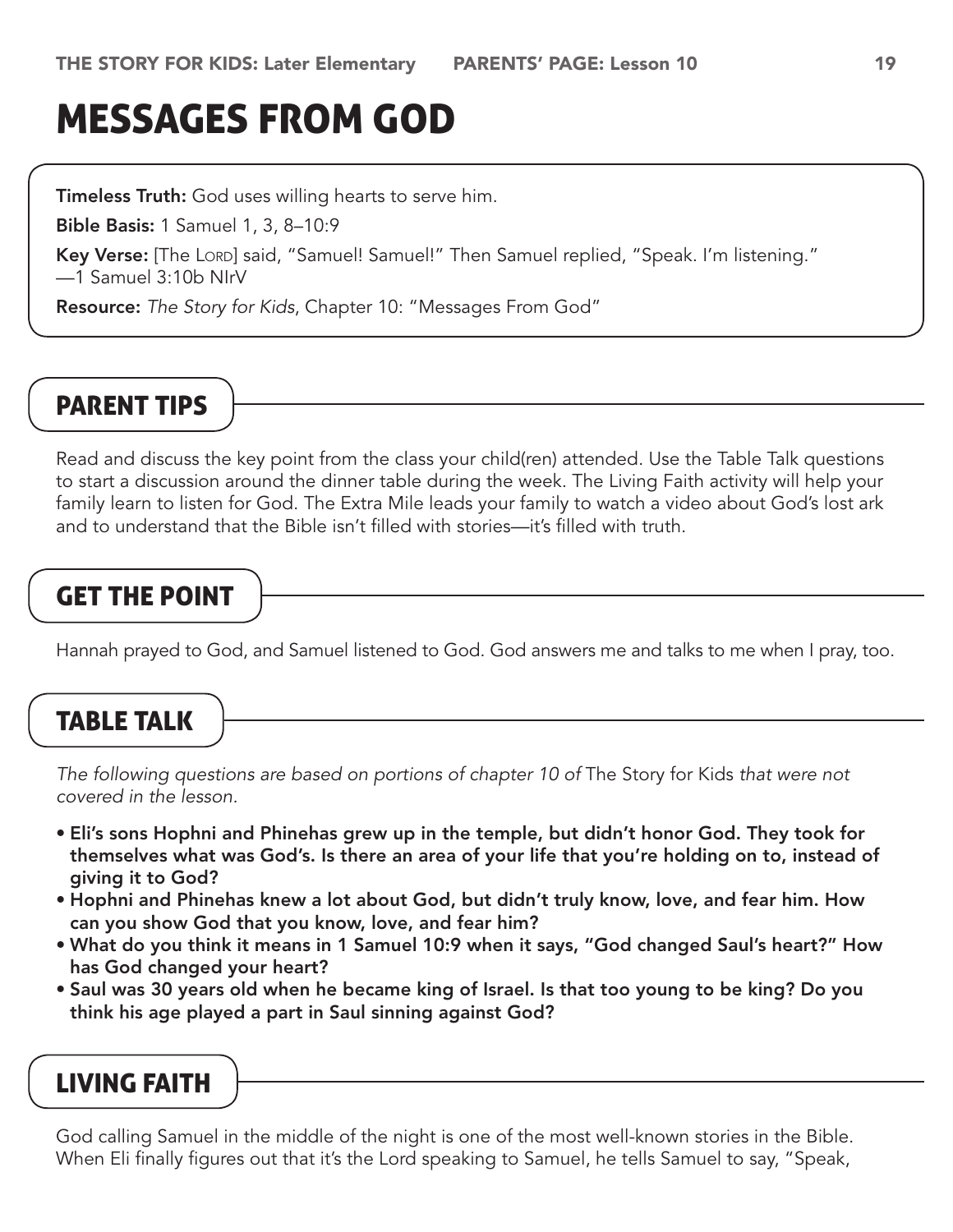Lord, for your servant is listening" (1 Samuel 3:9). What great advice! The Lord wants us to be ready and eager to hear him anytime—day or night.

Construct an old-school "telephone" by using plastic or paper cups, string, and tape. Kite string or yarn works well. Once you gather the needed materials, poke a small hole in the bottom of each cup with a pencil. Thread the string through each hole, tie a large knot and then tape the knot on the bottom of the inside of the cups. When you pull the string tight, you'll be able to hear each other when one person speaks softly into the cup and the other person listens with the other cup to his ear. See if you can speak special messages to each other around the corner of a wall or down the stairs. Put the string under furniture or through the banister and see if it works. How long can you make the string and still communicate with each other?

When you're done experimenting, ask:

- What was the hardest part of communicating using the old-fashioned telephone?
- God doesn't speak to us through cups (although he could). What ways does God speak to us today? (Through the Bible; through godly advice from parents or pastors; through our prayers; through circumstances through the Holy Spirit.)
- Because of the ways that God communicates with us today, does it make reading the Bible and going to church more important? How can you make these two activities more of a priority in your life?
- What do you think you'd do if you heard a voice in the night calling your name?
- What do you think God wants you to do for him?

## EXTRA MILE

In this part of *The Story*, the Philistines defeat Israel in battle, kill 30,000 soldiers (including Eli's sons, Hophni and Phinehas), and capture the Ark of God (1 Samuel 4:10–11). Although King David brought the Ark back to Jerusalem (2 Samuel 6), it was eventually lost. Movies, including *Raiders of the Lost Ark*, have been made regarding the quest to find God's lost ark. Go to YouTube.com and search for "Ark of the Covenant." Then watch the History Channel special that goes into detail about the Ethiopian Orthodox church having the Ark of the Covenant. The video is in four parts and takes about 35 minutes to watch. Discuss as a family what you learn. Does this video give you more faith that what the Bible says is real?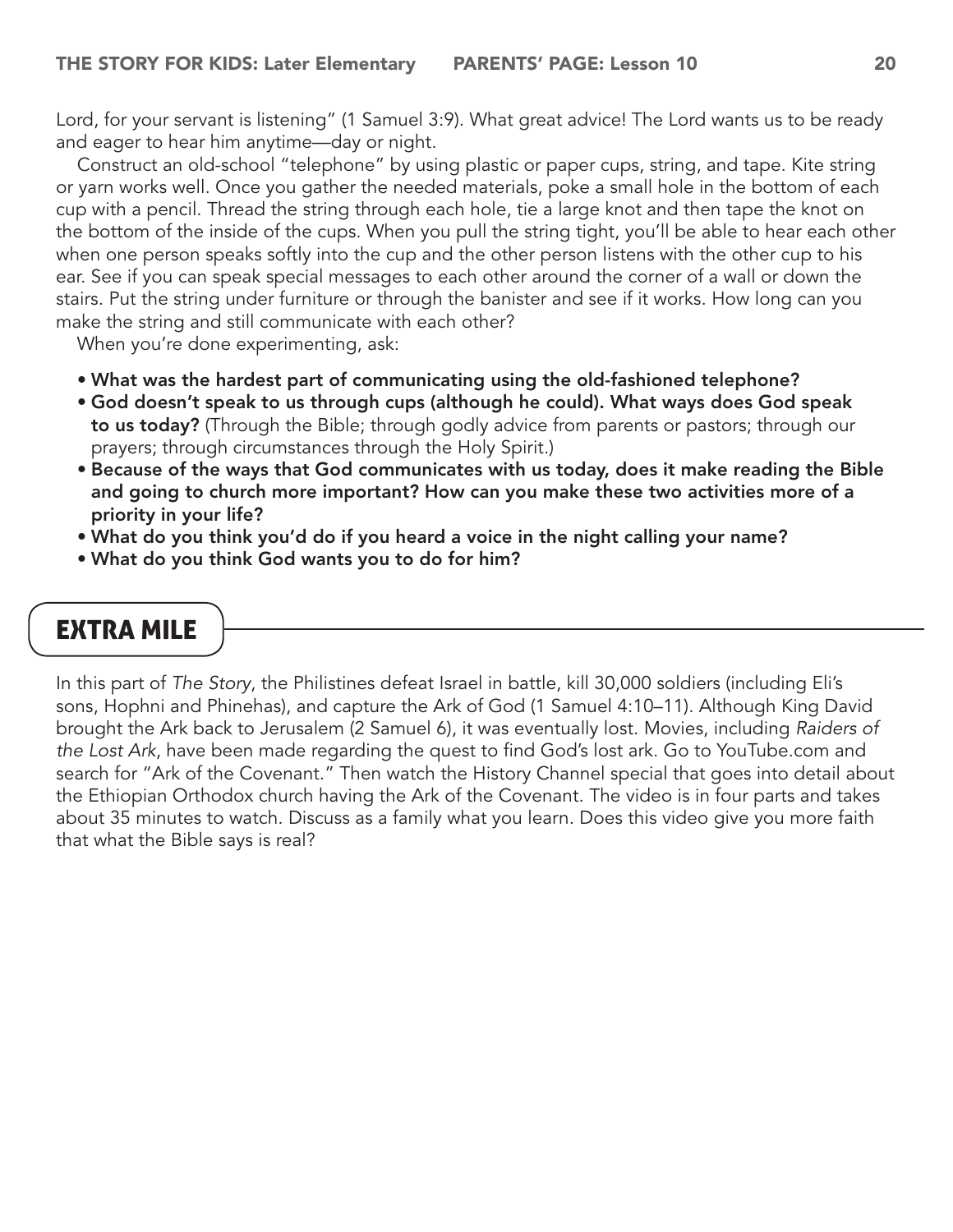# FROM SHEPHERD TO KING

**Timeless Truth:** Total trust in God brings great courage.

Bible Basis: 1 Samuel 17:1–50

Key Verse: I am coming against you in the name of the Lord who rules over all. —1 Samuel 17:45, NIrV Resource: *The Story for Kids*, Chapter 11: "From Shepherd to King"

## PARENT TIPS

Read and discuss the key point from the class your child(ren) attended. Use the Table Talk questions to start a discussion around the dinner table during the week. The Living Faith activity will help your family understand how God's hand helped guide David's stone. The Extra Mile encourages your family to watch classic "David versus Goliath" moments.

### GET THE POINT

David fought in God's strength. God gives me courage when I am afraid.

### TABLE TALK

- In King Saul's eyes, Goliath was a massive, immovable force. What are the Goliaths in your life? In other words, what areas of your life do you need God's power to help you overcome?
- Are there any things in your life that mock God? Maybe you're focused more on video games than God. Perhaps it's the music you listen to.
- How can you defeat these Goliaths?
- What's the main lesson you walk away with after reading about David's faith and trust in God?

### LIVING FAITH

How could a teenager defeat the greatest warrior of his era? Two words: God's power. David trusted God to give him the strength to defeat Goliath. He knew he couldn't defeat the ultimate soldier in his own power; David needed supernatural power, not to mention great aim.

Goliath was decked out in more than 125 pounds of armor. David probably weighed just a little more than that. Goliath had a 15-pound spear. David had five smooth stones. Odds were David would end up as a shish kabab. Instead, Goliath ended up on his back.

Have your family practice its aim by playing this game. Collect eight to ten 2-liter plastic bottles. Put a couple of inches of water in the bottom of each bottle for stability and set them up as bowling pins. If you're playing the game inside, take turns throwing a pillow at the pins. Each person gets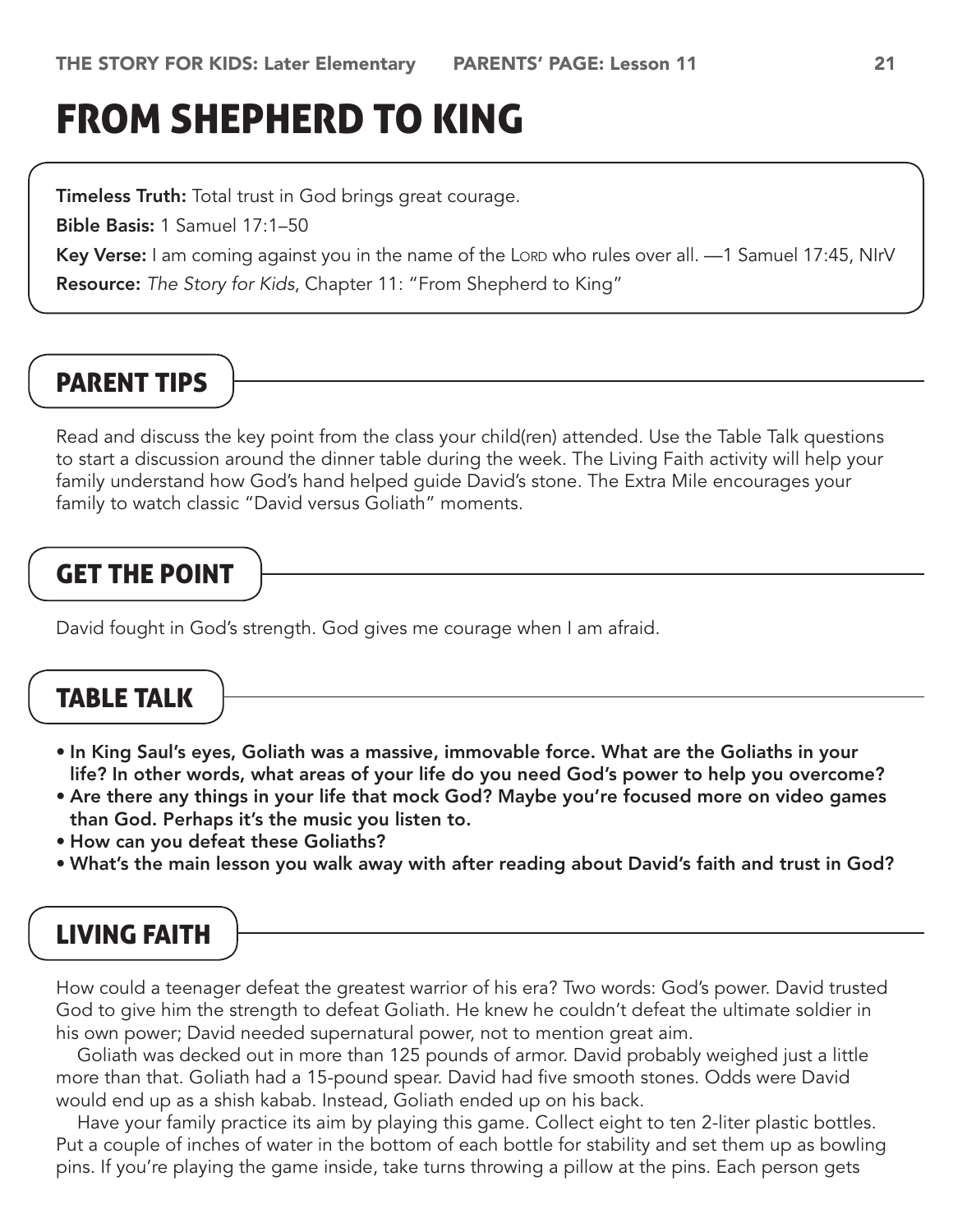one throw. Count how many pins are knocked down. If you play outside, take turns kicking a soccer ball at the pins. Play several rounds, keep a running score, and declare a winner.

When you're finished, talk about the difficulty of knocking down the pins. Now think about how difficult it would've been for David to sling a stone into Goliath's forehead. According to historians, military equipment was pretty advanced at the time. Goliath most likely wore a helmet with a thin slit or visor. The giant probably underestimated David and didn't lower his visor or failed to wear a helmet. With God's help, David made a perfect shot to give Israel the victory. Ask:

- Do you think people still underestimate God's power today?
- What are some ways to show God's power to the people around you?

### EXTRA MILE

The contents of the Bible often make their way into the fabric of society. Nearly everyone knows the Golden Rule, which can be found in Luke 6:31. This week's story also has made it into the English lexicon, especially when it comes to sports. Announcers love to talk about a "David versus Goliath" scenario as an underdog team faces a seemingly unbeatable opponent. The NCAA men's basketball tournament, better known as March Madness, is famous for its upsets. Watch videos of two of the most well-known David-like victories.

The 1985 finals featured Georgetown and Villanova. Georgetown came into the game ranked No. 1 as the defending National Champion. Villanova was just an eight-seed and had already lost to Georgetown twice during the season. But the Wildcats shot an amazing 78.6 percent from the floor—missing just five shots all game—to win 66–64. Watch highlights at: www.youtube.com/ watch?v=woDd5erJtbQ.

Perhaps an even more unlikely victory came in the 1983 finals when North Carolina State beat No. 1 Houston. With the game tied at 52–52, the Wolfpack wound down the clock and saw Dereck Whittenburg launch a shot into the air. If you haven't seen the result, check it out now at: www.youtube.com/watch?v=jNQ6JZpjdTY.

After watching these two videos, talk about what it took for a "David" to beat a "Goliath." Ask members of your family if they still believe God gives Davids the ability to do the impossible today.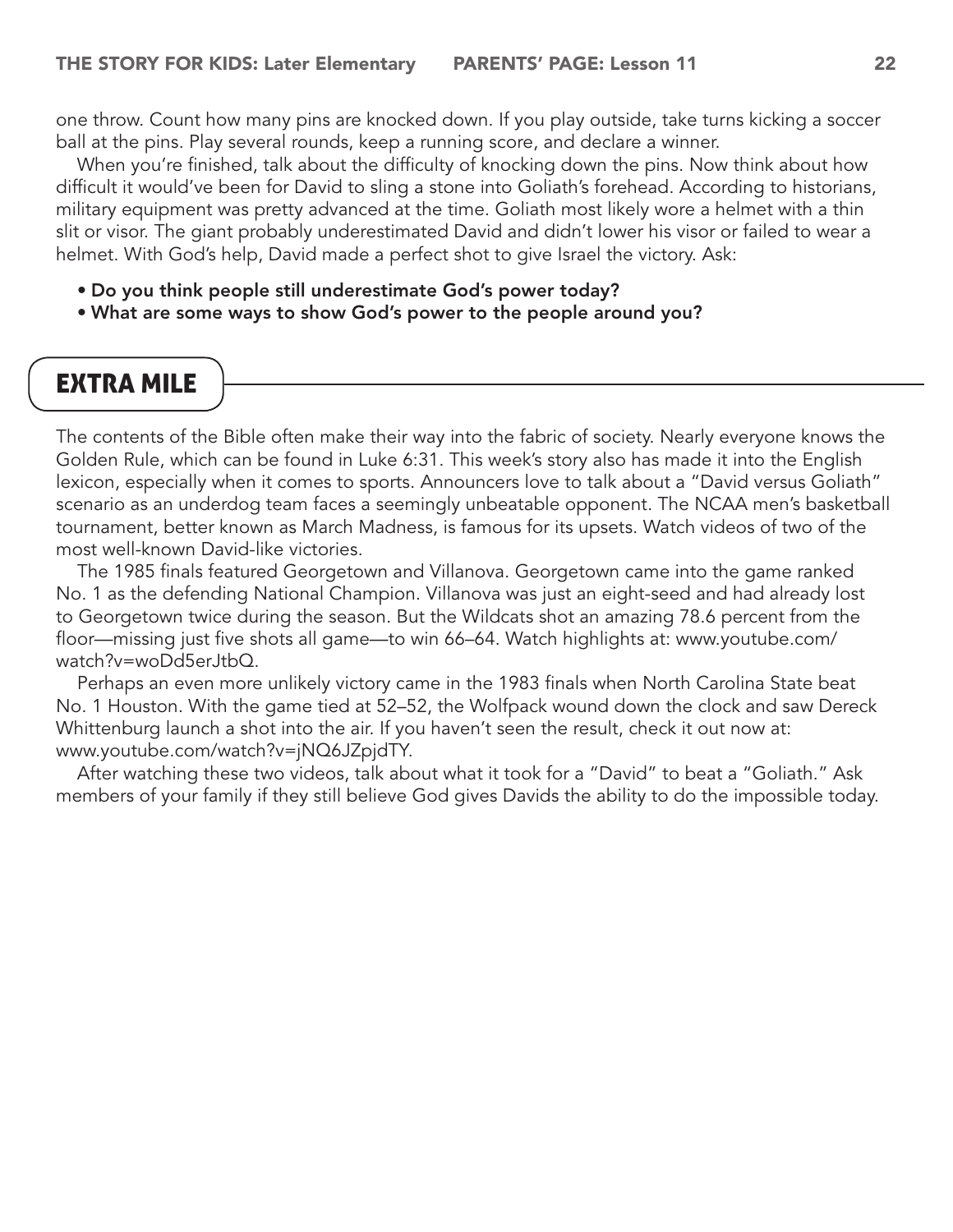# A KING MAKES BAD CHOICES

**Timeless Truth:** God is just ... and forgiving.

Bible Basis: Psalm 51:1–12; 1 Chronicles 29:1–20

Key Verse: Wash away all of the evil things I've done. Make me pure from my sin. —Psalm 51:2, NIrV Resource: *The Story for Kids*, Chapter 12: "A King Makes Bad Choices"

# PARENT TIPS

Read and discuss the key point from the class your child(ren) attended. Use the Table Talk questions to start a discussion around the dinner table during the week. The Living Faith activity will help your family understand the problem with sin (as you eat cookies). The Extra Mile exposes your family to two worship songs based on Psalm 51 and encourages you to get to know the Psalms.

### GET THE POINT

David made huge mistakes. But when he asked God for forgiveness, David did it from the deepest part of his soul. God forgave David and used him in huge ways.

### TABLE TALK

- God forgave David, but there were still consequences for his sin as David and Bathsheba's first son died. Can you think of any consequences you've faced after doing something wrong?
- Later, David's son Absalom rebelled against him. Absalom was very proud of his hair, which ended up getting caught in a tree and led to his death. (Can anyone say, "Pride comes before getting your hair stuck in a tree"?) Why is pride such a big deal to God?
- Are there any areas of pride that you need to look at in your life?
- Talk about some of David's greatest accomplishments and mess-ups. What can you learn from his life?

## LIVING FAITH

You'll need waxed paper, a tube of frosting, a rolling pin, and sugar cookie dough for this activity. The slice-and-bake dough from the store will work or you can make dough the night before and have it chilling in the refrigerator.

When you're ready, gather your family in the kitchen and ask, Have you ever done something and then said, "I wish I could take that back"? David certainly did. Sometimes he did boneheaded things and wished he could turn back time.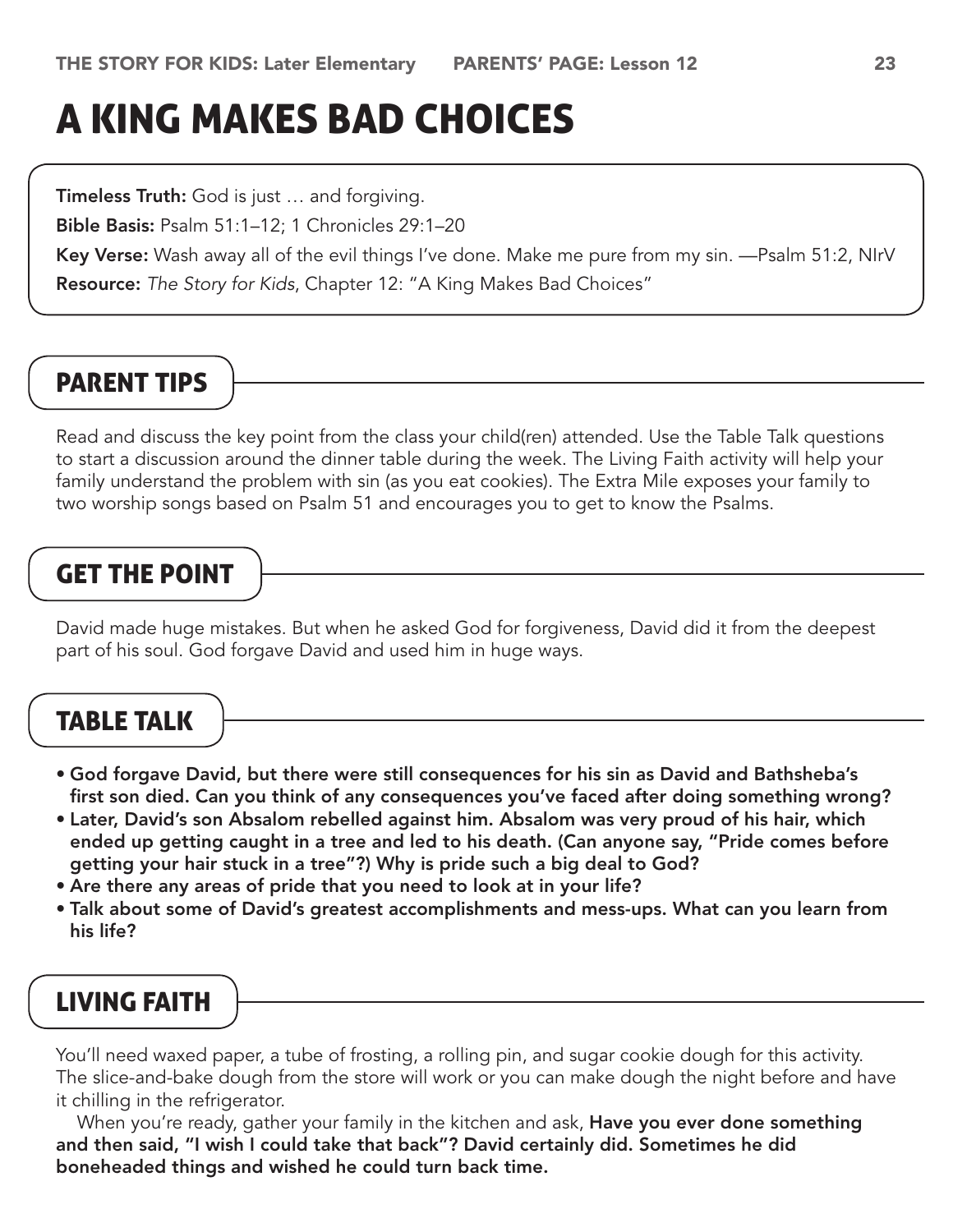Put out the waxed paper, tube of frosting, and rolling pin. Ask for a volunteer. Have that family member try to get all the frosting out of the tube and onto the waxed paper. He can squeeze it, crush it, and use the rolling pin on it. When he's finished say, OK, now get all the frosting back in the tube.

Just like it's impossible to reverse time and take back sin, it's impossible to get the frosting back in the tube. Talk about the importance of thinking before you act and trying to always follow God's will and teaching with your words and actions. As you talk, take out the cookie dough. Roll and bake cookies, using the frosting to decorate them. Point out that God can use the mistakes in our life to make something sweet. God will always forgive when we honestly ask him for forgiveness. He wants us to serve him with our whole heart.

### EXTRA MILE

Idea #1: David did everything with gusto. He served God with passion, and when he messed up—he did it big time! After one especially painful mistake, David poured out his heart to God in Psalm 51. Go to YouTube and look at these two videos that feature songs based on Psalm 51:

- "Create in Me a Clean Heart" by Keith Green www.youtube.com/watch?v=OzTMnDQFMgw&feature=related
- "Create in Me a Clean Heart" by Donnie McClurkin www.youtube.com/watch?v=ILRjmPGvVB8&feature=related
- Are any specific lyrics especially meaningful to you?
- Have you ever journaled or written a poem about a time you've messed up? If it's appropriate, share it with the family.
- How are these songs different?

Each person's relationship with God is unique because he knows our hearts. He knows what will work best to sculpt us to be more like him.

Idea #2: Get to know the Psalms better by reading the one that corresponds to today's date. Go the extra mile by reading all the Psalms that are multiples of the date (example: 17, 34, 51, 68, 85, 102, 119 (watch out for this one!), and 136). Do this for an entire week as a family.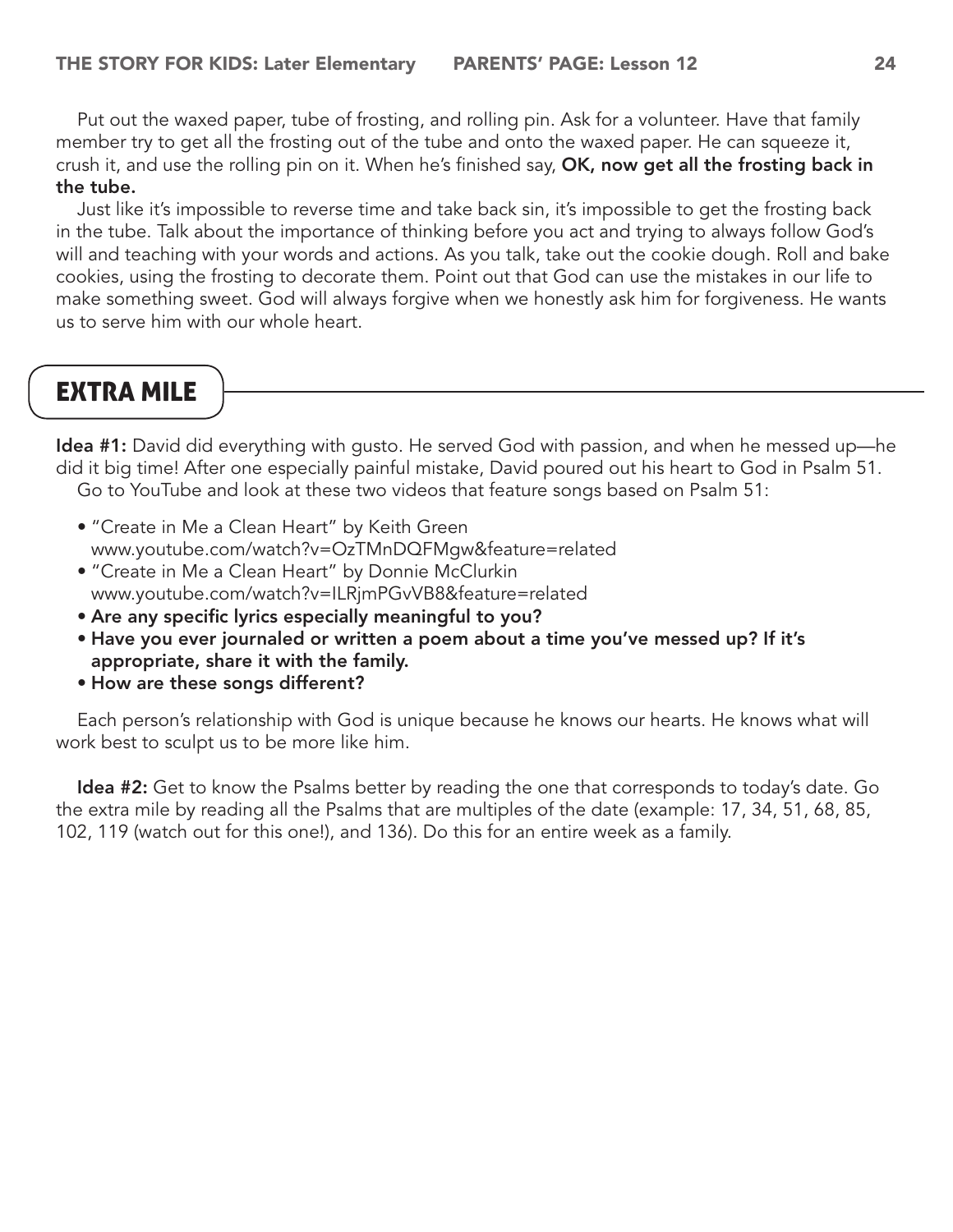# THE KING WHO HAD IT ALL

**Timeless Truth:** God's faithful love continues forever.

Bible Basis: 1 Kings 3:1–15; 4:29–34; 2 Chronicles 9:1–9

Key Verse: Don't be wise in your own eyes. Have respect for the LORD. - Proverbs 3:7, NIrV

Resource: *The Story for Kids*, Chapter 13: "The King Who Had It All"

## PARENT TIPS

Read and discuss the key point from the class your child(ren) attended. Use the Table Talk questions to start a discussion around the dinner table during the week. The Living Faith activity will give your family a glimpse of what it was like when God's presence filled the temple. The Extra Mile takes your family on a digital video tour of Solomon's temple. Plus, you can get more familiar with Proverbs.

### GET THE POINT

God made Solomon a wise leader. God can make me wise, too.

### TABLE TALK

- Solomon's wisdom is legendary. Many of his sayings can be found in Proverbs and Ecclesiastes. He begins Proverbs by writing, "If you really want to gain knowledge, you must begin by having respect for the Lord. But foolish people hate wisdom and training" (Proverbs 1:7). What does that mean to you?
- Would your teachers and friends agree that the "fear of the Lord is the beginning of knowledge"?
- What would modern-day science say about that statement?
- Is Solomon's wisdom out-of-date or does it still apply today? Why?

### LIVING FAITH

This activity requires a 20-ounce plastic bottle, warm water, vinegar, and baking soda. It's best to complete this activity outside or in a sink. As you watch the baking soda and vinegar react and fizz out of the bottle, think about what it would've been like to watch God's presence come down and fill the temple.

Start by putting about two tablespoons of baking soda in the bottom of the bottle. Quickly add ½ cup of vinegar and ¼ cup of warm water. Step back and watch the bottle fill with foam that bursts out of the top.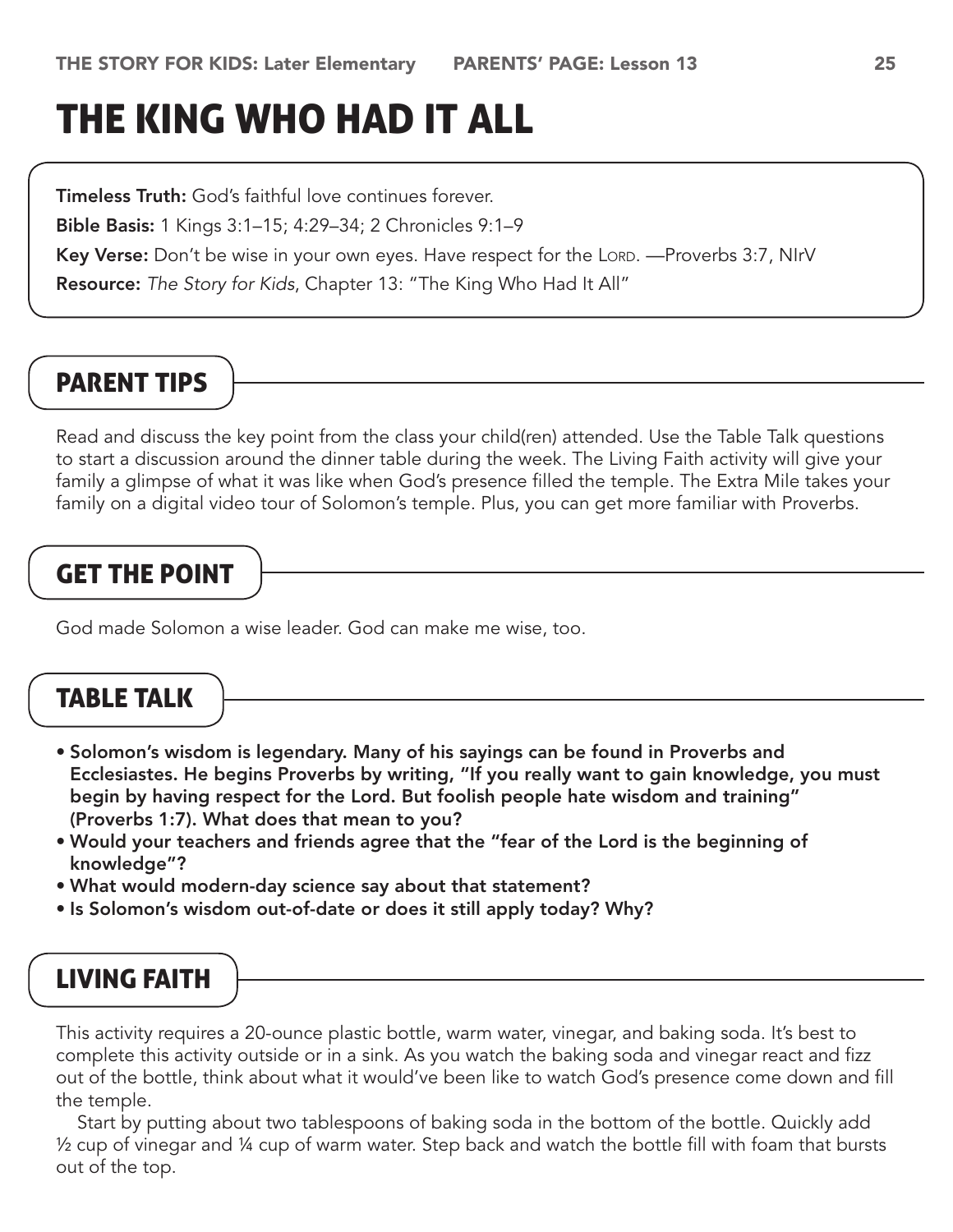When Solomon prayed for the temple, God's presence came down. Second Chronicles 7:2 says, "the priests couldn't enter the temple of the Lord. His glory filled it." Can you imagine God's tangible presence filling a building? It was so powerful that people who witnessed it dropped to their knees and worshiped God.

For a bonus activity after discussing God's powerful presence at his temple, get a plastic zipper bag to demonstrate that God's glory can't be contained. Be careful as the bag will explode and may create a mess.

This time, put a couple of tablespoons of baking soda in a paper towel and fold it up. Pour ½ cup of vinegar and ¼ cup of water into the plastic zipper bag. Drop in the paper towel and quickly zip the bag closed. Give a quick shake to start the reaction, then put the plastic bag on the ground and step away. The bag should puff up and pop with a loud bang.

## EXTRA MILE

Idea #1: Money wasn't an issue for Solomon. God blessed him with such vast riches that the Bible says silver had little value in Solomon's kingdom and that the king drank out of a gold goblet. So when Solomon built God's temple, he spared no expense.

Even though Solomon had 180,000 workers and 4,000 supervisors on the project, the temple took seven years to complete. It was one of the most majestic structures of the day. Nearly 500 years after the Israelites left Egypt, God's temple was complete.

Take a digital video tour of the temple by going to YouTube. Read 1 Kings 6 as you watch: www.youtube.com/watch?v=lFnWTz-7I0E.

- Did anything stand out to you in the video?
- Is there any part of the description of the temple that seems especially majestic?
- How does Solomon's temple compare to your church?
- Does God's presence still fill buildings today? (Look at Matthew 18:20 for an answer.)

**Idea #2:** Read the Proverb that mirrors today's date. (So if it's the 10<sup>th</sup>, read Proverbs 10.) After you're finished, have each family member discuss her favorite verse from what was just read. Encourage each person to memorize one verse from Proverbs. Try this for one day or do it all week!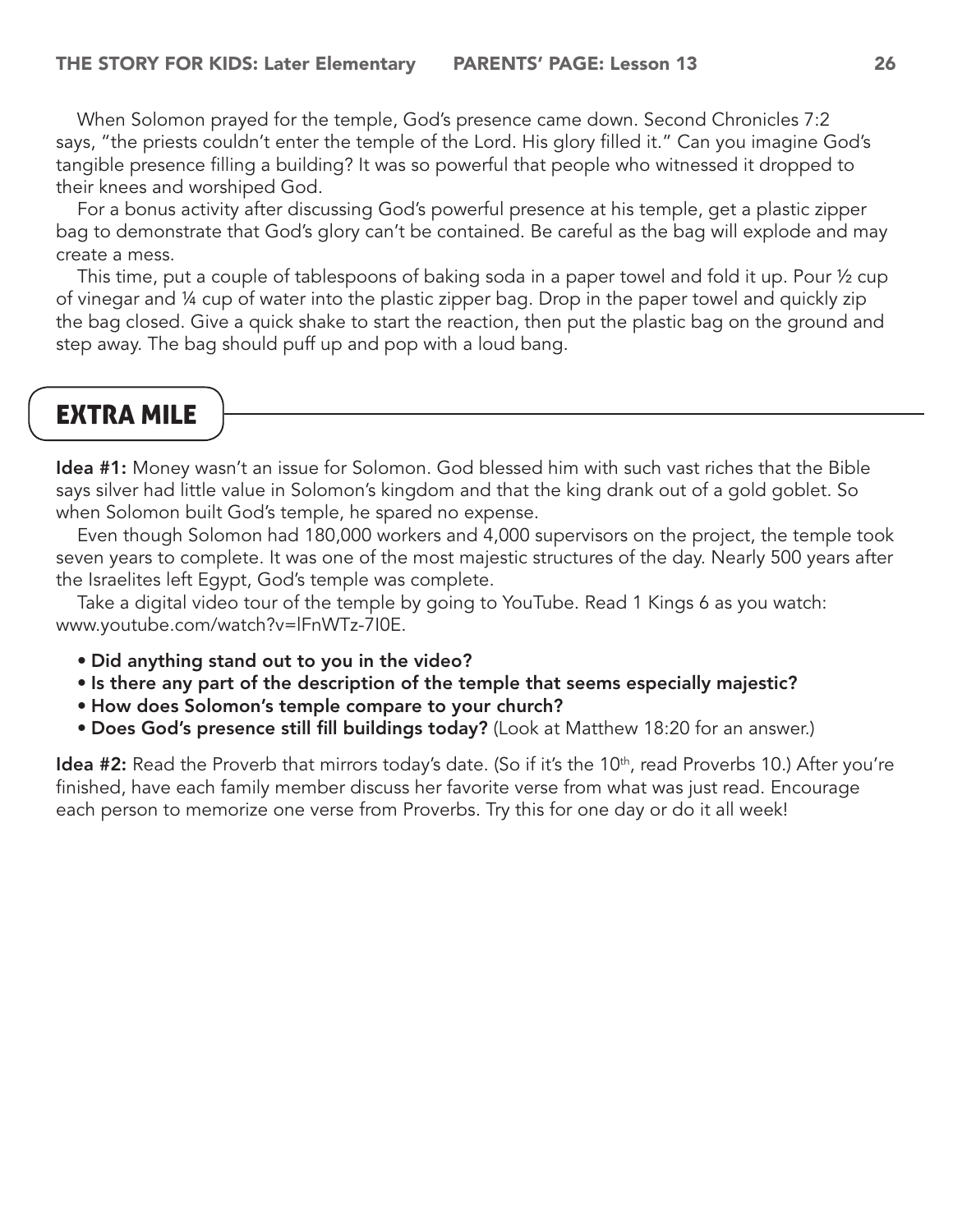# A KINGDOM TORN IN TWO

**Timeless Truth:** God detests idol worshipers. Bible Basis: 1 Kings 11:4–6; 12:1–33; 14:22–23, 26–28; 15:11–14; 16–24 Key Verse: Asa did what was right in the sight of the LORD.  $-1$  Kings 15:11, NIrV Resource: *The Story for Kids*, Chapter 14: A Kingdom Torn in Two

# PARENT TIPS

Read and discuss the key point from the class your child(ren) attended. Use the Table Talk questions to start a discussion around the dinner table during the week. The Living Faith activity encourages your family to think seriously about modern-day idols. The Extra Mile takes your family to a song that talks about God and explains why only he is worthy of worship.

### GET THE POINT

When you follow the lie that God can't give you what you need, it's easy to turn to idols.

### TABLE TALK

- Proverbs 13:20 says, "Anyone who walks with wise people grows wise. But a companion of foolish people suffers harm." Rehoboam's dad, Solomon, wrote those words. But Rehoboam must've been spacing out when Solomon said them, because instead of listening to the counsel of wise elders, Rehoboam listened to his friends when it came to the treatment of the people of Judah. His friends encouraged Rehoboam to tell Jeroboam that bigger whips would be used to beat them. (That's not a good way to make friends.) Jeroboam went back and split off a new country, Judah, where he was king. What do you think was Rehoboam's biggest mistake?
- Could the split between Judah and Israel have been prevented?
- Have you ever listened to your friends instead of your parents? (Note: Parents, you can share a story here, too, from your growing-up years.)
- Do you think Solomon's advice in Proverbs 13:20 is true?

### LIVING FAITH

You don't run into a lot of golden cow worshipers at church these days. But the problem of idols still plagues God followers. Anything that comes before God in your life could be an idol, especially if you look to that thing for comfort or satisfaction. Have all family members fill out the chart to see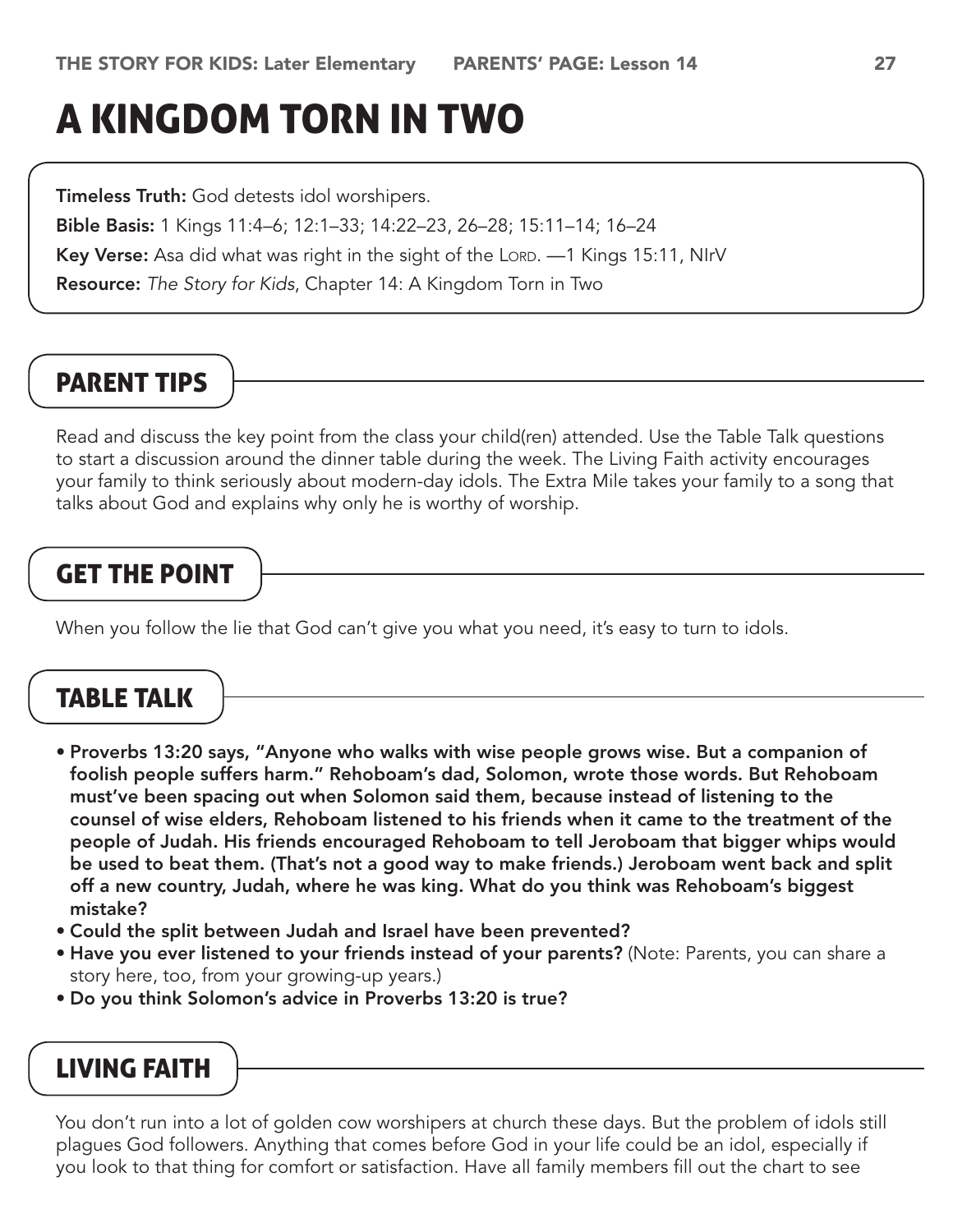how they spend their time. At the end, answer some questions to see if any idols have crept into your daily life.

On average how much time each day do you spend doing these things?

| Activity:      | Watching | Games | Playing Video   Texting/talking<br>on phone | <b>Reading Bible</b><br>and praying | Shopping | Being on the<br>Computer |
|----------------|----------|-------|---------------------------------------------|-------------------------------------|----------|--------------------------|
| Time<br>Spent: |          |       |                                             |                                     |          |                          |

None of the activities are, in and of themselves, sinful; however, if they consume all your time and pull you away from God, they could become an idol. In today's society, money, fame, possessions, career advancement, popularity, and other things rule people's lives. Ask:

- What area in your life do you think has the greatest possibility of becoming an idol?
- How can you prevent that from happening?
- What changes can you make in your schedule to show God that he's first in your life?

# EXTRA MILE

Only the one true God is worthy of our worship. King Solomon opened the door to idol worship, and then Israel and Judah forsook the Lord to follow false gods.

Go to www.youtube.com/watch?v=hhJYN2Hk\_FQ and watch the video of Matthew Ward's song "I Will Worship You." Have a pencil and paper ready. Write down all of the characteristics of God mentioned in the song. "My God is faithful, truthful . . ."

- Think about the things people worship today (fame, money, etc.). Can any of those things boast the same characteristics that God possesses?
- One of the lines says, "I will worship you for the things you've done in me." Have family members share something the Lord has done in them.
- Deuteronomy 6:13 says, "Worship the Lord your God. He is the only one you should serve." Write that verse on an index card and stick it on the refrigerator. Encourage everybody in your family to memorize it this week. Plan something fun as a family if everybody accomplishes this goal.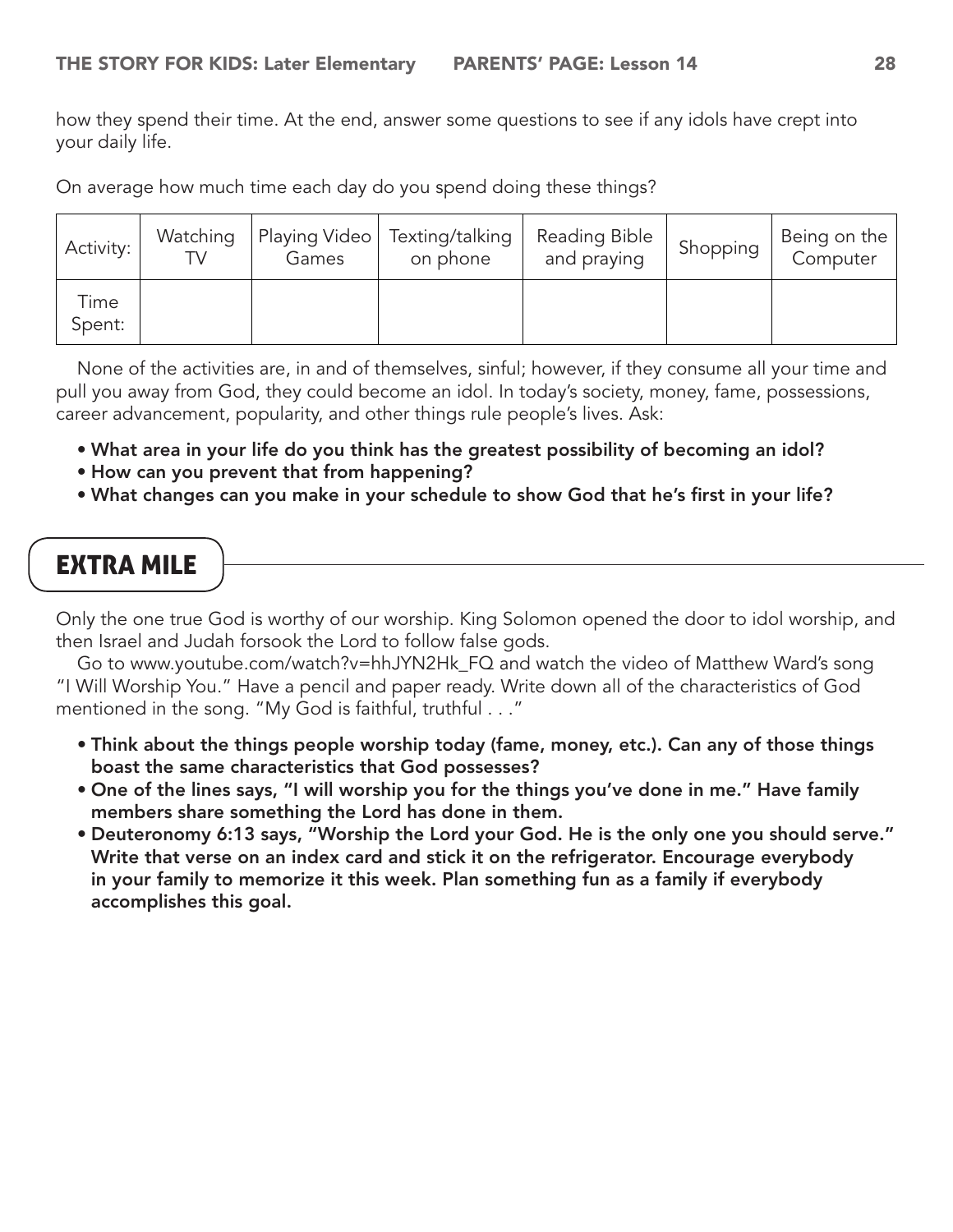# GOD'S MESSENGERS

**Timeless Truth:** God is more powerful than any other god.

Bible Basis: 1 Kings 17:1–6; 18:1–2, 17–18

Key Verse: [Elijah said,] "I serve the LORD. He is the God of Israel." —1 Kings 17:1, NIrV

Resource: *The Story for Kids*, Chapter 15: "God's Messengers"

## PARENT TIPS

Read and discuss the key point from the class your child or children attended. Use the Table Talk questions to start a discussion around the dinner table during the week. The Living Faith activity lets your family make rain and thank God for his provision. The Extra Mile encourages your family to get out and run—just like Elijah did.

### GET THE POINT

God encouraged Elijah in hard times. God encourages me.

### TABLE TALK

- Elijah often felt alone—maybe because Ahab and Jezebel killed all of God's other prophets and birds fed him when he lived alone in a valley. Have you ever felt alone in your stand for God?
- Have you ever prayed for God to show his mighty power like Elijah did? What was the result?
- There are a lot of temptations that pull kids away from God—what area is the biggest problem at your school or among your friends?
- What area would you like to make a difference in? Pray to ask God to help you make a difference in your world in one of these areas. Then find teachers, parents, and other trustworthy adults who can help you.

### LIVING FAITH

When Ahab became king of Israel, he did more evil things than any of the kings who had ruled before him. God sent Elijah to tell Ahab that he was judging the land because of the king's poor choices. Elijah told Ahab that the living Lord is the God of Israel and to prove it "there won't be any dew or rain on the whole land" (1 Kings 17:1). For three years it didn't rain.

Have your family make it rain by gathering a clean glass jar with a metal top and ice cubes. Begin this activity by filling the jar half full with super-hot tap water. Put the lid upside down on top to trap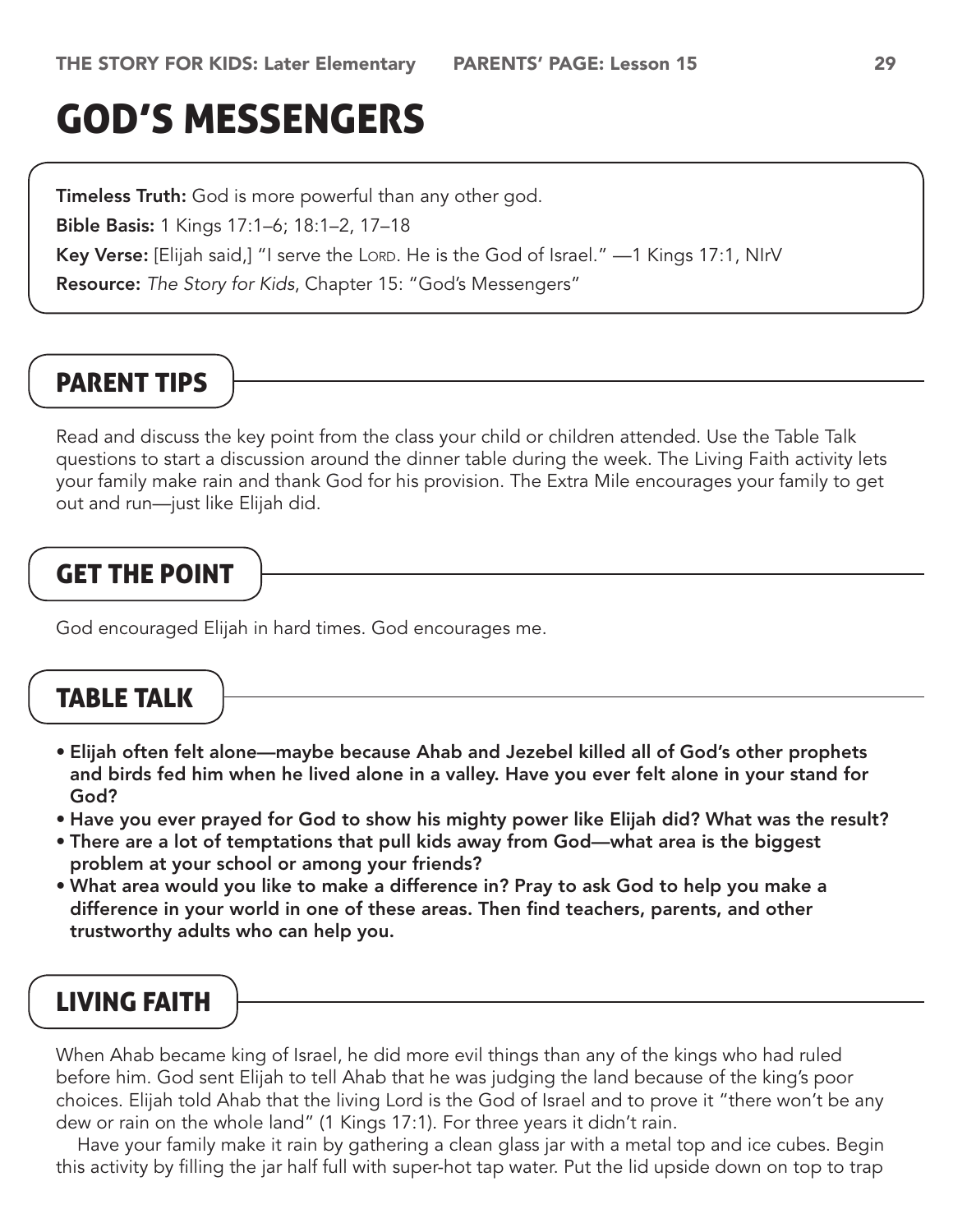the heat. Place several ice cubes in the lid. In about 15 minutes, raindrops will start to splash inside the jar.

As it starts to rain, ask these questions:

- What would be the biggest problems if it didn't rain for three years?
- What was God's point in stopping the rain?
- What are some ways mentioned earlier in *The Story* that God showed his power in mighty ways?
- Rain is one way that God provides for our needs. What are some other ways that God provides for us?
- Have family members talk specifically about an area of their lives where they're especially grateful for God's provision.

At the end of the drought, Elijah had a showdown against the 850 prophets who worshiped false gods. He challenged the false prophets to pray and have their god send fire down to Earth. The false prophets tried and tried, but nothing happened. Elijah had the altar doused with water three times. Elijah prayed and God sent fire from heaven that burned up everything—even the water! The people of Israel turned back to God and he sent rain.

### EXTRA MILE

Do you like walking in the rain? How about singing in the rain? Elijah enjoyed running in the rain. In fact, he outran Ahab's chariot from Mount Carmel to Jezreel—and that's over 20 miles!

In honor of Elijah's amazing feat mentioned in 1 Kings 18:46, go jogging as a family. Run around your neighborhood or a local park. You may even want to race each other. God gave Elijah amazing power to beat Ahab to Jezreel. You could put somebody on a bike and have him stay on the sidewalk as another family member sprints across a field. See who gets to a predetermined point first.

Make an effort to get outside and exercise as a family a few times this week. It could be jogging, running, biking—anything. And it doesn't have to be for long, even 15 minutes can be beneficial. Maybe it'll become a habit. As you exercise, use the time to talk about what's happening in your life and how you see God moving.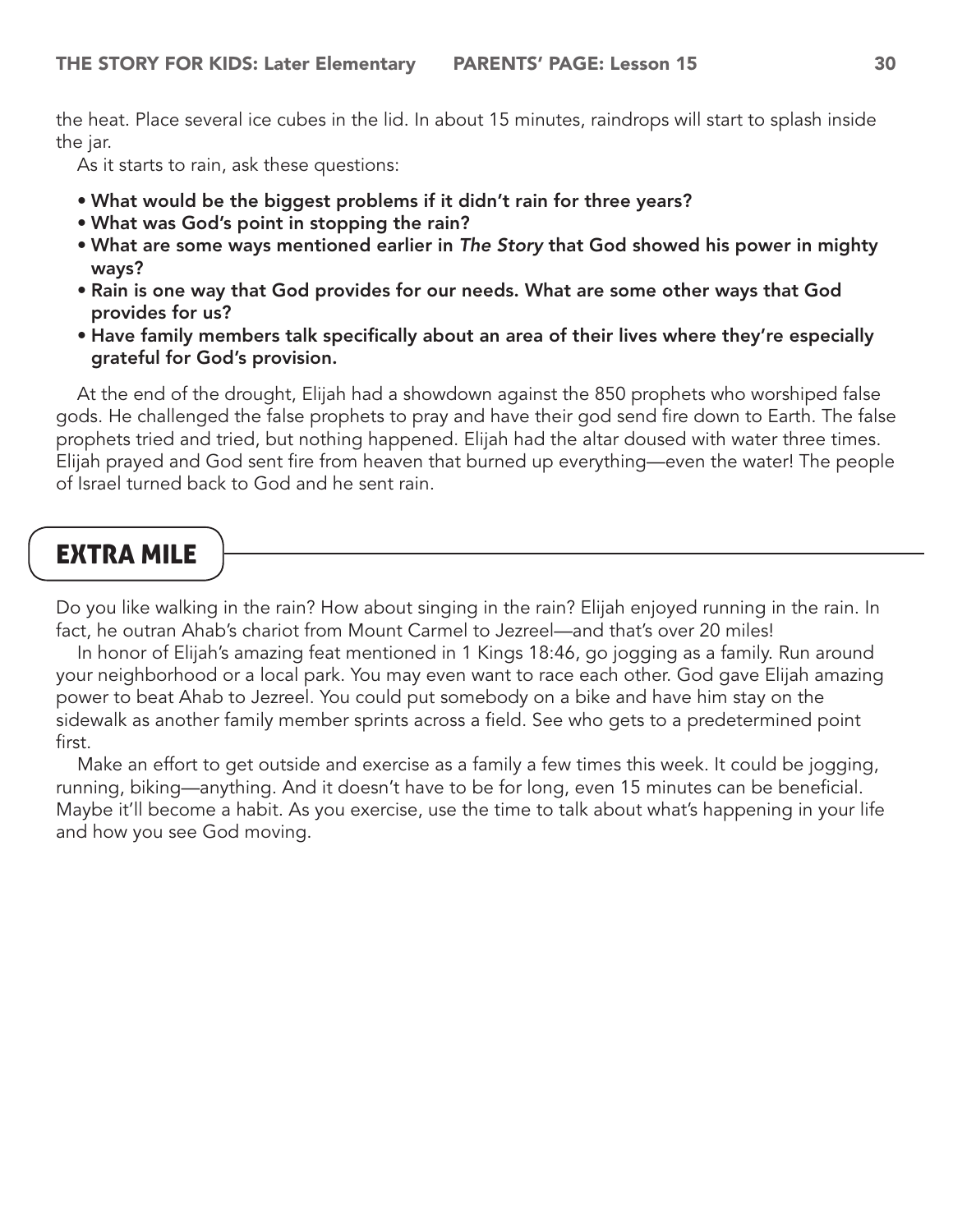# THE BEGINNING OF THE END

**Timeless Truth:** God's saving power is great.

Bible Basis: Isaiah 3:1–13; 14:1–5; 49:8–9; 53:1–6

Key Verse: "When it is time to save you, I will help you. I will keep you safe." —Isaiah 49:8, NIrV

Resource: *The Story for Kids*, Chapter 16: "The Beginning of the End"

## PARENT TIPS

Read and discuss the key point from the class your child(ren) attended. Use the Table Talk questions to start a discussion around the dinner table during the week. The Living Faith activity allows your family to explore the probability of Jesus fulfilling the prophecies found in Isaiah. The Extra Mile looks at a YouTube video about Jesus' sacrifice foretold in Isaiah 53.

### GET THE POINT

God doesn't give up on his people. God won't give up on me.

### TABLE TALK

- Isaiah's name means "God to the rescue." What does your name mean? (Parents, share with your children how you chose their name.)
- Isaiah tried to rescue the people by telling them God's truth. What would you have to do to live up to your name?
- How does it feel when people try to change you by telling you things that you're doing wrong?
- Is it easy to take advice? Is it easier to follow if you know it's from God's Word?
- What is the best way to share difficult truths with people?

### LIVING FAITH

God gave Isaiah great insight to write about the future and the coming of Jesus the Messiah. Test your ability to predict the future by playing this game as a family. All you need is a coin. Have family members pair up. If there's an odd number of people, the person who sits out automatically wins and advances to the next round. Have one person flip and the other person call "heads" or "tails." The winner is the one who guesses the best three-out-of-five flips correctly. Continue playing until there is one grand champion. When you're finished, read this: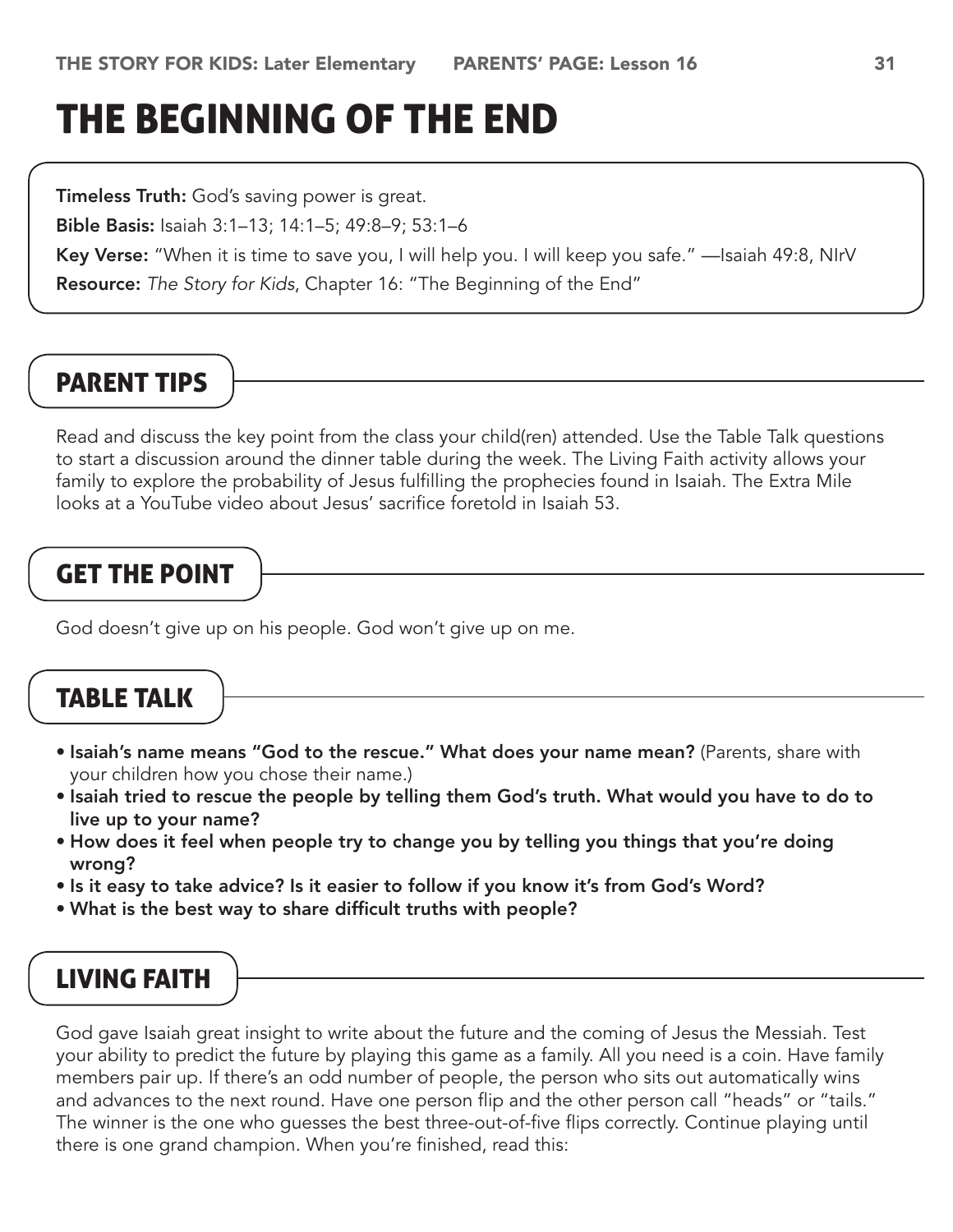The book of Isaiah is filled with prophecies about Jesus.

- Isaiah 7:14 says Jesus will be born of a virgin.
- Isaiah 35:5–6 says when Jesus comes the blind will see and the deaf will hear.
- Isaiah 53:12 says Jesus will die with criminals.

There are more than ten different prophecies recorded in Isaiah. The chances of guessing a flipped coin correctly are 50 percent. That means you have a 1 in 2 chance of being right. Mathematician Peter Stoner figured out the chances of one man in all of history fulfilling just eight prophecies. The probability is 1 in 10<sup>17</sup>, or a 1 with 17 zeros behind it. Stoner wrote that if you took 100,000,000,000,000,000 silver dollars and put them in Texas, it would cover the state two feet deep. "Now mark one of these silver dollars and stir the whole mass thoroughly," Stoner says. "Blindfold a man and tell him that he can travel as far as he wishes, but he must pick up one silver dollar and say that this is the right one. What chance would he have of getting the right one? Just the same chance that the prophets would have had of writing eight prophecies and having them all come true in any one man."

Jesus is truly amazing. He didn't fulfill just eight prophecies written hundreds of years before his birth—he fulfilled nearly 50! That's an awesome God. It didn't happen by chance. It was all part of God's plan.

#### EXTRA MILE

Isaiah 53 says a lot about Jesus' sacrifice for us. Watch this video on YouTube:

www.youtube.com/watch?v=47YiHynliYM&feature=PlayList&p=15AA2F782EF05463&index=17. You can also find it by searching for "Jesus the Messiah Isaiah 53" and clicking on the video that's 4:49 long. Some of the illustrations may disturb younger children. But if your children are old enough, have them watch the video as you read Isaiah 53 out loud.

The power of Isaiah's words and the images will bring home Jesus' sacrifice in a tangible way. God gave his only son and Jesus gave everything for us. And remember, Isaiah wrote these words more than 700 years before Jesus was born.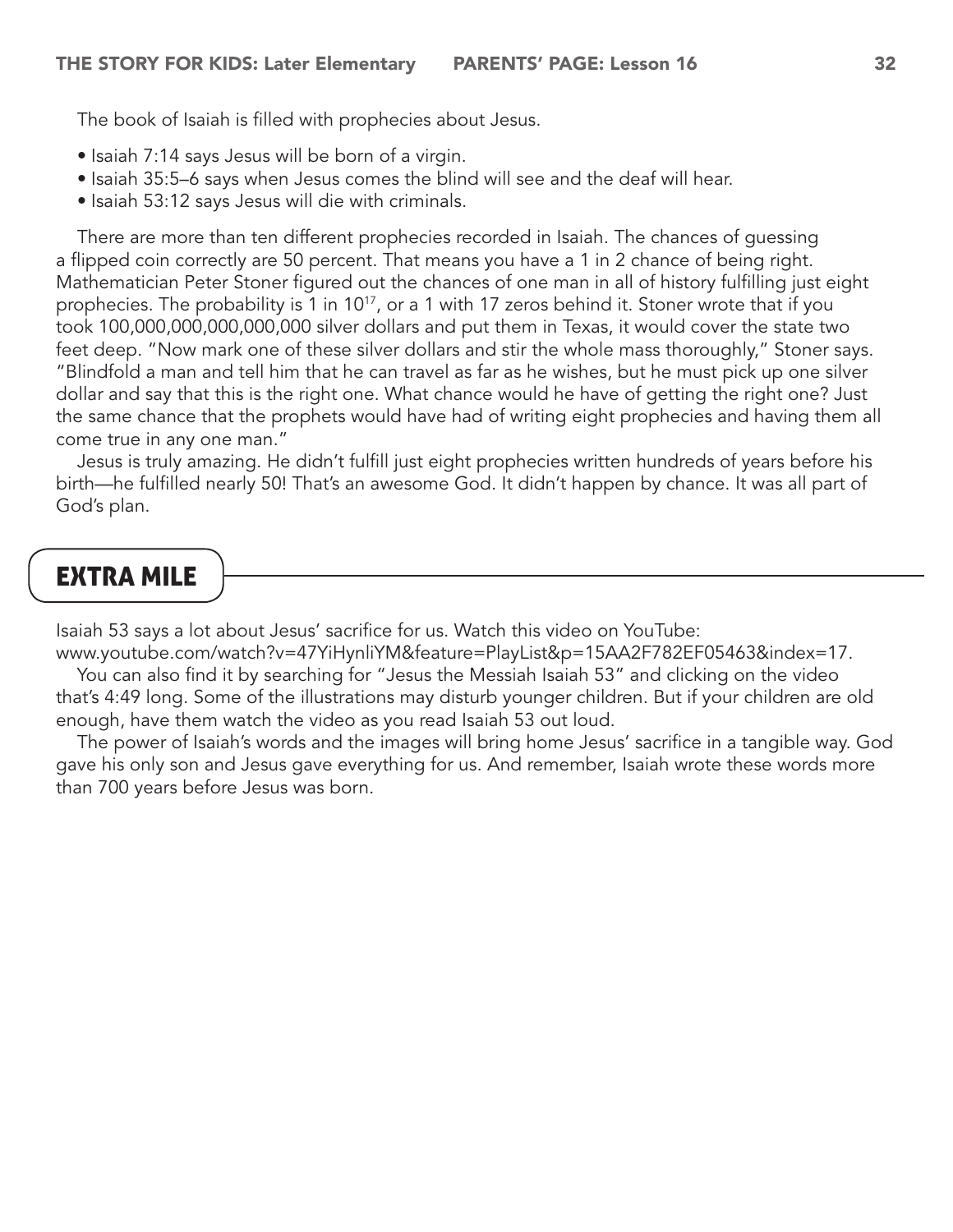# THE KINGDOMS FALL

**Timeless Truth:** The Lord's plans always come through.

Bible Basis: Jeremiah 1:4–10; 2:21–28; 5:1–2; 16:17–19; 2 Chronicles 36:11–16

Key Verse: I say to myself, "The Lord is everything I will ever need. So I will put my hope in him." —Lamentations 3:24, NIrV

Resource: *The Story for Kids*, Chapter 17: "The Kingdoms Fall"

#### PARENT TIPS

Read and discuss the key point from the class your child(ren) attended. Use the Table Talk questions to start a discussion around the dinner table during the week. The Living Faith activity encourages your family to have fun drawing some of God's amazing creations. The Extra Mile looks at an all-star baseball player who rejected God, but then repented and found mercy.

### GET THE POINT

God's people suffer because of their sin, but God still loves them. His love for me will never end.

### TABLE TALK

- We've all heard the saying, "Like father, like son." What are some ways that you're like your parents? (Parents share about similarities with their parents.) Be sure to talk about some positive attributes and some negative.
- In this chapter of *The Story*, it's like the kings tried to be the opposite of their parents. It was "Like father, not like son." It was good king, bad king, good king, bad king. Why do you think that happened?
- Are there any things you're doing to be set apart from your parents?
- Why do some people work hard at not following the positive character qualities of their parents?
- How can you work to embrace the good and reject the bad from the role models in your life?

#### LIVING FAITH

God opened up the heavens and gave the prophet Ezekiel amazing visions. Gather your family around a table. Make sure to have an assortment of paper, crayons, colored pencils, and other drawing utensils. Read all of Ezekiel 1 out loud. When you're finished, take some time to draw the creatures that he described. You can even draw the scene with the heavenly sapphire throne and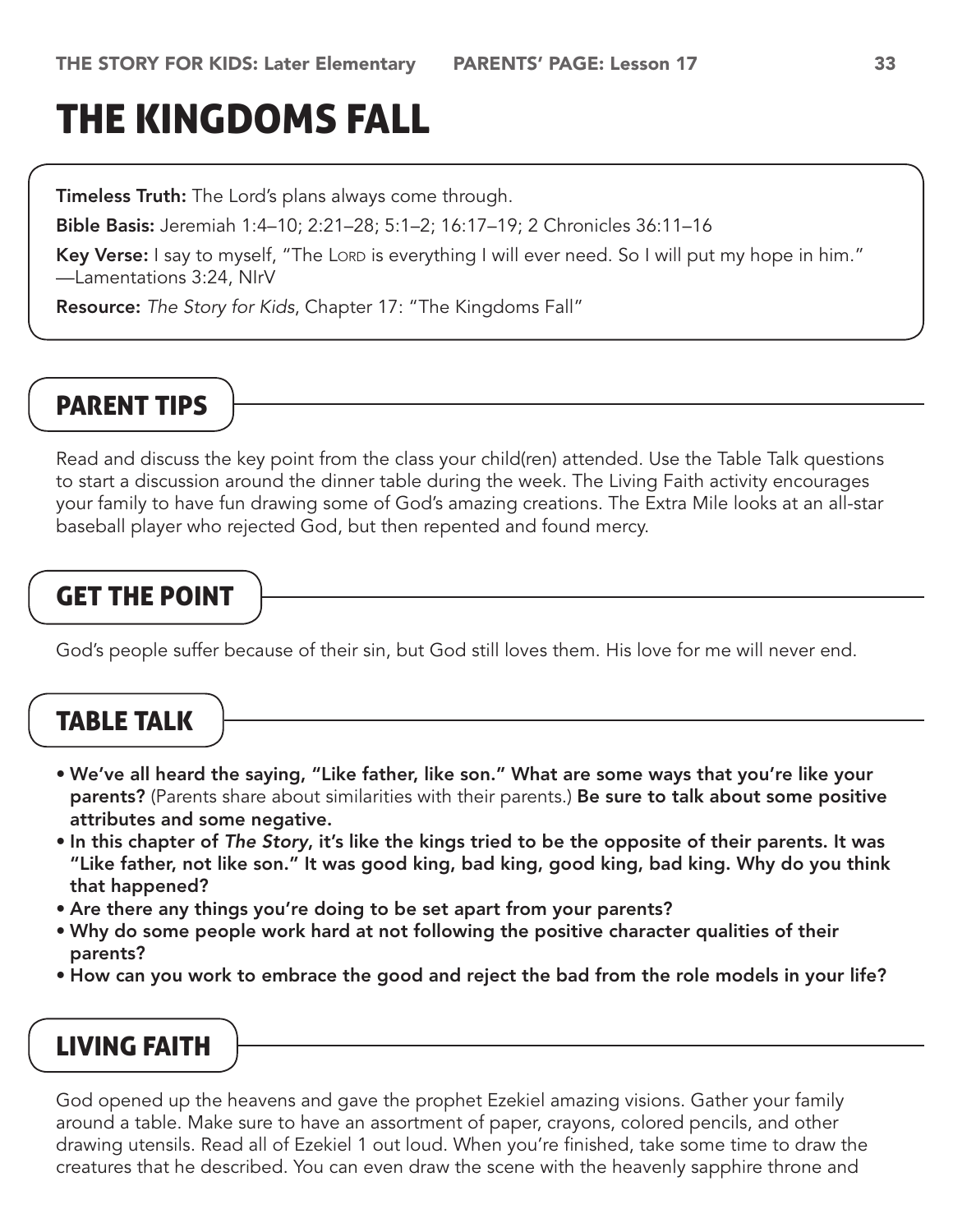glowing metal figure (Ezekiel 1:26–28). Have fun critiquing each other's work. When you're finished, ask:

- Is it possible to describe heavenly creatures or heaven with words?
- Why can't words do God justice?
- What do these creatures say about the creativity of God? Can't you just picture these creatures in a movie or comic book?
- These creatures are called cherubim. God specially made them for a purpose. Think about other things that God made that might look weird but have a special purpose. What about ears? star-nosed moles?

When you've finished talking, read more about this scene in Ezekiel 10. Make any additions or changes to your illustrations that you want to. Hang the final products on the refrigerator for a week to remind your family of God's power and creativity.

### EXTRA MILE

God's people knew the truth, but they turned their back on it and followed their own ways. But even as God judges his people, he looks to their redemption (see Ezekiel 36:22–36). God is a God of mercy and healing. For a personal, modern example of God's grace, watch Home Run King Josh Hamilton: From Addiction to Salvation at: www.tangle.com/view\_video.php?viewkey=234baa0f4b72 2059df14.

Texas Rangers outfielder Josh Hamilton accepted Christ at 18, and shortly after he was picked No. 1 in the Major League Baseball draft. In the minor leagues, he got addicted to drugs and nearly lost everything: money, fame, a beautiful wife. After years of drug abuse, Josh rededicated his life to God, and God gave it all back. At the 2008 All-Star Game, Josh hit a record-breaking 28 home runs in one round of the home run derby.

Watch Josh's story and then talk as a family about the similarities between his story and what happened to God's people.

- What was Josh's idol?
- How did God give everything back to Josh?
- What does this say about God's character?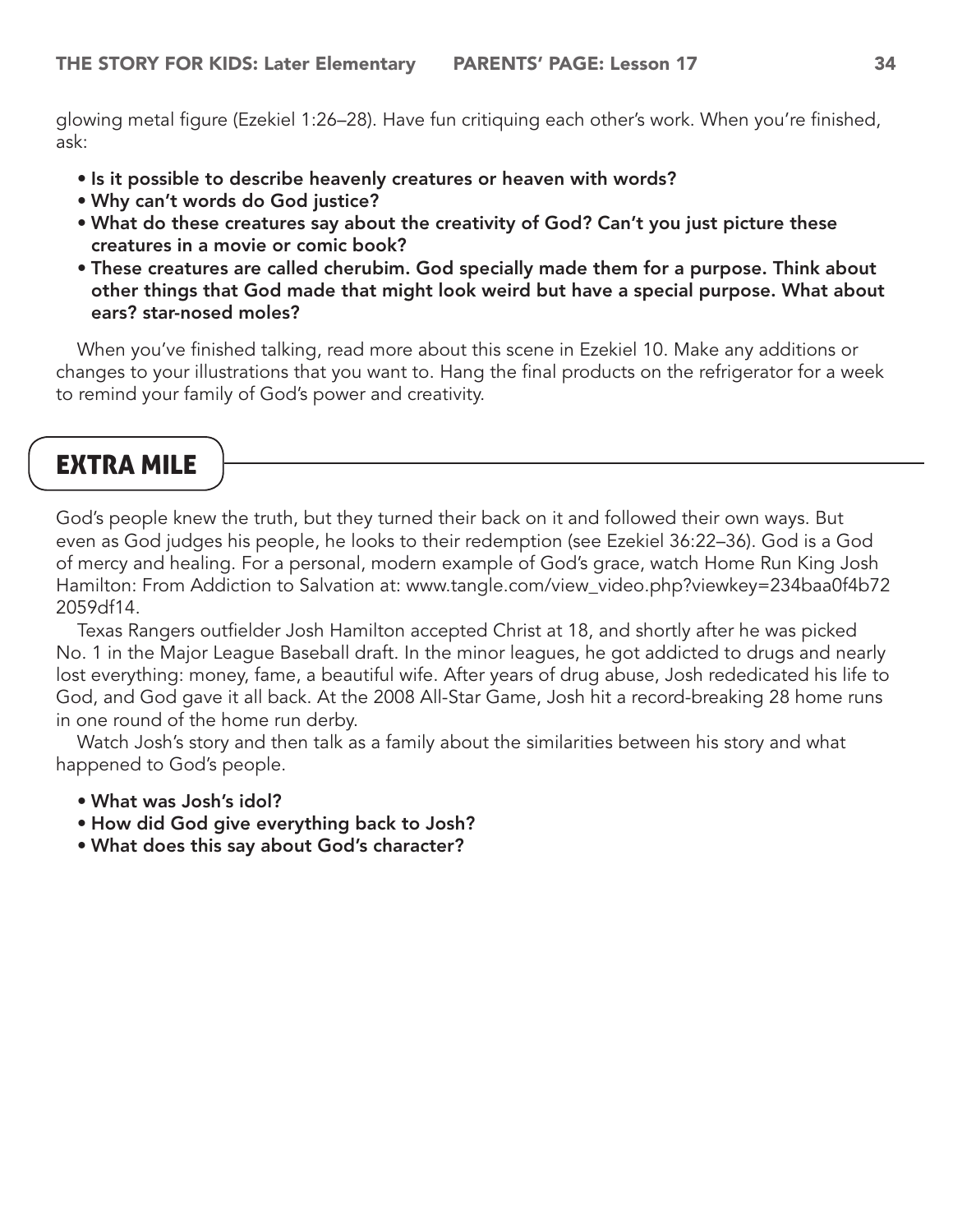# GOD WATCHES OVER DANIEL

**Timeless Truth:** The Lord's plans don't harm, but bring hope and success.

Bible Basis: Daniel 6:1–23

Key Verse: [Daniel] went to his room three times a day to pray. He got down on his knees and gave thanks to his God. —Daniel 6:10, NIrV

Resource: *The Story for Kids*, Chapter 18: "God Watches Over Daniel"

### PARENT TIPS

Read and discuss the key point from the class your child(ren) attended. Use the Table Talk questions to start a discussion around the dinner table during the week. The Living Faith activity encourages you to have a family sleepover. The Extra Mile looks at a video about God's protection through his angels.

### GET THE POINT

Daniel is loyal to God and God protects him. I can be loyal to God.

### TABLE TALK

- Daniel, Hananiah, Mishael, and Azariah (or Belteshazzar, Shadrach, Meshach, and Abednego) were taken from Judah and brought to Babylon. But they refused to give up God's rules and follow new customs. Have you ever been in a situation where you felt you had to abandon God's standards to fit in?
- Daniel and his friends ate vegetables and drank water, instead of eating the king's food. What happened?
- How else did Daniel and his friends stand out?
- Do you think Daniel was a goody-two-shoes?
- Is always doing things God's way a bad thing? If not, why is it so hard to make the decision to always follow God?
- How was Daniel able to make the decision to always follow God?

### LIVING FAITH

Daniel was forced to have a sleepover with some hairy, scary friends. Follow his example—sort of by planning a family sleepover. You can do it in your bedroom, a living room, or family room. Pick either a Friday or Saturday night and plan ahead to make it fun. At the beginning you can pray, "God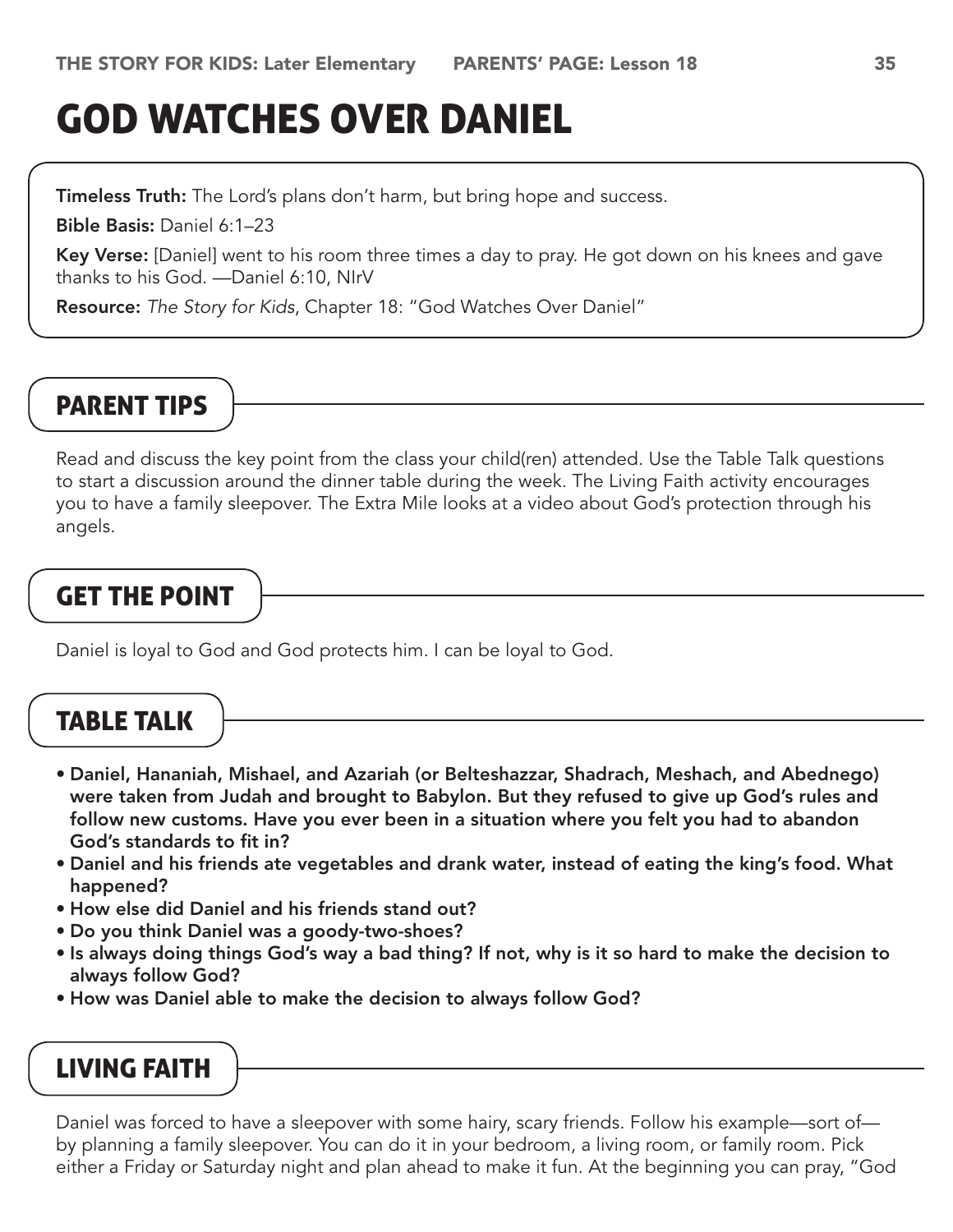you protected Daniel during his sleepover with the lions, and we know you'll be with us tonight, too. Amen." Try these ideas or make up some of your own to create some family memories.

- Play one of your kids' favorite board games.
- Put together a puzzle.
- Rent a video and pop popcorn.
- Have everybody write down a tongue twister (or make one up). Fold up each paper and put it in a hat. Take turns drawing one and trying to say the tongue twister five times fast.
- Play charades. Have family members act out the title to a favorite song, movie, or TV show.
- Share characteristics of each person that you appreciate.
- Make a yummy dessert or snack as a family.
- Go to bed a little later than normal (for younger children); then wake up in the morning, cook breakfast, and clean up as a family.

### EXTRA MILE

God's protecting angels show up a couple of times during this chapter of *The Story*. First, when Shadrach, Meshach, and Abednego are thrown into the fiery furnace, King Nebuchadnezzar sees four people in the flames—instead of three. He exclaims, "The fourth man looks like a son of the gods" (Daniel 3:25). Then when Daniel is thrown into the lions' den, he tells King Darius, "My God sent his angel. And his angel shut the mouths of the lions" (Daniel 6:21).

#### • Do you think God sends his protecting angels today?

Watch "The Divine Protector" video at www.tangle.com/view\_video.php?viewkey=93f193e8811f1 b2e9090.

Angels are specially created by God. They serve the wishes of their heavenly father. Look at these other verses about angels: Exodus 14:19–20 (with Moses and Israelites fleeing Egypt); Judges 6:12– 22 (with Gideon); Matthew 2:13–20 (with Joseph, to help protect the baby Jesus). God's angels are mentioned throughout the Bible!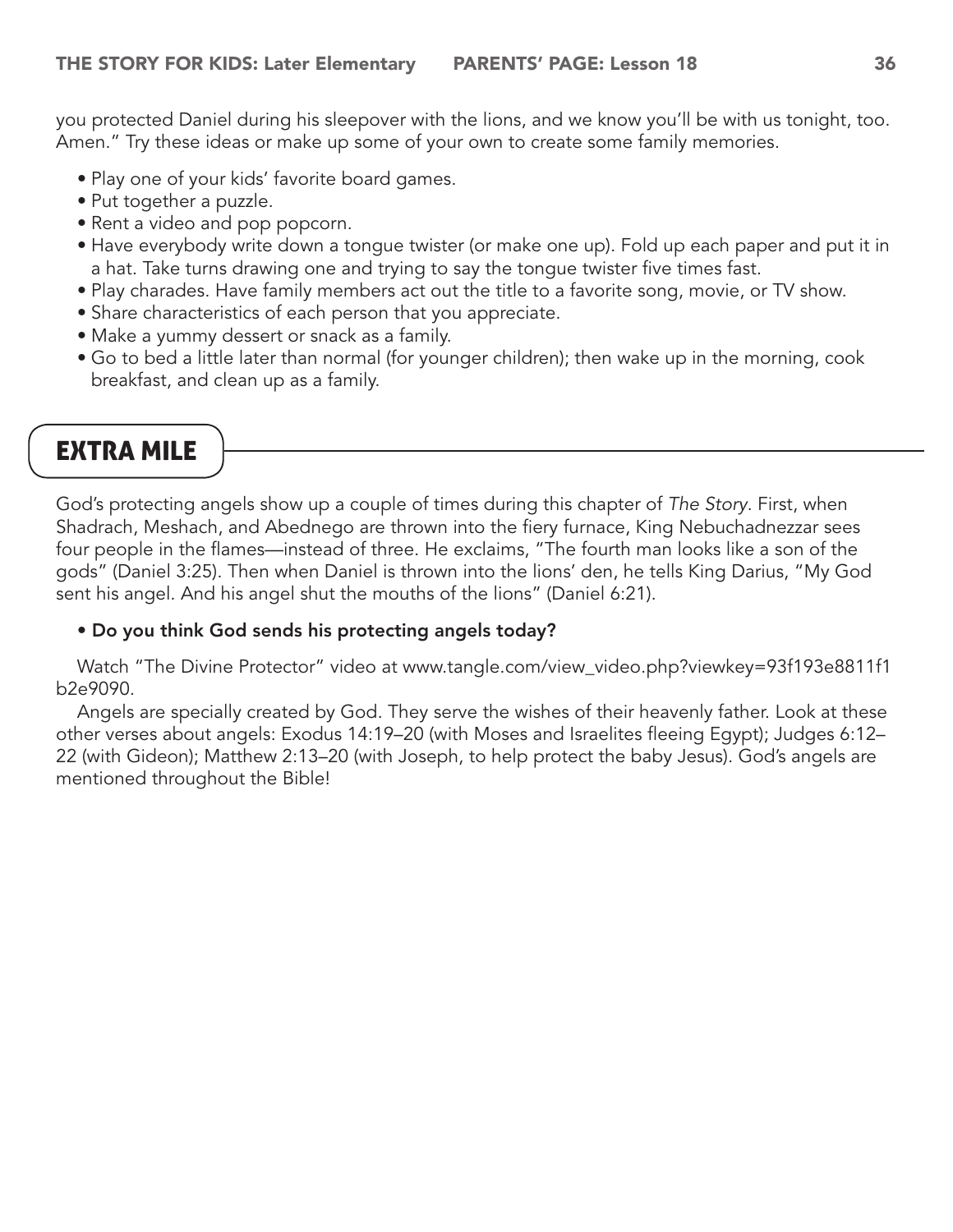# THE RETURN HOME

**Timeless Truth:** Putting God's business first brings prosperity.

Bible Basis: Ezra 1:1–7; 3:10–13; Haggai 1:2–11; Zechariah 8:2–22

Key Verse: They will be my people. I will be their faithful God. I will keep my promises to them. —Zechariah 8:8, NIrV

Resource: *The Story for Kids*, Chapter 19: "The Return Home"

## PARENT TIPS

Read and discuss the key point from the class your child(ren) attended. Use the Table Talk questions to start a discussion around the dinner table during the week. The Living Faith activity shows your family how to build an edible temple. The Extra Mile looks at a video about what's happening in the Holy Land regarding the third temple and peeks back at the second temple.

## GET THE POINT

God's people promise to follow his ways. God wants me to follow Him.

### TABLE TALK

- Cyrus, the king of Persia, encouraged God's people to go back to Jerusalem and rebuild the Lord's temple. About 50,000 people went back to start the project. When the foundation was laid, some of God's people cried and others shouted with joy. Talk about a time when you cried tears of joy. Can you remember a time that you shouted with joy?
- People in the surrounding areas didn't want the temple rebuilt. They tried to stop the building. Have you ever known that God wanted you to do something and had others stand in your way? What did you do? What was the end result?
- In the ultimate backfire, governors in nearby areas went to King Darius to see if King Cyrus had truly decreed that God's people could rebuild the temple. They hoped Darius would stop the building. Instead he found Cyrus' decree and made these governors give money and supplies to build the temple. Obviously, God's plan trumped the governors'. How do you think the governors felt?
- Have you ever had a plan backfire?
- What does this story teach about God's plans?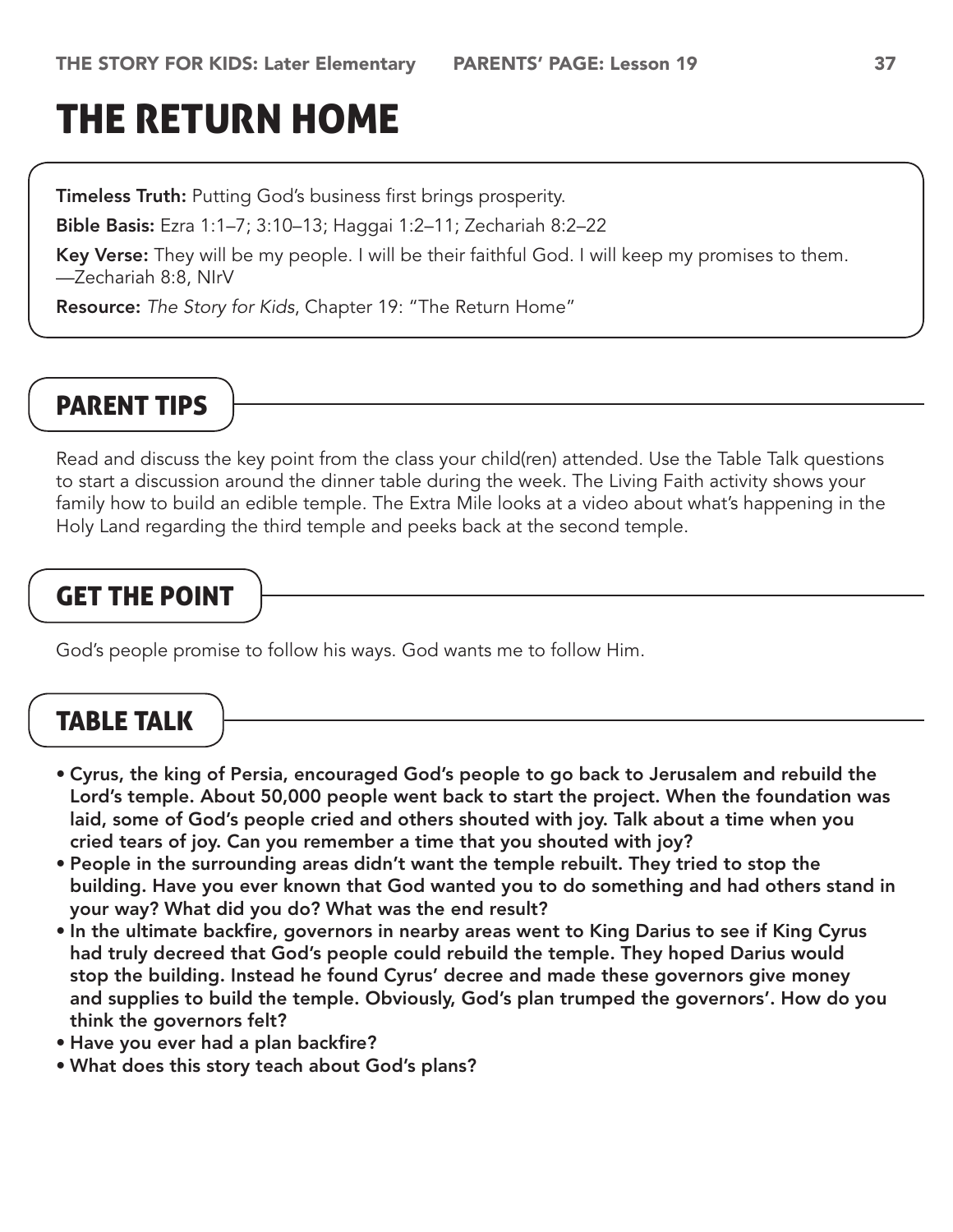## LIVING FAITH

God's second temple wasn't as awe-inspiring as Solomon's temple, but its majesty was renowned. As a family, build your own temple using graham crackers and icing. You'll need a small piece of poster board, a couple of boxes of graham crackers, icing, and candy to decorate it.

An effective icing consists of one pound of powdered sugar, one teaspoon of cream of tartar, and three egg whites. These ingredients need to be beaten on low speed with a hand mixer until the mixture becomes stiff.

Begin by setting up the foundation by smearing a lot of frosting on the poster board. Set several crackers in it as walls. Keep adding walls with a good amount of frosting on the bottom until you've finished your base. Now start building up. Look online for artists' renderings of the second temple or have fun making up your own design. Remember to use plenty of icing as glue to hold everything together. Once you're finished building the structure, let it dry before decorating the outside with more frosting and candy. You can add food coloring to the frosting to create different colors. Use your favorite candy to decorate the temple and remind yourself of the great worth of God's house.

As you build the temple, talk about your church:

- What is your favorite part of your church?
- What's the most memorable thing you've learned about God in the last month?
- Is there somebody at church that you should send a special thank-you to? If so, do it.

### EXTRA MILE

Go online and watch the video "Rebuilding the Temple in Jerusalem" at: www.tangle.com/view\_video.php?viewkey=74732766a0f003bcba62.

It's about 13 minutes long and quotes some passages from Ezra from this week's chapter of *The Story*. Take special note of the evidence of God's second temple that was destroyed by the Romans in A.D. 70. By digging through the Holy Land, it becomes very apparent that the Bible is more than just a story—it's God's truth.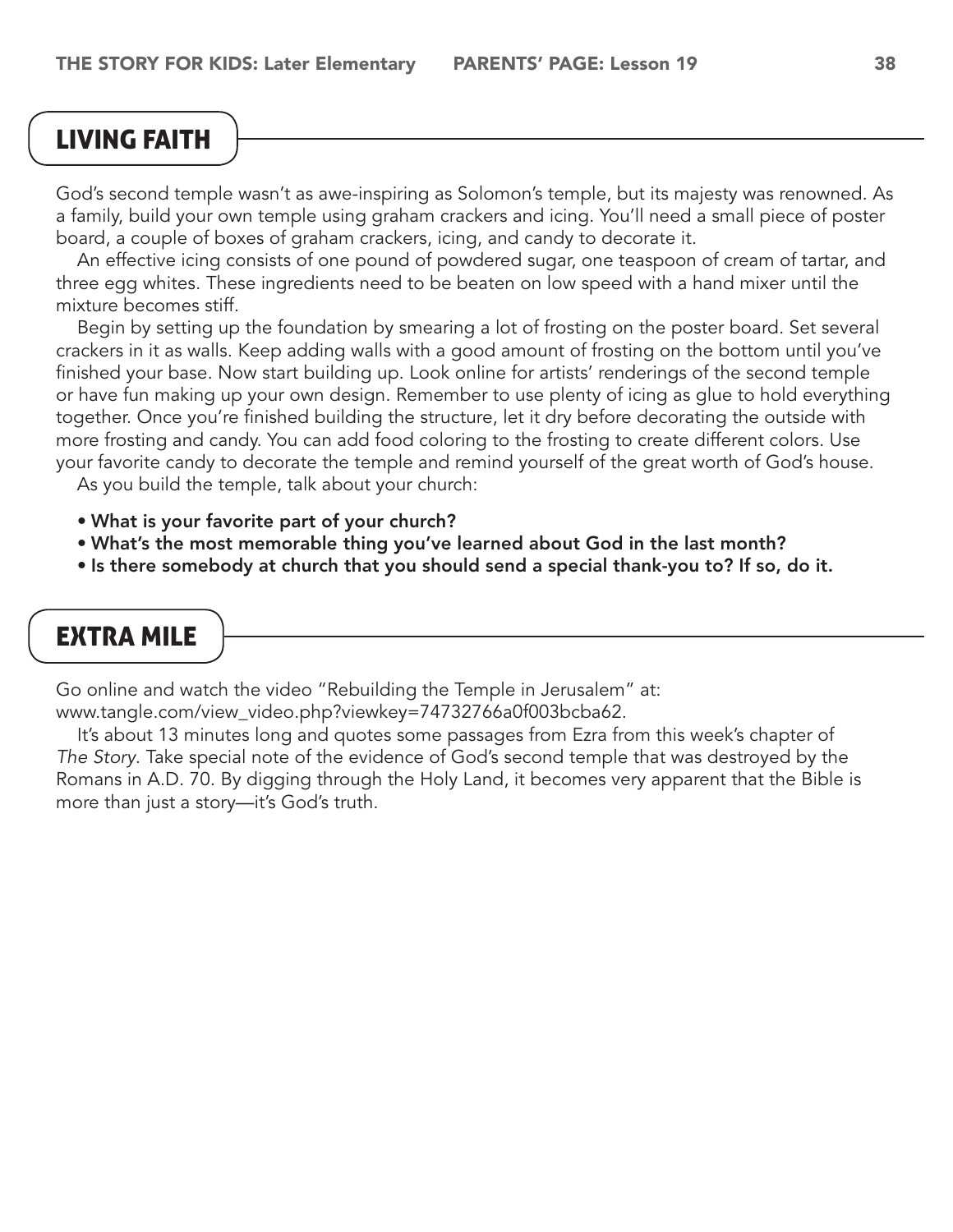# THE QUEEN OF BEAUTY AND COURAGE

**Timeless Truth:** God can change the hearts of rulers who show their faith.

Bible Basis: Esther 1–9

Key Verse: What if you don't say anything at this time? Then help for the Jews will come from another place. But you and your family will die. Who knows? It's possible that you became queen for a time just like this. —Esther 4:14, NIrV

Resource: *The Story for Kids*, Chapter 20: "The Queen of Beauty and Courage"

# PARENT TIPS

Read and discuss the key point from the class your child(ren) attended. Use the Table Talk questions to start a discussion around the dinner table during the week. The Living Faith activity encourages your family to make some foods that were popular in Persia. The Extra Mile highlights a song called "Such a Time as This."

## GET THE POINT

Esther got her heart ready for a hard job. God helps me when it's hard.

### TABLE TALK

- Esther kept it a secret from King Xerxes that she was Jewish. Do you think it was good for her to keep that secret?
- When is it okay to keep secrets? When is keeping secrets a bad idea?
- At first Mordecai encouraged Esther not to tell anybody she was Jewish, then he told her to go before the king and beg for mercy for her people. Have you ever had a family member tell you to do something for God?
- Esther prepared for her meeting with the king by fasting and encouraging others to fast with her. What does it say about Esther that she went to God with her request first?
- Have you ever fasted?
- Talk about a time when you went to God in earnest prayer before making a decision. What happened?

### LIVING FAITH

Persian kings were famous for lavish banquets. So when Esther invited King Xerxes to a "big dinner" (Esther 5:8), the pressure was on. Make a big Persian dinner in honor of Queen Esther, although you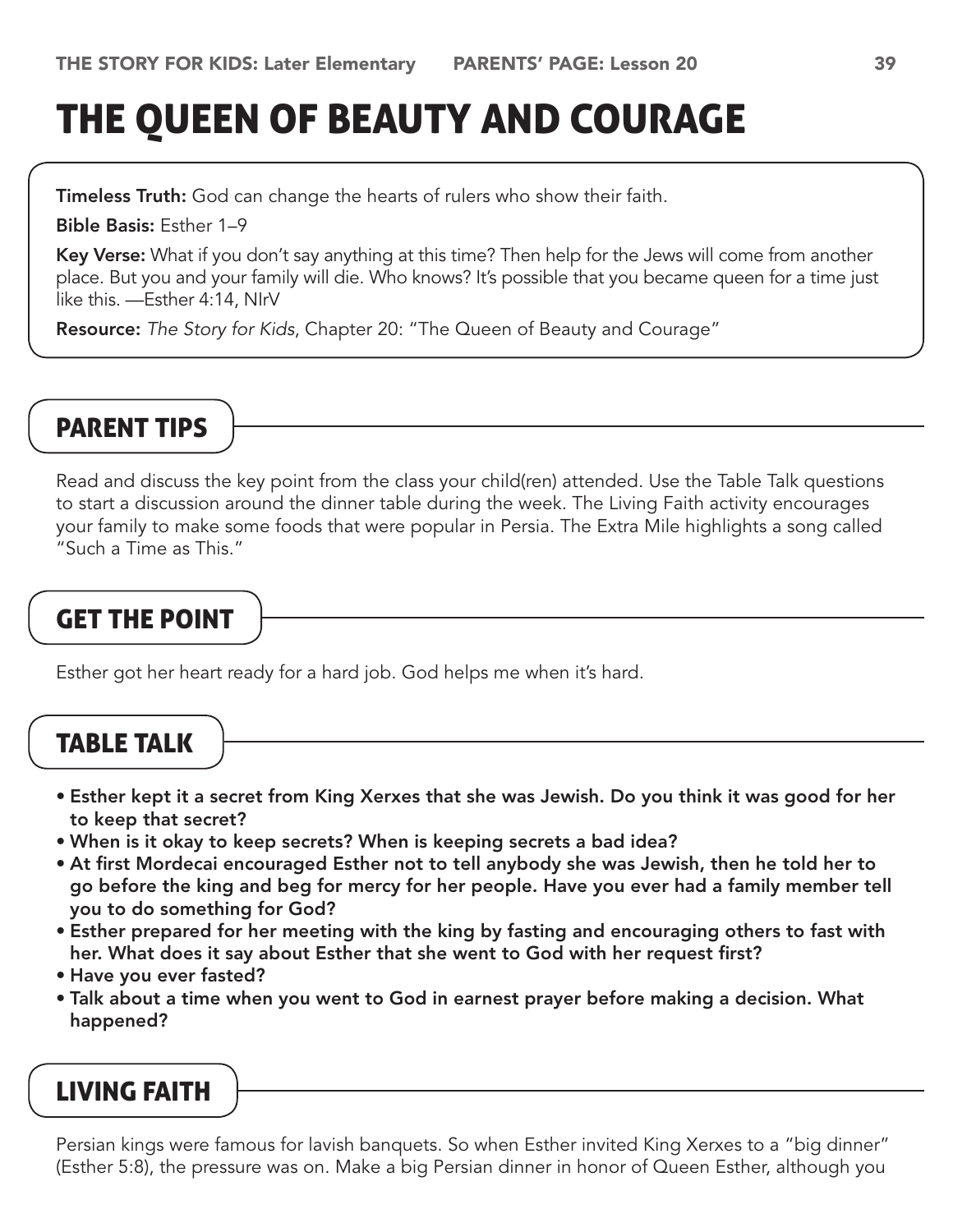may not want to break out the solid-gold dinnerware. During the Achaemenid empire Persian kings could get nearly any food they wanted. Fruit was very common, especially cantaloupe. A spinach salad may be an authentic touch for your meal. Fish was also popular.

Have fun as a family planning out the menu early in the week. Set aside one night when everybody can be together to prepare the big dinner. Try something new. Use an exotic spice. As everybody's working together or when everyone sits down, you can go through some of the "Table Talk" questions. Queen Esther's story is truly remarkable, and Esther is only one of two books in the Bible named for a woman.

For dessert, your family may want to bake Hamantaschen (ha-man-tosh-en), a traditional Jewish cookie made for Purim (see Esther 9:18–32), a celebration that honors Esther and Mordecai for saving the Jewish people from extermination. These triangular cookies look a little funny, and the name Hamantaschen means "Haman's ears." But they're fun to make and taste delicious. Look in a cookbook or go online and search for Hamantaschen.

### EXTRA MILE

One of the most well-known verses from this chapter of *The Story* comes when Mordecai tells Esther that God may have raised her to be queen "for such a time as this" (Esther 4:14).

Go online and search for Wayne Watson's song "For Such a Time As This" and click on http://video.yahoo.com/watch/966307/3739462.

Have a piece of paper and pencil ready as you listen to the song and watch the lyrics scroll across the screen. Ask family members to write down phrases that have special meaning to them. When the song is over, give family members the chance to explain why they chose their specific line from the song. Also ask:

- How does this song relate to Queen Esther's story?
- How is this song meaningful in your life and in your relationship with God?
- How can you "live a mirror of His mercy?"
- What will you do to "change what will be?"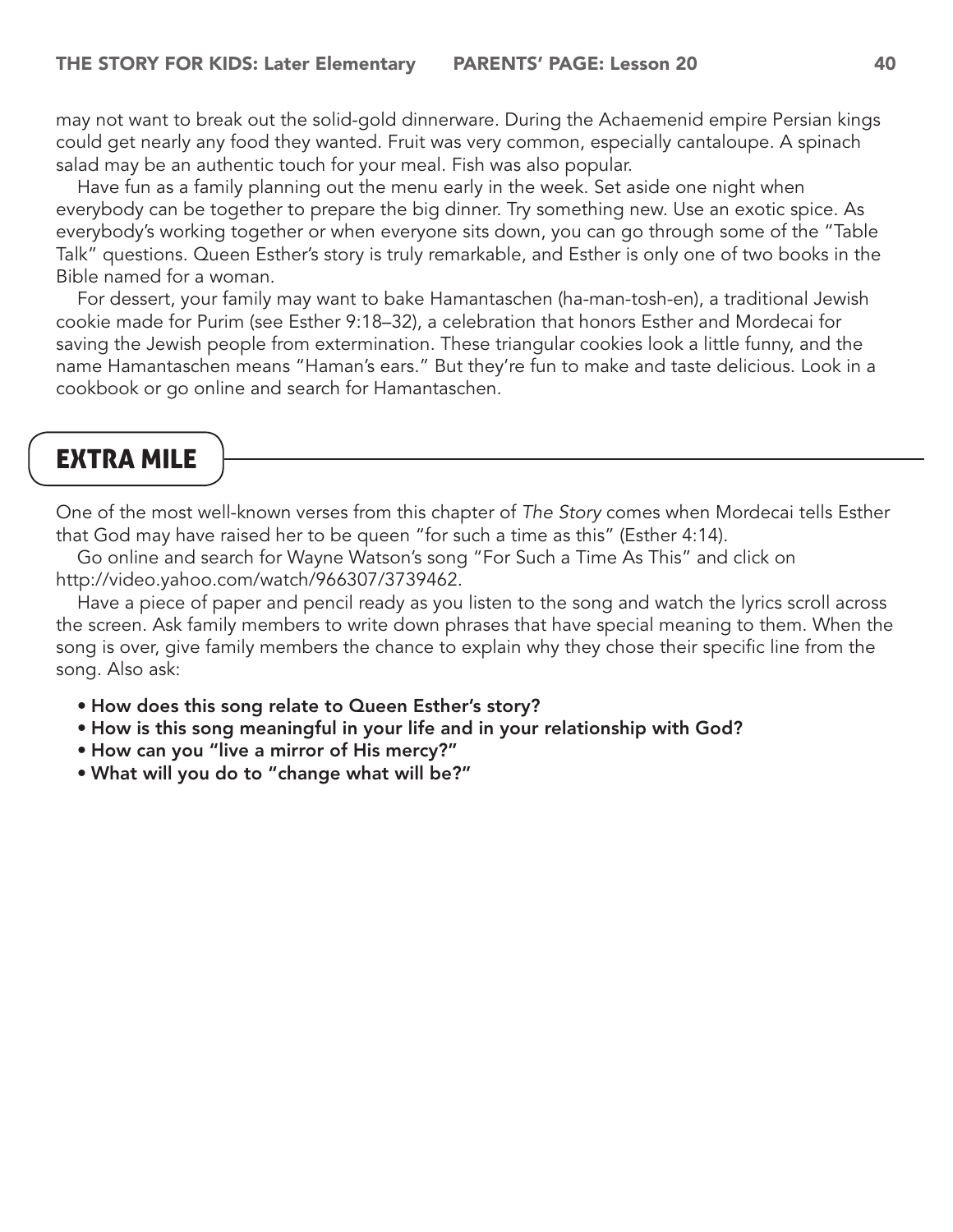# REBUILDING THE WALLS

**Timeless Truth:** God keeps his covenant with those who love him.

Bible Basis: Ezra 7:1, 7, 10–11; Nehemiah 1:2–6, 4:4–6; 13–23; 8:1–12

Key Verse: Don't be afraid of your enemies. Remember the Lord. He is great and powerful. —Nehemiah 4:14, NIrV

Resource: *The Story for Kids*, Chapter 21: "Rebuilding the Walls"

### PARENT TIPS

Read and discuss the key point from the class your child(ren) attended. Use the Table Talk questions to start a discussion around the dinner table during the week. The Living Faith activity takes your family to a Web site to play a classic breakout video game. The Extra Mile encourages your family to do something to make God's people safer.

### GET THE POINT

Nehemiah was sure of God's power. God is on my side.

### TABLE TALK

- Rebuilding the wall was a monumental task. God's people got help from a powerful king and were pestered by nearby rulers. To protect his people and still get the work done, Nehemiah told the workers to carry supplies in one hand and a sword in the other. What does that tell you about the working conditions?
- Does God want you to be helpful on one hand, and ready for battle with the other? How could you do that in your daily life?
- In the beginning of this chapter of *The Story*, God's people are making some decisions that go against God's law. Why don't they learn?
- Are there areas of your life where you need constant reminders to follow God's standards?
- Is reminding people through godly role models or writings a new thing or has it been the way God worked with his people for a long time?
- How did Ezra help the Jewish people get back on track with God? Do you think knowing God's Word better would help you, too?
- How does it feel to know that you've just read through the Old Testament? Do something to celebrate.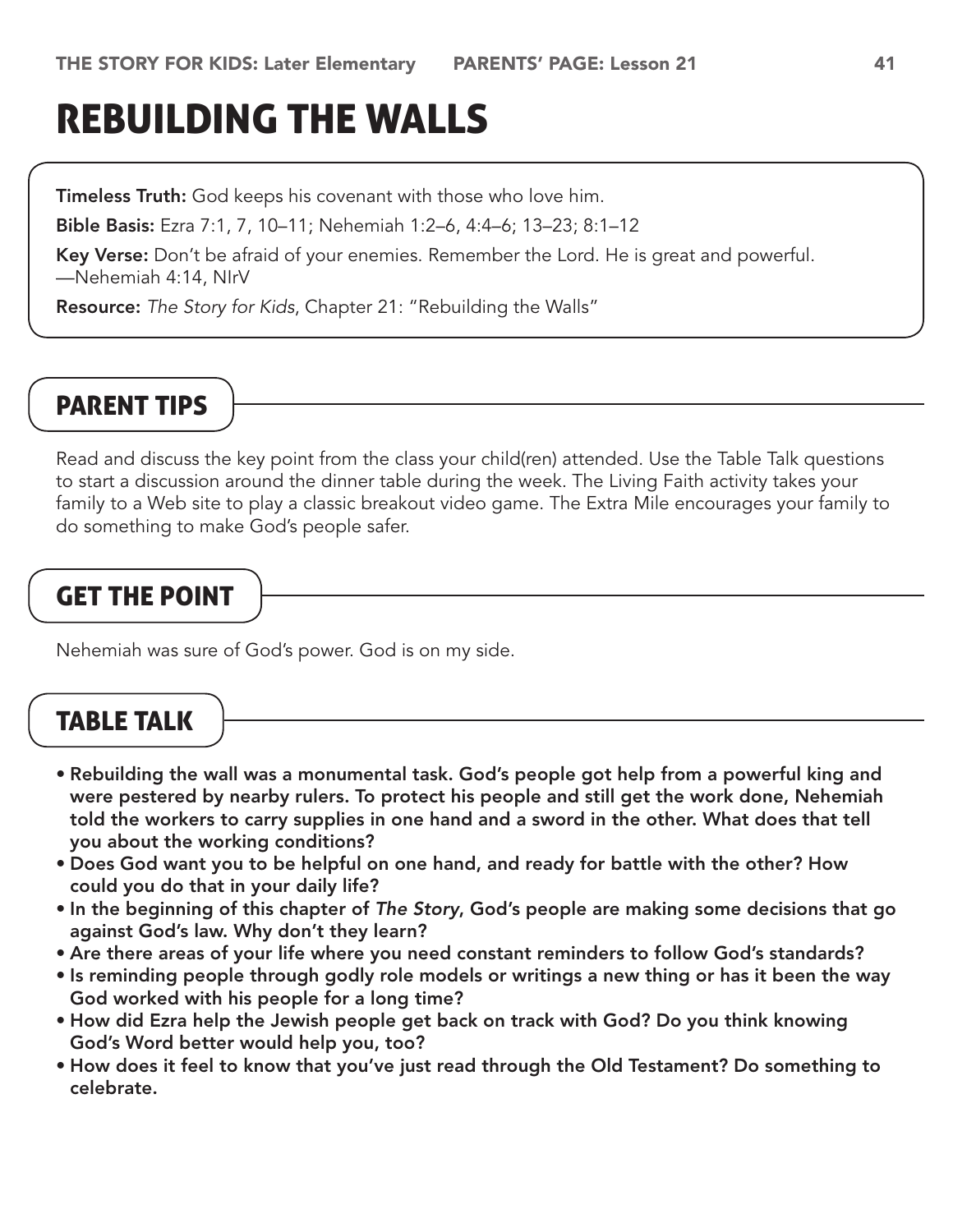## LIVING FAITH

Nehemiah was brilliant in getting all of God's people to work together in rebuilding Jerusalem's wall. By working together, they completed the project in 52 days! Before that, the Jews had languished in their attempts to protect and rebuild Jerusalem. King Cyrus first allowed God's people to return to Jerusalem in 560 B.C. Then the second temple was completed in 516 B.C., but for 70 years the city was vulnerable to attack. In fact, many of the surrounding rulers made sure to keep the Israelites weak. But when Nehemiah showed up in 445 B.C., it took less than two months to secure the walls and give God's people a safe place to live. In all, it took 115 years for God's people to rebuild and fortify Jerusalem.

Have your family pretend to be raiders on Jerusalem by playing a classic breakout video game. You can go to www.silvergames.com/game/break-it/ or go to Google and search for "Breakout games." See which family member is best at breaking down the walls. Let everybody take a couple of turns and then give a prize to whomever scores the highest.

### EXTRA MILE

When Nehemiah learned that God's people were having a hard time and that people were making fun of them, he wept. He didn't want God's people to suffer. He wanted them to be safe and protected.

Sit down with your family and brainstorm ideas on what you could do to make God's people safer in your area. Maybe there's a project at your church that needs to get done. You could:

- Help build a walkway at church.
- Paint or mark the handicap spaces more clearly.
- Put up signs to better direct people to classrooms or the sanctuary.
- Volunteer to help care for babies in the nursery.
- Shovel snow off the sidewalk in winter.

There are tons of other ideas. Concentrate on ideas that will keep God's people safe, and then ask the Holy Spirit to guide you to make these ideas a reality. You may need to include other families from church or the whole congregation. Dream big. Nehemiah did, and God helped him accomplish his goal extremely fast.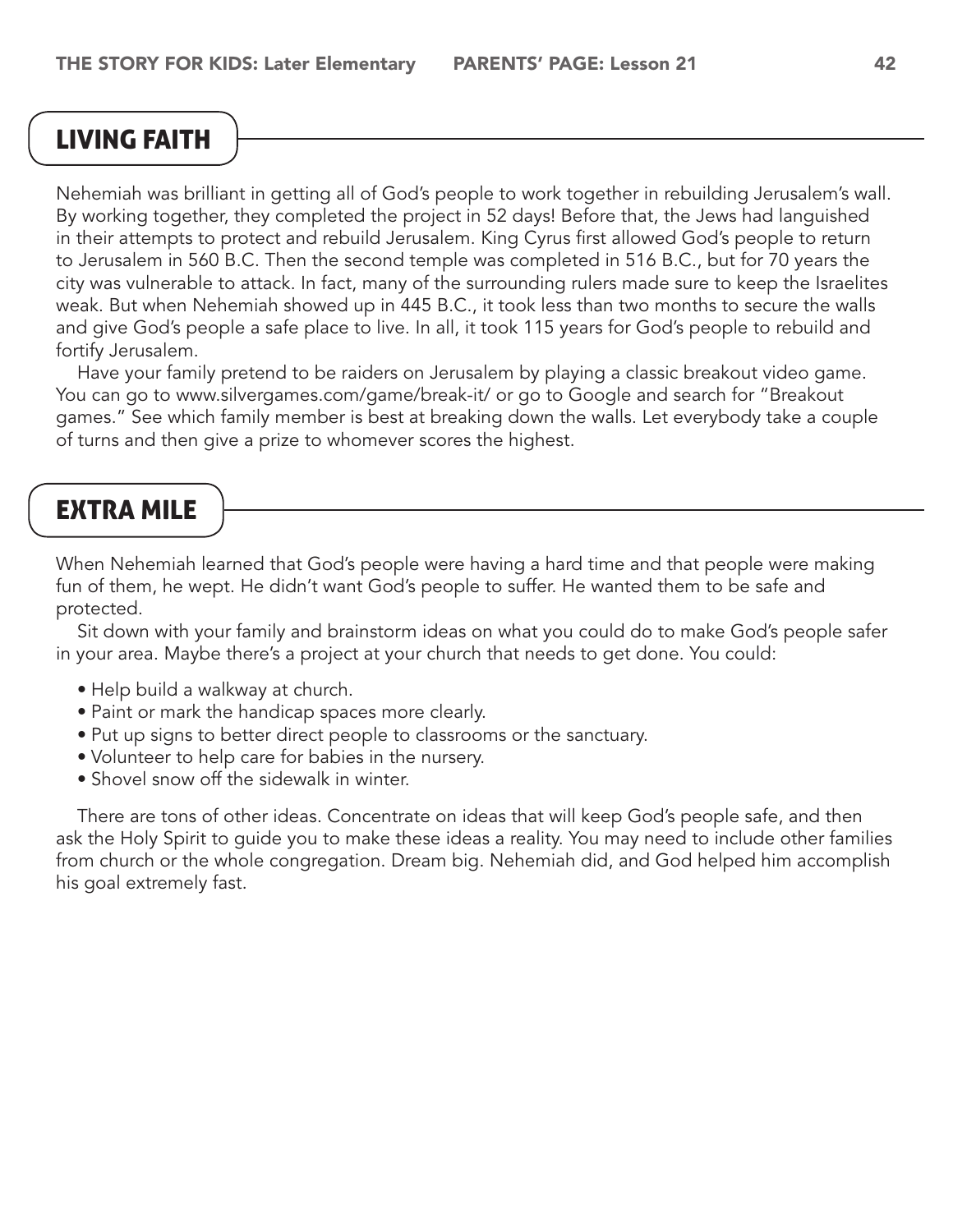# THE BIRTH OF THE KING

**Timeless Truth:** Jesus coming to Earth is God's plan to save mankind.

Bible Basis: Matthew 1:19–24; 2:1–3; Luke 1:26–55; 2:1–20; 2:41–51; John 1:1–18

Key Verse: "Today in the town of David a Savior has been born to you. He is the Messiah, the Lord." —Luke 2:11, NIrV

Resource: *The Story for Kids*, Chapter 22: "The Birth of the King"

### PARENT TIPS

Read and discuss the key point from the class your child(ren) attended. Use the Table Talk questions to start a discussion around the dinner table during the week. The Living Faith activity has your family listen to an upbeat song and spread some Christmas cheer—no matter what the date. The Extra Mile takes your family to a creative video about Christ's birth.

### GET THE POINT

God sent a Savior for the world. I can believe Jesus is my Savior.

### TABLE TALK

- Mary was probably a teenager when an angel appeared to her and said, "The holy one that is born will be called the Son of God." She immediately believed and prayed to God. React to these parts of her prayer:
	- She said she was unimportant, but now will be called blessed.
	- She said God scatters the proud.
	- She said God sends the rich away empty.
	- She said God has been kind to his people, like he said he would long ago.
- John writes that life was in Jesus and "that life was the light for all people." What do you think that means?
- Is God's light for all people? If so, why don't all people know Jesus as Savior?
- When Jesus was 12, he ditched his parents and hung out at the temple. Did he seem sorry for his actions?
- Do you think Jesus did anything wrong by not telling his parents that he was hanging back in Jerusalem?
- Why did Jesus have so much wisdom when it came to the Scriptures?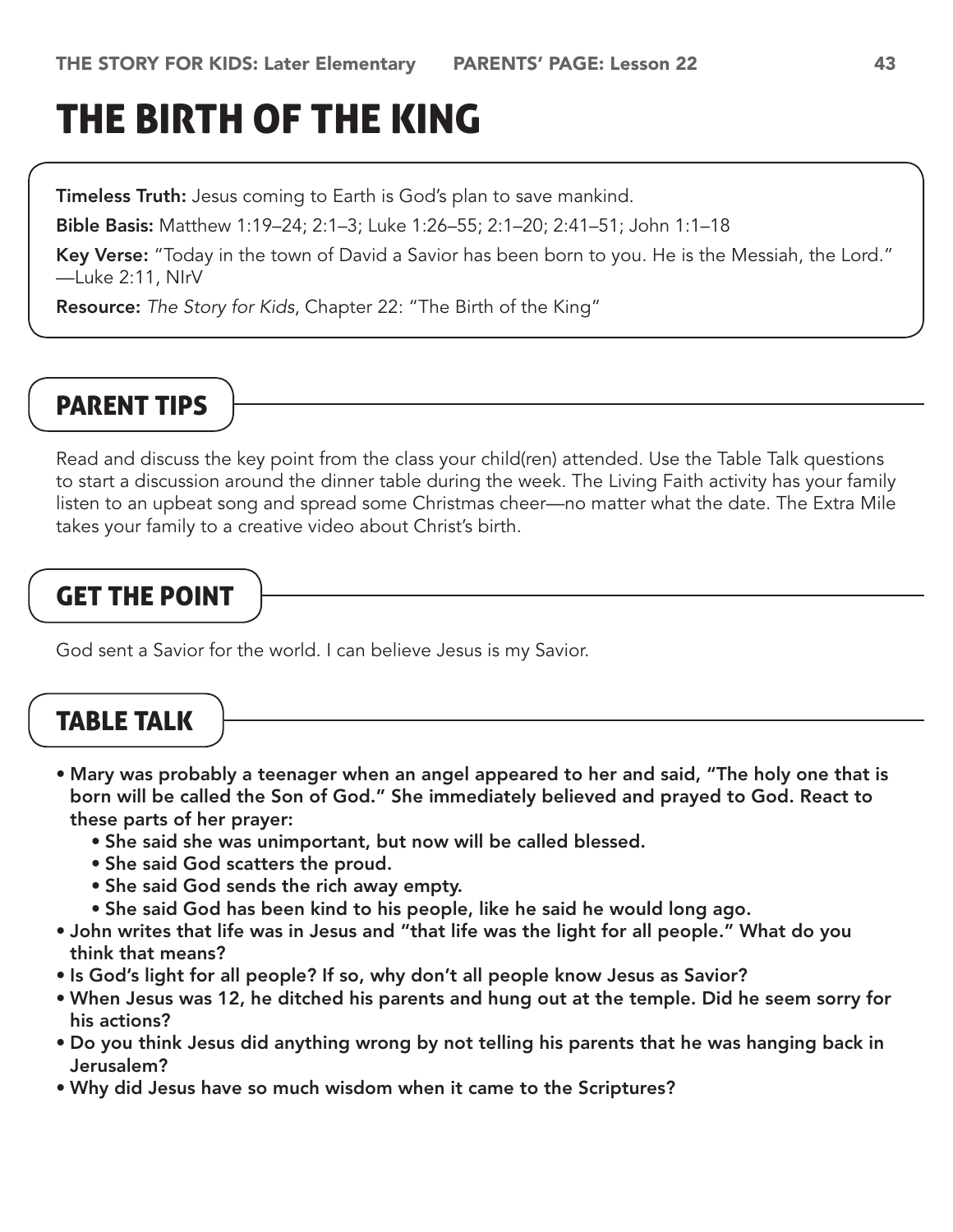## LIVING FAITH

Any time is the perfect time to celebrate Jesus Christ's birth. You don't have to wait until Christmas. If Jesus hadn't come to Earth, there would be no forgiveness of sins.

Gather your family and watch a video of the Go Fish song "Christmas with a Capital C." You can find two versions on YouTube:

- www.youtube.com/watch?v=IAckfn8yiAQ
- www.youtube.com/watch?v=TEojXQHd1DU

One of the videos shows pictures of the Go Fish band members. The other pictures a house that has its Christmas lights timed to go with the song. They're both pretty short, so your family could watch each one as you listen to the song's powerful lyrics.

Society is trying to push out the miracle of Christ's birth from the holidays. But like the song says, "Jesus came down to take the punishment for me. He did it for you, too, so maybe you can see why it's called Christmas."

Fight the trend of taking Christ out of Christmas by putting Christ in everyday. Think of somebody you know who could use a dose of cheer. As a family pick out a present that costs less than \$10. Wrap it and give it to them. Let them know that Jesus has given you so much that you want to give a little away, too. Jesus' love can't be contained! And when Christmas comes around this year, make sure that everybody around you knows that Jesus loves them.

### EXTRA MILE

Jesus' birth is one of the most highly talked about historical events. Watch this surprising video on Christ's birth: www.creativepastors.com/product\_1764?stream=Upside\_Down\_MPEG1.

The video begins with a person who doubts the miracle of Jesus' birth. But once Jesus changes his heart and gives him hope, the same text is read upside down. The truth is Jesus turns our lives upside down. Instead of being selfish, we become selfless. Instead of wanting earthly treasures, we lay up treasures in heaven. After watching the video, have family members talk about one difference that Jesus has made in their lives.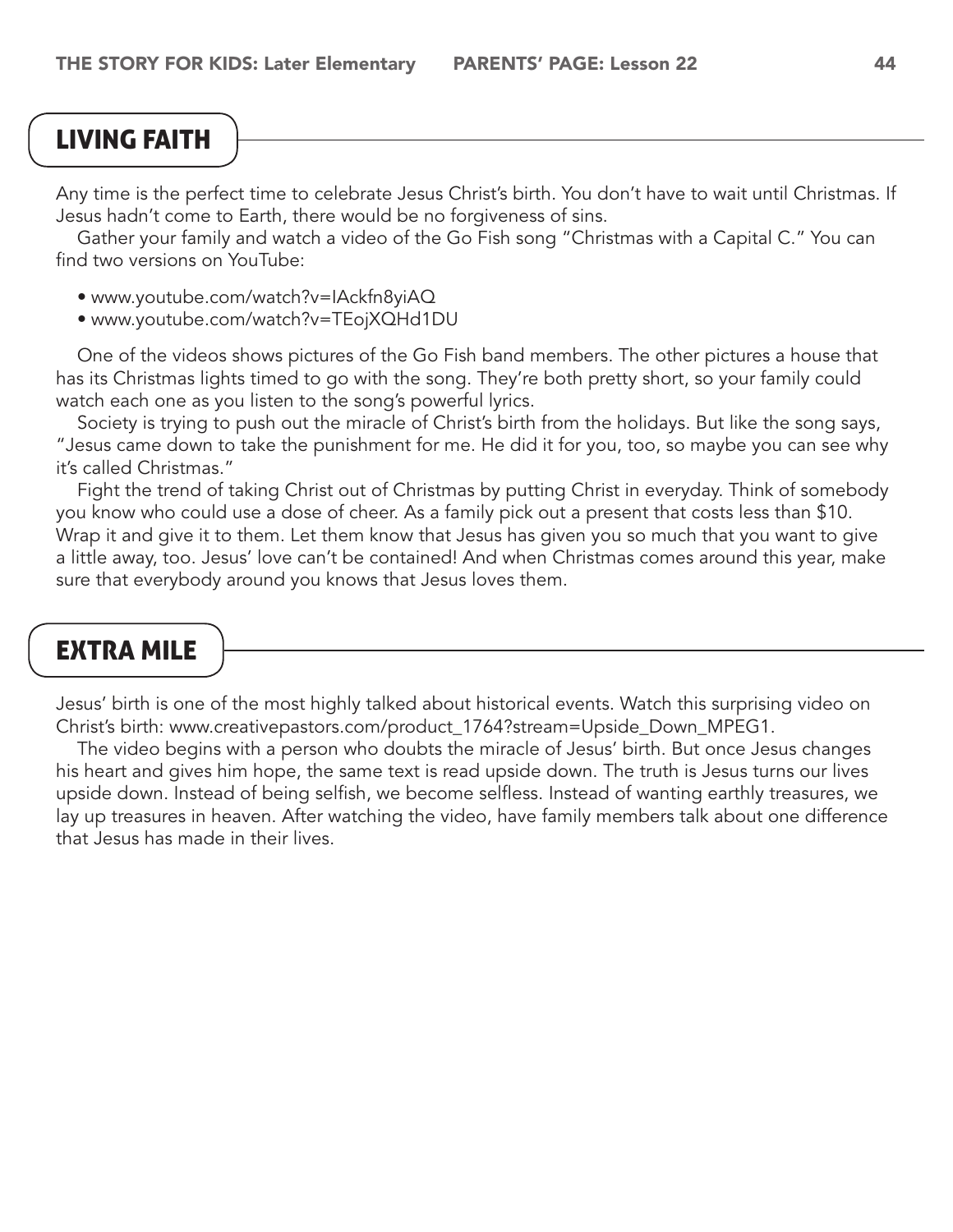# JESUS' MINISTRY BEGINS

**Timeless Truth:** Jesus did not come to condemn the world, but to save it.

Bible Basis: Matthew 3:1–17; 4:1–11, 24–25; Mark 1:31–2:12; 3:9–15; Luke 8:1–3

Key Verse: People brought to him all who were ill with different kinds of sicknesses ... Jesus healed all of them. —Matthew 4:24, NIrV

Resource: *The Story for Kids*, Chapter 23: "Jesus' Ministry Begins"

### PARENT TIPS

Read and discuss the key point from the class your child(ren) attended. Use the Table Talk questions to start a discussion around the dinner table during the week. The Living Faith activity lets your family do a fun experiment with water as you remember Jesus' first miracle. The Extra Mile takes your family to a video about helping somebody in need.

### GET THE POINT

Jesus shows people the power of God. I can look for God's power in my life.

### TABLE TALK

- Jesus called a wide variety of people to be his disciples—fishermen, tax collectors, revolutionaries—why didn't Jesus call more powerful people like religious and government leaders?
- Think of the Christians you know. Are they all the same? Why does Jesus call people with different interests and personalities to follow him?
- When Jesus asked someone to be his disciple, he simply said, "Follow me." What can you do to follow Jesus more closely?
- How does following Jesus change the way you act at school or with your family?
- When Satan tempted Jesus, he used Old Testament Scriptures to defend himself. Recite some Bible verses you've memorized. If you haven't already, memorize John 3:16–17 as a family. Talk about how God's Word can protect you today.

### LIVING FAITH

Jesus seemed a bit reluctant to perform his first miracle at the wedding feast. But he turned the water into wine because his mom asked. Do you think Jesus did this because the fact that he could do it didn't seem to surprise his mother? Talk about what it must've been like to grow up in the same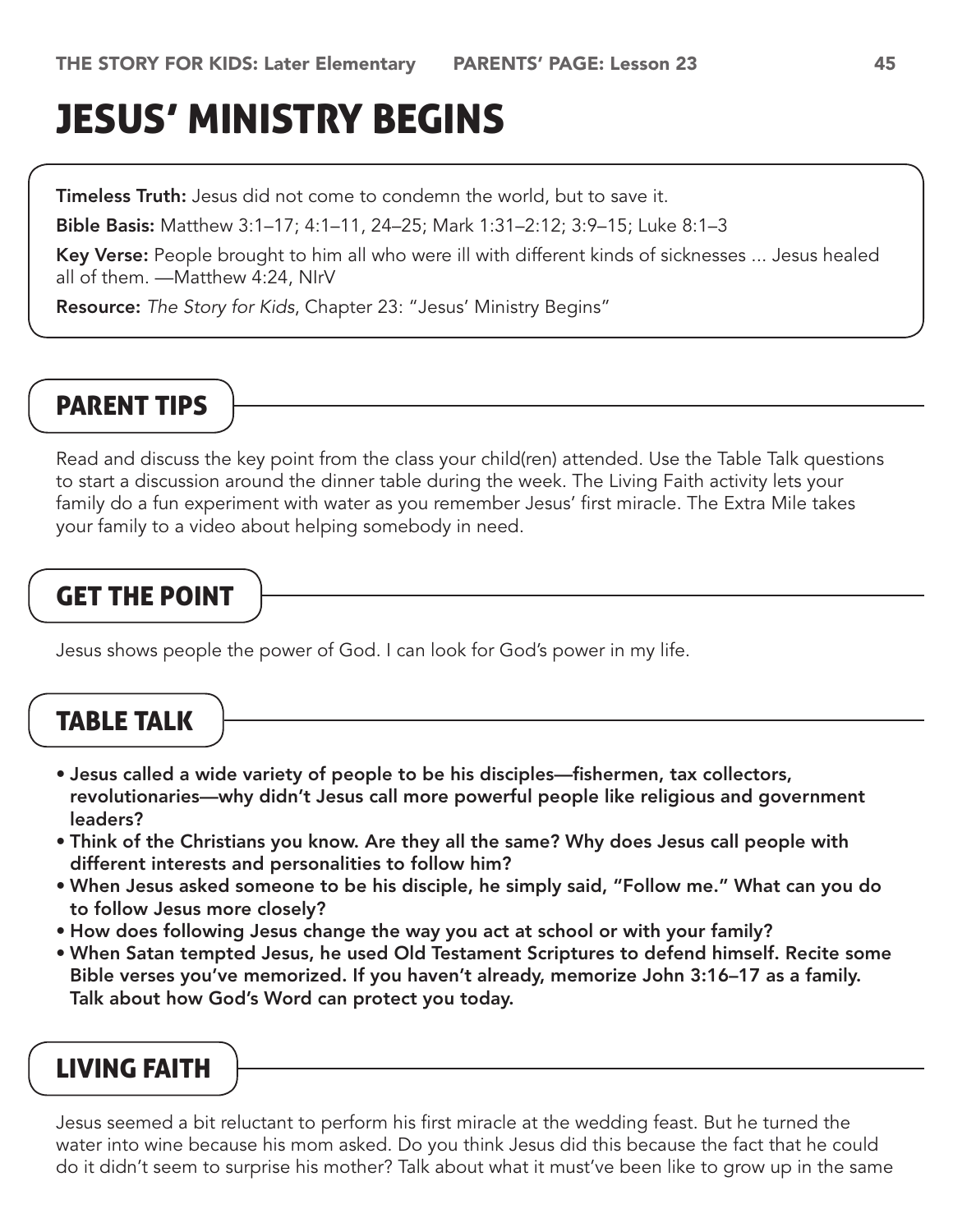house with Jesus as you prepare for a fun experiment. You won't be turning water into wine, but you can add a jolt of color to this clear liquid.

You'll need to gather a clear glass or clear plastic cup, water, cooking oil, food coloring, and a pencil. Fill the glass about two-thirds full with water. Now pour a little cooking oil into the glass so it creates a thin layer of oil on top of the water. Add a few drops of food coloring. What happens?

The food coloring should sit on top of the oil in a little glob. Have fun by dropping in other colors of food coloring. Now gently poke the pencil into one of the blobs of food coloring. Watch color streak into the glass. Poke all of the different colors. At the end, gently swirl the glass and see what happens. As you carefully clean up, ask these questions about miracles:

- Jesus did many miracles. Name a few. Do you think those same types of miracles still happen today?
- If you could've witnessed any of Jesus' miracles, which one would it have been?
- What does it tell you about Jesus that his first miracle happened at a wedding?

### EXTRA MILE

One of the neatest events in this chapter of *The Story* occurred when the paralyzed man's friends lowered him through the roof so Jesus could heal him. For a modern-day story with a similar message, watch "The Home Run" video at: www.tangle.com/view\_video.php?viewkey=569d94ed84 155a658623.

- Why did the two players decide to help the injured girl?
- Do you think the injured girl would've scored without their help?
- Do you think the players did the right thing by helping, even though it made their team lose the game?
- What's your favorite part of this video?
- Why do you think everybody got so emotional?
- Do you think the friends of the paralyzed man got emotional and started jumping around on the roof of the house when their friend was healed?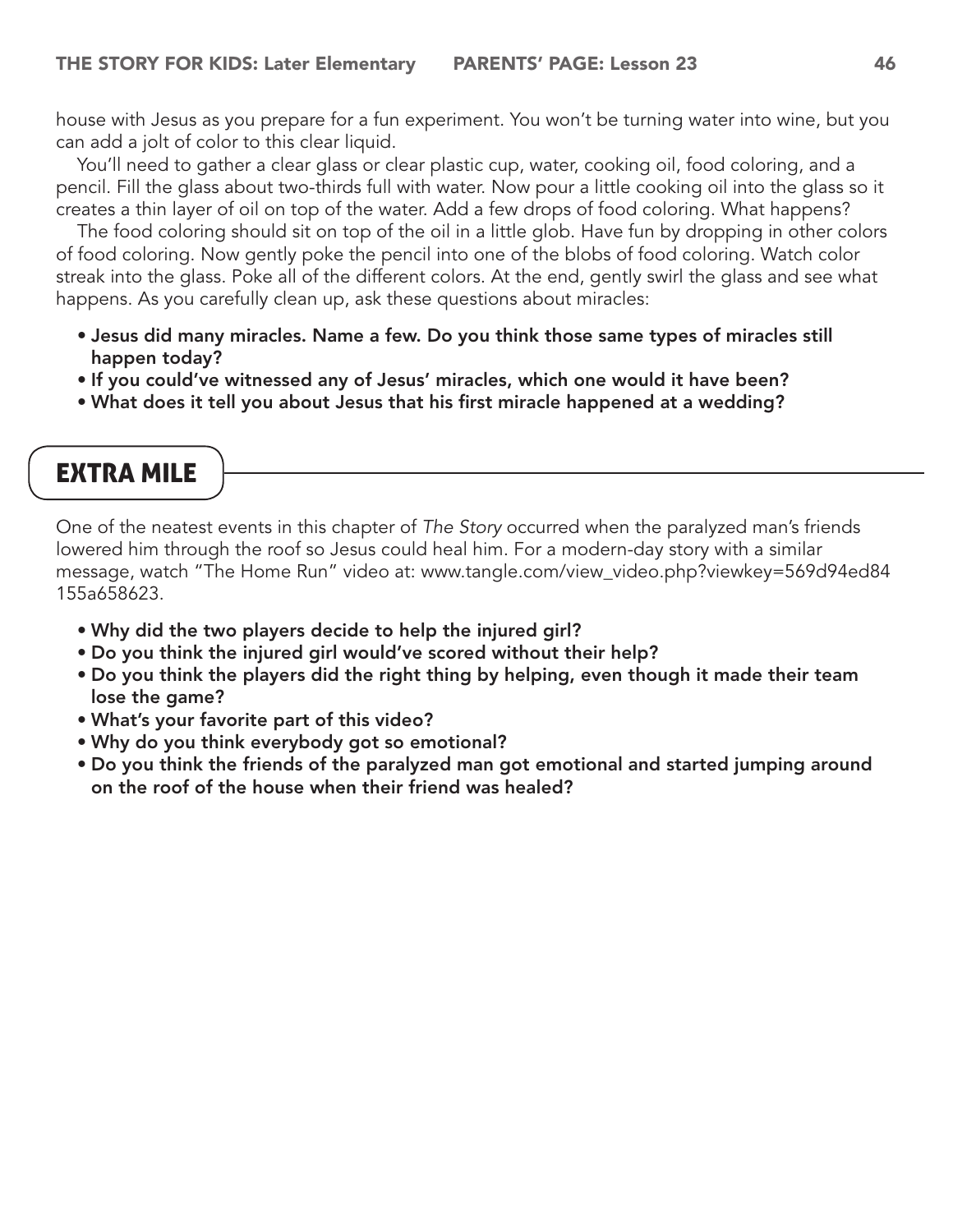# NO ORDINARY MAN

**Timeless Truth:** Jesus' teachings have earthly benefits and heavenly rewards.

Bible Basis: Matthew 5:2–12; 6:5–15; 14:22–32; Mark 4:30–41; 6:30–44; Luke 15:1–7; 10:25–37; John 6:66–71

Key Verse: "We have come to believe and to know that you are the Holy One of God." — John 6:69, NIrV Resource: *The Story for Kids*, Chapter 24: "No Ordinary Man"

### PARENT TIPS

Read and discuss the key point from the class your child(ren) attended. Use the Table Talk questions to start a discussion around the dinner table during the week. The Living Faith activity encourages your family to plan a picnic, whether you eat outdoors or inside. The Extra Mile takes your family to a Web site where you can watch a modern twist on Jesus' parables.

### GET THE POINT

Jesus teaches his friends and the crowds. I can learn from Jesus.

### TABLE TALK

- Historians agree, even those who aren't Christians, that Jesus was a great teacher. Some of his most famous teachings came from the Sermon on the Mount where he made a bunch of "Blessed are …" statements. Discuss some of them:
	- For many, meekness equals weakness, but Jesus says the meek are blessed and will "inherit the Earth." How? What does meek really mean?
	- Blessed are the merciful. How can you show mercy?
	- What are some ways you can protect your heart so you will be "pure in heart"?
	- How can you be a peacemaker?
	- Jesus says you're blessed when people insult you, persecute you, and say evil things about you because of your relationship with Jesus. Has this ever happened to you?
	- On several occasions Jesus raised people from the dead. In this chapter in *The Story* he raised Jairus' daughter. Talk about Jesus' power over death. Do you think this was Jesus' most amazing miracle? If not, which miracle most amazes you?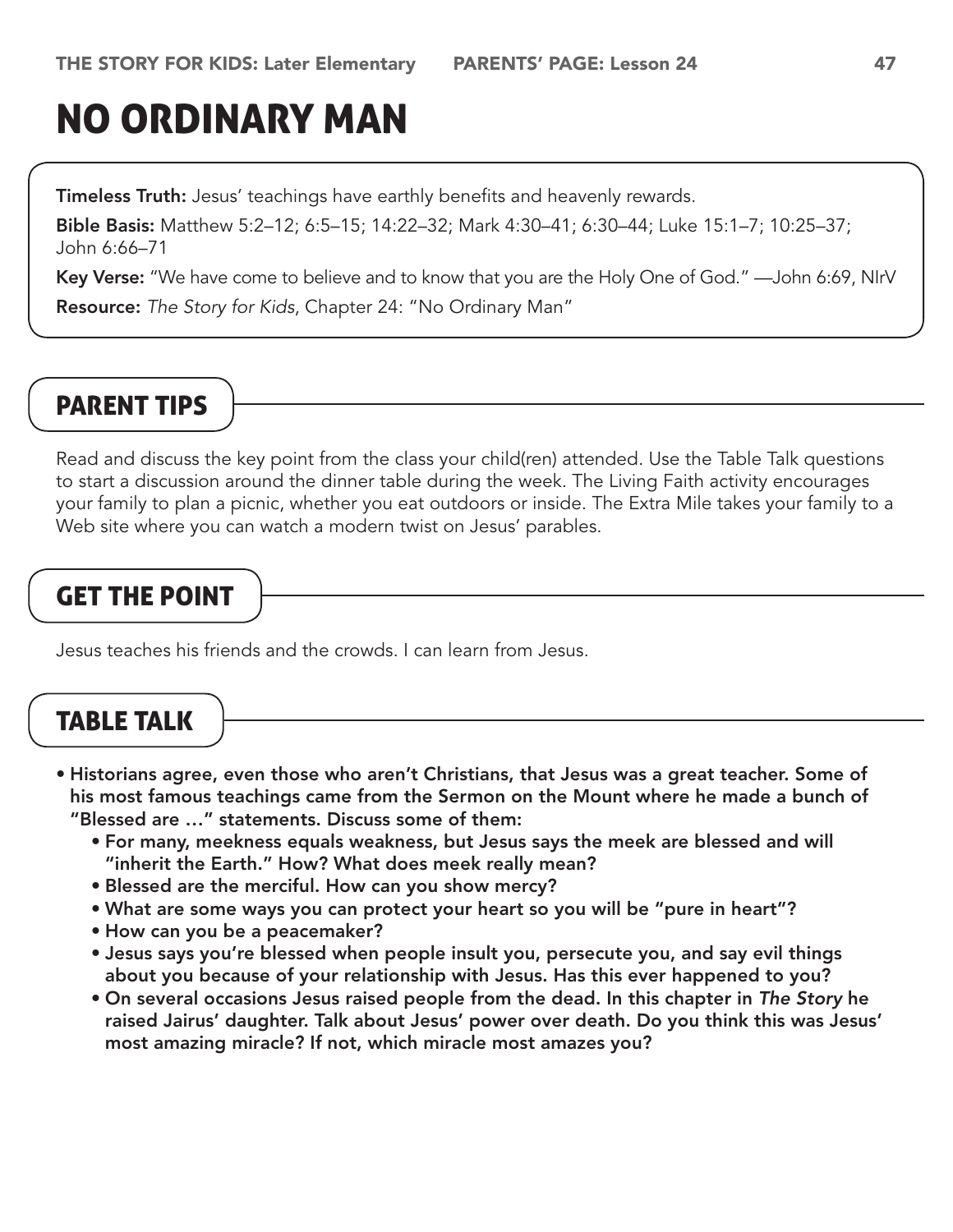### LIVING FAITH

Jesus feeding the 5,000 is the only miracle retold in all four gospels. When a young boy's lunch was multiplied to feed a multitude, it showed God's power and taught a powerful lesson about his provision. This week bring your family together for a picnic to remember Jesus' huge impromptu picnic. Have family members choose their favorite foods to include or make a meal that's reminiscent of what happened on that mountainside. Maybe you can buy packages of tuna and a loaf of French bread. Juice boxes or bottles of water work well because they don't spill easily. If it's warm enough, eat outside at a park or in your backyard. If the weather's cold, move your picnic indoors. Lay out a blanket in the living room and talk about Jesus' miracle.

- Did you know Jesus actually fed way more than 5,000 people? Back then only the men were counted. When you include women and children, that number may double. Does that make this miracle more impressive? Why?
- Do you find it interesting that there were 12 baskets of leftover food? Why didn't Jesus make just enough food for everybody?
- What do you think the little boy thought when he gave up his lunch? Do you think he had any idea that Jesus was going to use it to feed everybody?
- What does this miracle teach you about God's power?

### EXTRA MILE

Jesus used stories in about one-third of all of his teachings. That means one out of every three times Jesus taught he used a parable.

#### Why do you think Jesus used stories so often?

Stories are still a powerful and meaningful way to explain God's truth. But today a lot of stories are told in movies. Watch one of Jesus' parables told in a modern way at: http://modernparable.com. You can also search for "Modern Parables" and click on the link.

When you get to the Web site, click on "Try a Lesson" and watch a modern twist on Jesus' parable of the hidden treasure found in Matthew 13:44. After watching the short film, click on "Go to Lesson 2: Living the Parable" where you'll hear a current application of the parable. In all, the two videos last less than 20 minutes.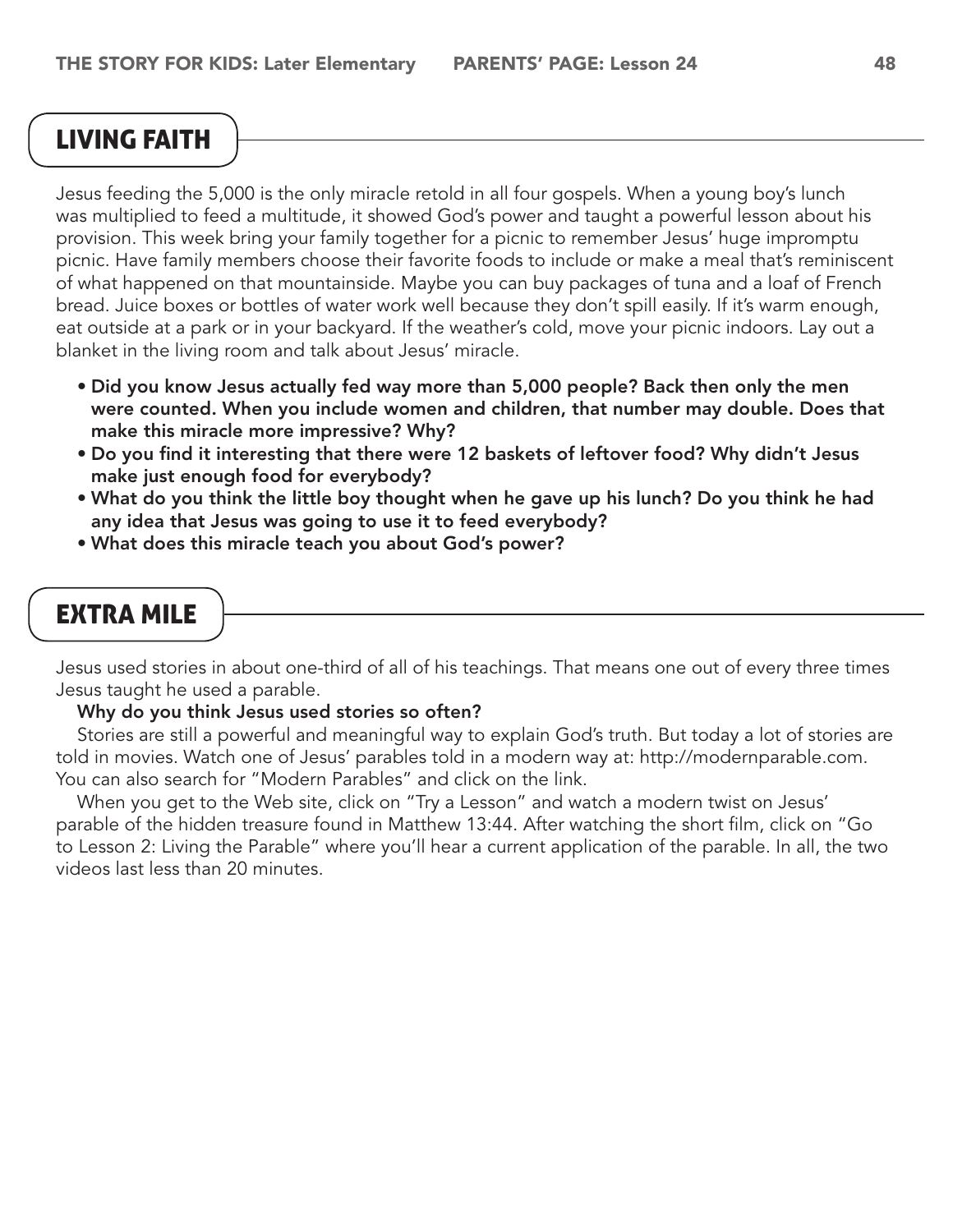# JESUS, THE SON OF GOD

**Timeless Truth:** Jesus is the promised Messiah.

Bible Basis: Matthew 19:13*–*15; Mark 10:13*–*16; Luke 18:15*–*17

Key Verse: Jesus said, "Let the little children come to me. Don't keep them away. The kingdom of heaven belongs to people like them." Matthew 19:14, NIrV

Reference: The Story for Kids, Chapter 25: "Jesus, the Son of God"

### PARENT TIPS

Read and discuss the key point from the class your child(ren) attended. Use the Table Talk questions to start a discussion around the dinner table during the week. The Living Faith encourages your family to think about Jesus' claim that he was God. Theologian C.S. Lewis helps you out. The Extra Mile has your family watch a couple of videos about Jesus' triumphal entry into Jerusalem.

### GET THE POINT

Jesus, the Son of God, told the children to come to him. I am important to Jesus.

### TABLE TALK

- Jesus used startling statements to grab people's attention. In this chapter of *The Story*, he says "For whoever wants to save his life will lose it, but whoever loses his life for me . . . will save it" (Mark 8:35) and "many who are first will be last, and the last first" (Mark 10:31). What do you think that means? Do you think it's true? Why?
- Why do some of Jesus' teachings seem so opposite of what society says?
- Which of Jesus' teachings are the hardest for you to understand?
- Is it possible to follow the Bible's commands without fully understanding them?
- Talk about how faith impacts your walk with the Lord.

### LIVING FAITH

In this chapter of *The Story*, Jesus makes it very clear that he is God's Son and the Messiah who's come to save people from their sins. Some people didn't like his teachings and walked away from him. The same thing happens today as people wrestle with what Jesus said. History records the fact that Jesus walked the earth and taught many people. But Jesus said he was God, and that causes a dilemma for people—or as C.S. Lewis might say a "trilemma," as they decide if they think Jesus was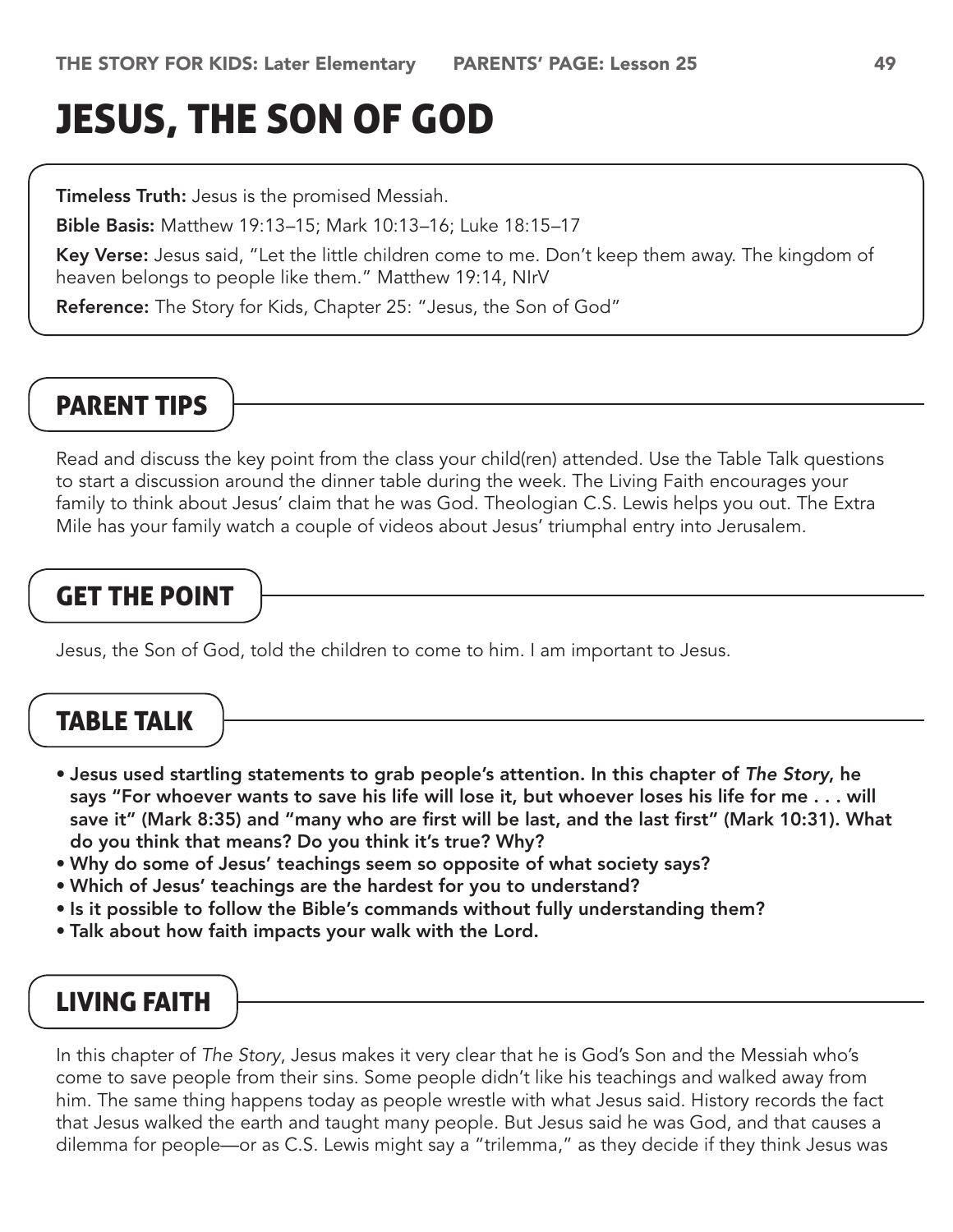a liar, lunatic, or Lord. Figuring out what you think about Jesus is the most important decision you'll ever make.

C.S. Lewis is best known for writing *The Lion, the Witch and the Wardrobe* and all of The Chronicles of Narnia, but he also wrote some great books about theology, including *Mere Christianity*. In that book he writes: "I am trying here to prevent anyone saying the really foolish thing that people often say about Him: 'I'm ready to accept Jesus as a great moral teacher, but I don't accept His claim to be God.' That is the one thing we must not say. A man who was merely a man and said the sort of things Jesus said would not be a great moral teacher. He would either be a lunatic—on the level with the man who says he is a poached egg—or else he would be the Devil of Hell. You must make your choice. Either this man was, and is, the Son of God: or else a madman or something worse. You can shut Him up for a fool, you can spit at Him and kill Him as a demon; or you can fall at His feet and call Him Lord and God. But let us not come with any patronizing nonsense about His being a great human teacher. He has not left that open to us. He did not intend to."

After reading the above excerpt from *Mere Christianity*, discuss it as a family.

- What do you like best about Lewis' thinking?
- Why is this argument so effective?
- What do you think people who aren't followers of Jesus would think about these statements?

### EXTRA MILE

A parent's blessing was an important part of Jewish culture throughout the Bible. One of the most famous blessings in the Bible is when Jacob steals his father Isaac's blessing from Esau. Spend time this week speaking a blessing out loud over each of your children every day. You may want to use a blessing from Scripture to pray over your children. As you bless your child, place your hand on his or her head or shoulder. If this is a new activity for your family, you and your children may find this a little awkward or uncomfortable at first. As you keep doing this, you may find your entire family looks forward to this part of your day. Blessings from grandparents and other family members can also be powerful.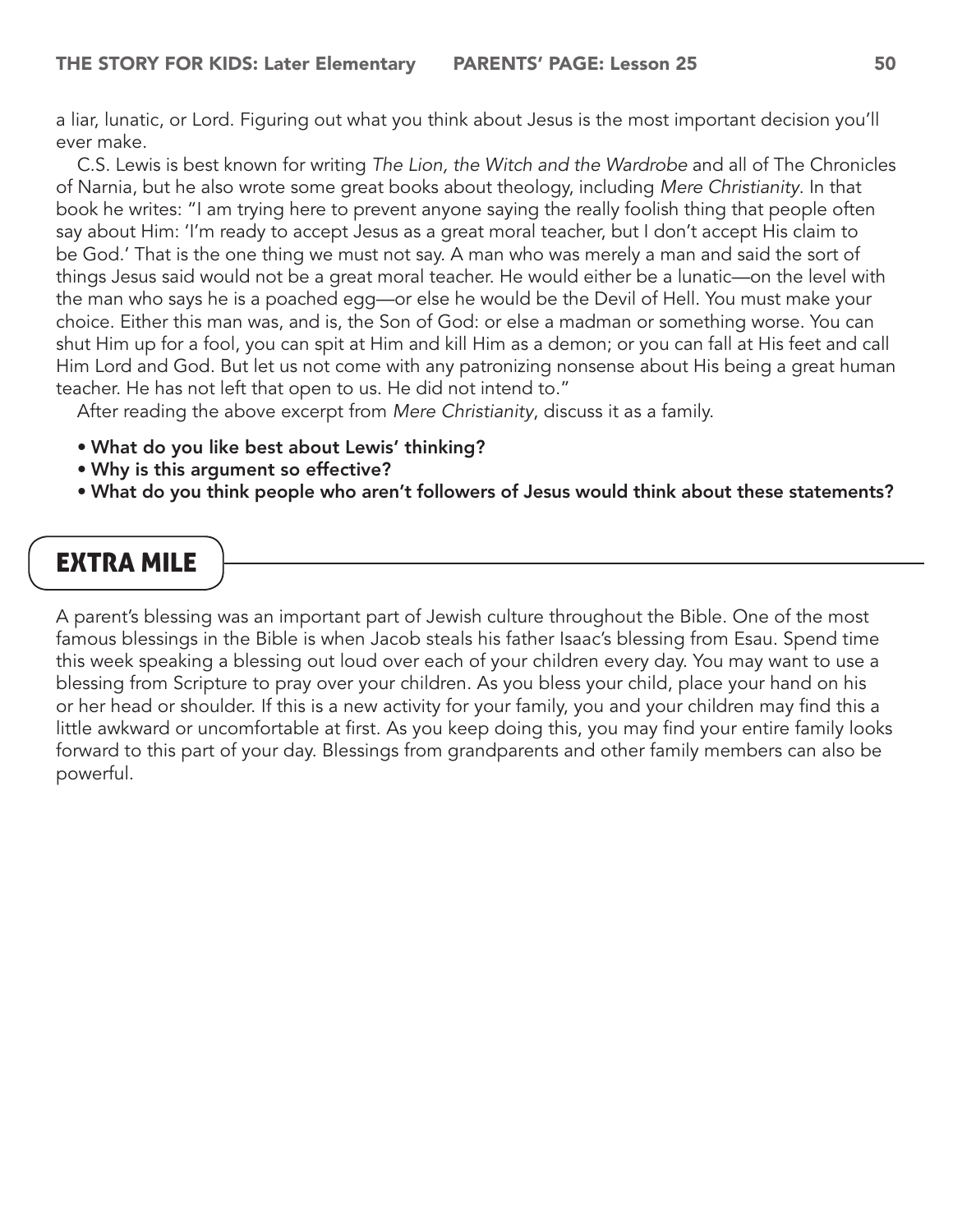# THE HOUR OF DARKNESS

**Timeless Truth:** God gives eternal life to those who know Jesus Christ.

Bible Basis: Matthew 26:26–28, 33–35; 27:46–49; Luke 22:51–62; 23:32–49; John 13:21–30; 14:1–15; 18:4–10; 19:30

Key Verse: "Do not let your hearts be troubled. You believe in God. Believe in me also." - John 14:1, NIrV Resource: *The Story for Kids*, Chapter 26: "The Hour of Darkness"

### PARENT TIPS

Read and discuss the key point from the class your child(ren) attended. Use the Table Talk questions to start a discussion around the dinner table during the week. The Living Faith activity leads family members to wash each other's feet. The Extra Mile shows your family a couple of videos set to Chris Tomlin's song "Jesus Messiah."

### GET THE POINT

Jesus died for our sins so we can be with him forever. I can accept his love.

### TABLE TALK

- Jesus talks a lot about being God in this chapter (John 14:9, etc.). Why is it so important that Jesus is God?
- During his arrest, Jesus is asked if he's Jesus of Nazareth. He responds, "I am he" and everybody falls down. Why did those words have so much power? Why didn't Jesus run away when everybody fell?
- Peter got a little bold when Jesus was arrested, and he cut off the high priest's servant's ear. Jesus told Peter to back off, picked up the ear, and healed the servant. If you were one of the soldiers, what would you have thought about this Jesus who knocks over people with his words and has the power to heal?
- Because Jesus hadn't done anything wrong, the Jewish leaders had to make up false testimony against him. Why was Jesus ultimately sentenced to death? (Blasphemy—saying he was God.)
- What sets Jesus apart from other people who have claimed to be God?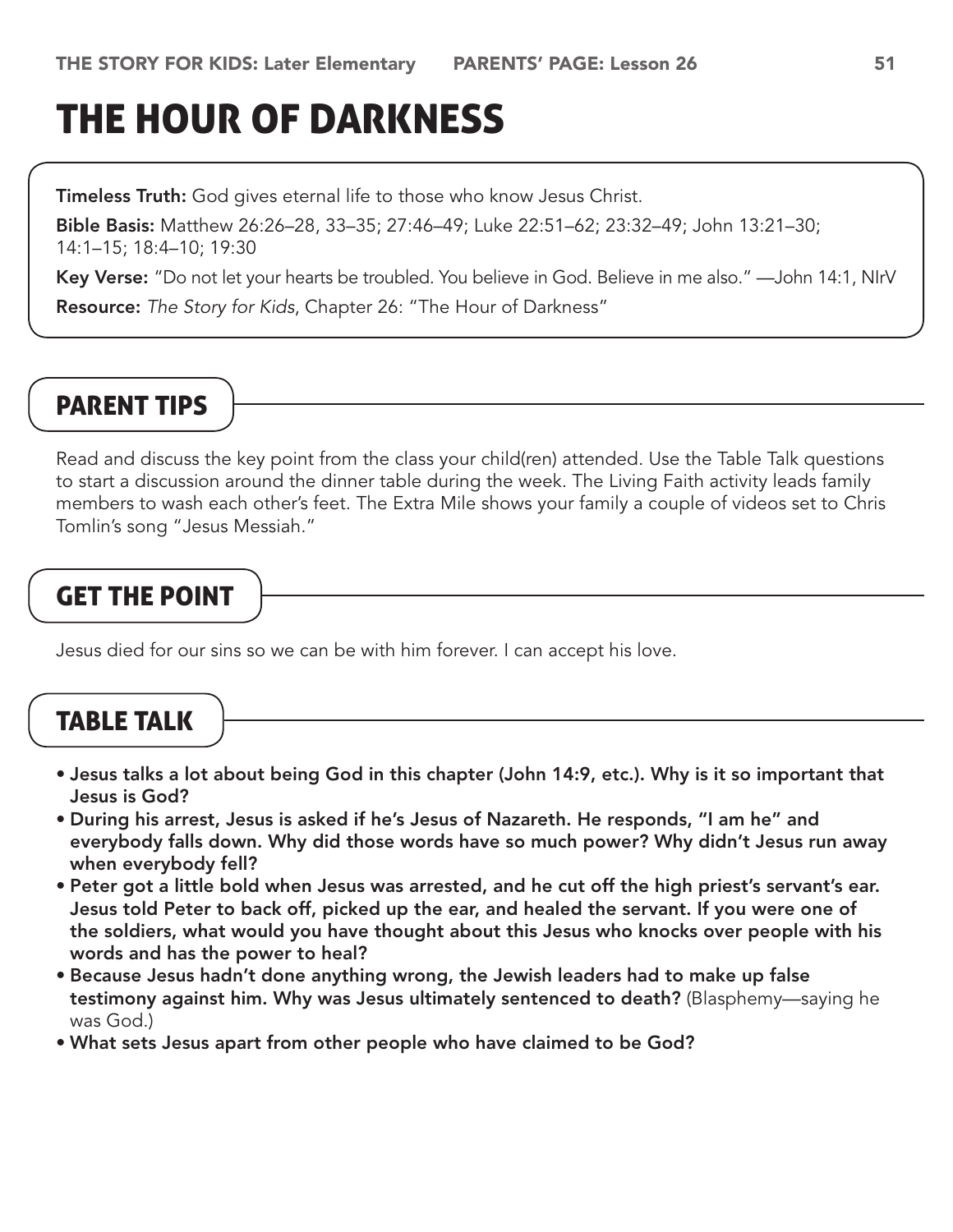### LIVING FAITH

In a poignant act of service, Jesus washes the disciples' feet at the Last Supper. He was the ultimate leader and the ultimate servant. As parents, display that same kind of servant leadership by washing your children's feet. You'll need a basin of warm water and a towel. The idea isn't to scrub and clean the person's feet. You just need to gently bathe the feet with water and dry them with a towel. As you wash their feet, tell your children the way you want to serve them (i.e. by providing food and a place to live, by showing them how to serve Jesus, by encouraging them to be their best).

After you've washed your children's feet, give them the opportunity to wash yours. If they want to, your children can let you know how they want to serve you.

When you've cleaned up from the foot washing, put on a video or some music and have family members give each other foot rubs. A good-smelling lotion can make this even more enjoyable. Be wary of family members with ticklish feet—they tend to kick when they're rubbed.

You can add to this experience by reading John 13:1–16 and by asking these questions:

- What most surprises you about Jesus washing his disciples' feet?
- Do you think it was hard for Jesus to wash Judas' feet knowing that Judas would soon betray him?
- Do you think it's important for leaders to show they love and care for the people they're leading?
- What are some other ways that Jesus showed the disciples that he loved them?

### EXTRA MILE

Chris Tomlin's song "Jesus Messiah" has a beautiful message that goes along with this chapter of *The Story*. Watch one or both of these videos on YouTube:

- "Chris Tomlin-Jesus Messiah" is better for younger children and can be found at www.youtube. com/watch?v=rlBAf\_SKwPQ&feature
- "Easter-Jesus Messiah-Chris Tomlin" features more graphic images and a strong message at www.youtube.com/watch?v=pcSnYTjHmiY&feature

After you've watched one or both videos, talk about the parts of each video that you liked the best. What lyrics from the song impacted you?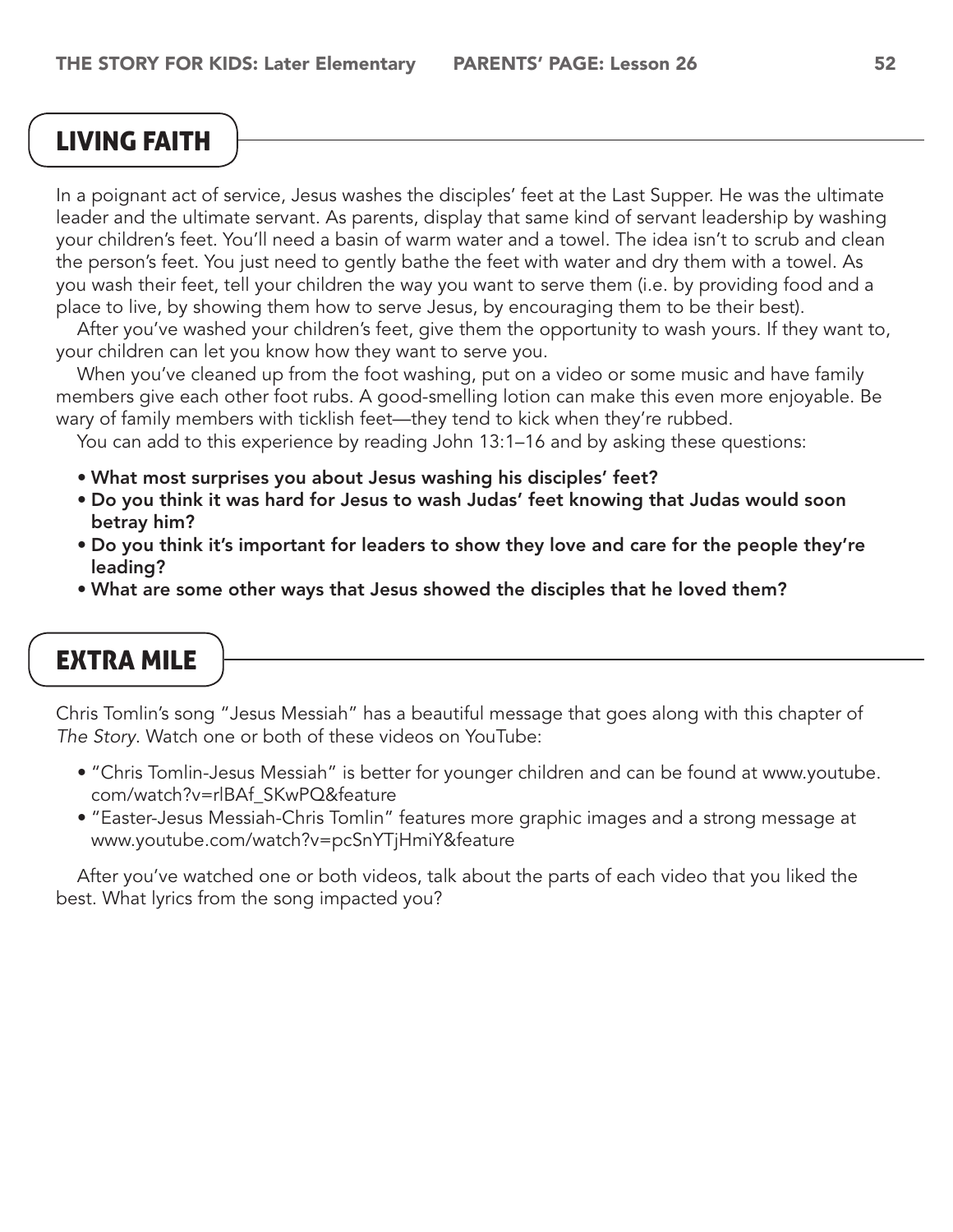# THE RESURRECTION

**Timeless Truth:** Jesus fulfilled the prophecies by rising from the dead. Bible Basis: Matthew 28:2–8, 16–20; Luke 24:36–49; John 20:1–6 Key Verse: "He is not here! He has risen, just as he said he would." - Matthew 28:6, NIrV Resource: *The Story for Kids*, Chapter 27: "The Resurrection"

# PARENT TIPS

Read and discuss the key point from the class your child(ren) attended. Use the Table Talk questions to start a discussion around the dinner table during the week. The Living Faith activity shows your family how to bake some special rolls. The Extra Mile guides your family to watch a couple of videos set to Carman's classic song "The Champion."

## GET THE POINT

God raised Jesus from the dead. God gives me new life, too.

### TABLE TALK

- Jesus appeared to several different people after rising from the dead. Each incident was very different. Talk about each one:
	- Mary Magdalene was doubled-over crying at the tomb when Jesus showed up and she didn't recognize him. Why do you think she didn't recognize him? Why did Jesus not want her to hold onto him?
	- Cleopas and a friend were walking to Emmaus when Jesus started talking to them about recent events. Jesus explained what all the Scriptures said about him. When Cleopas and his friend recognized Jesus, he disappeared. How surprised do you think they were? What did they learn from Jesus?
	- When Jesus appeared to the disciples, he asked for something to eat. Why did he do that? Talk about what it would've been like for the disciples to see their beloved Jesus again.
	- Thomas missed Jesus' first appearance to the disciples and said he wouldn't believe unless he touched the holes in Jesus' hands. When Jesus appeared, Thomas believed without touching the holes. Why?
	- Jesus said people are more blessed who believe without seeing. How does that make you feel about your relationship with Christ?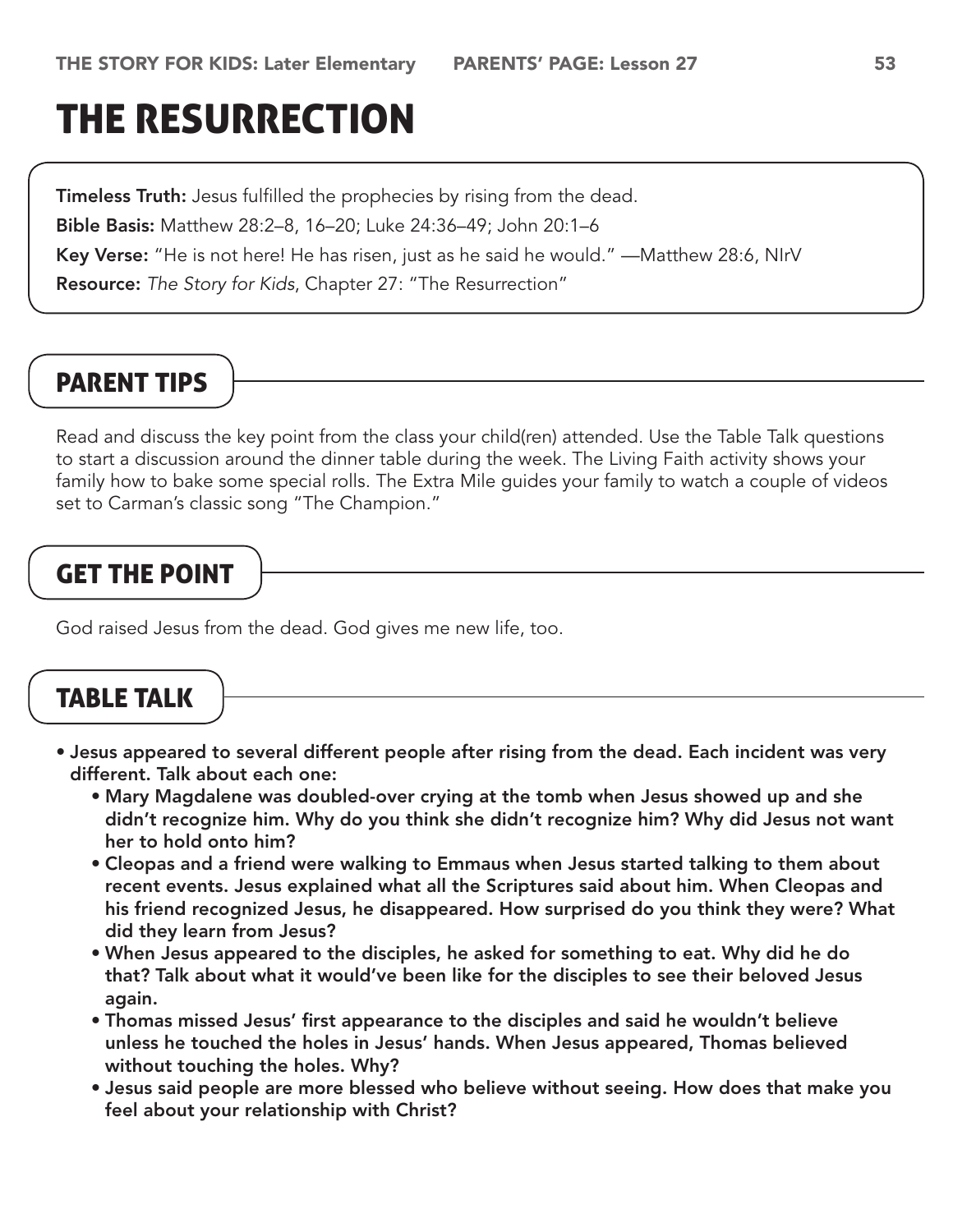## LIVING FAITH

When the stone rolled away, the tomb was empty. Jesus had risen! Make some empty tomb rolls to celebrate Jesus' resurrection. You'll need a tube of prepackaged crescent rolls, jumbo marshmallows, butter, cinnamon, and sugar. These rolls make a great breakfast treat or add a sweet taste to dinner.

Get all the ingredients together and gather your family. Have somebody separate the dough into triangles. Overlap two of the triangles and roll them out, so they stick together. Brush a little butter on the dough and sprinkle with cinnamon and sugar. Place a marshmallow inside the dough and pinch all the ends together to cover it. It's important that the dough completely covers the marshmallow, so it's totally enclosed in a tomb. Follow these same steps with all the dough. Bake the rolls according to the directions on the package. Allow to cool. When you bite into these golden brown tombs, they're now empty—just like Jesus' tomb on Easter morning! Praise God for raising Jesus from the dead.

### EXTRA MILE

Jesus rising from the dead may be the most history-altering event ever recorded. When Christ defeated death, he also defeated the devil's schemes that started back in the Garden of Eden. By eating the fruit, Adam and Eve created a separation between humans and God. Satan doesn't want us to have a relationship with our heavenly Father. Jesus' perfect life, death, and resurrection make it possible for us to know God intimately again.

Watch these videos that re-enact what this epic battle between God and Satan may have looked like. Both are based on Carman's song, "The Champion."

- "Christian Music Video The Champion" at YouTube shows children at a church: www.youtube. com/watch?v=t1ogO4tW2ck&feature
- "The Champion by Carman" at Tangle uses three songs to show Jesus' victory: www.tangle. com/view\_video.php?viewkey=86400c494db7091e402b

After you've watched one or both videos, talk about what it's like to know God personally. Jesus' resurrection dealt the ultimate blow to Satan, but the devil still tries to trap us in sin and make us forget Jesus' sacrifice. Commit as a family to live a victorious life with Jesus.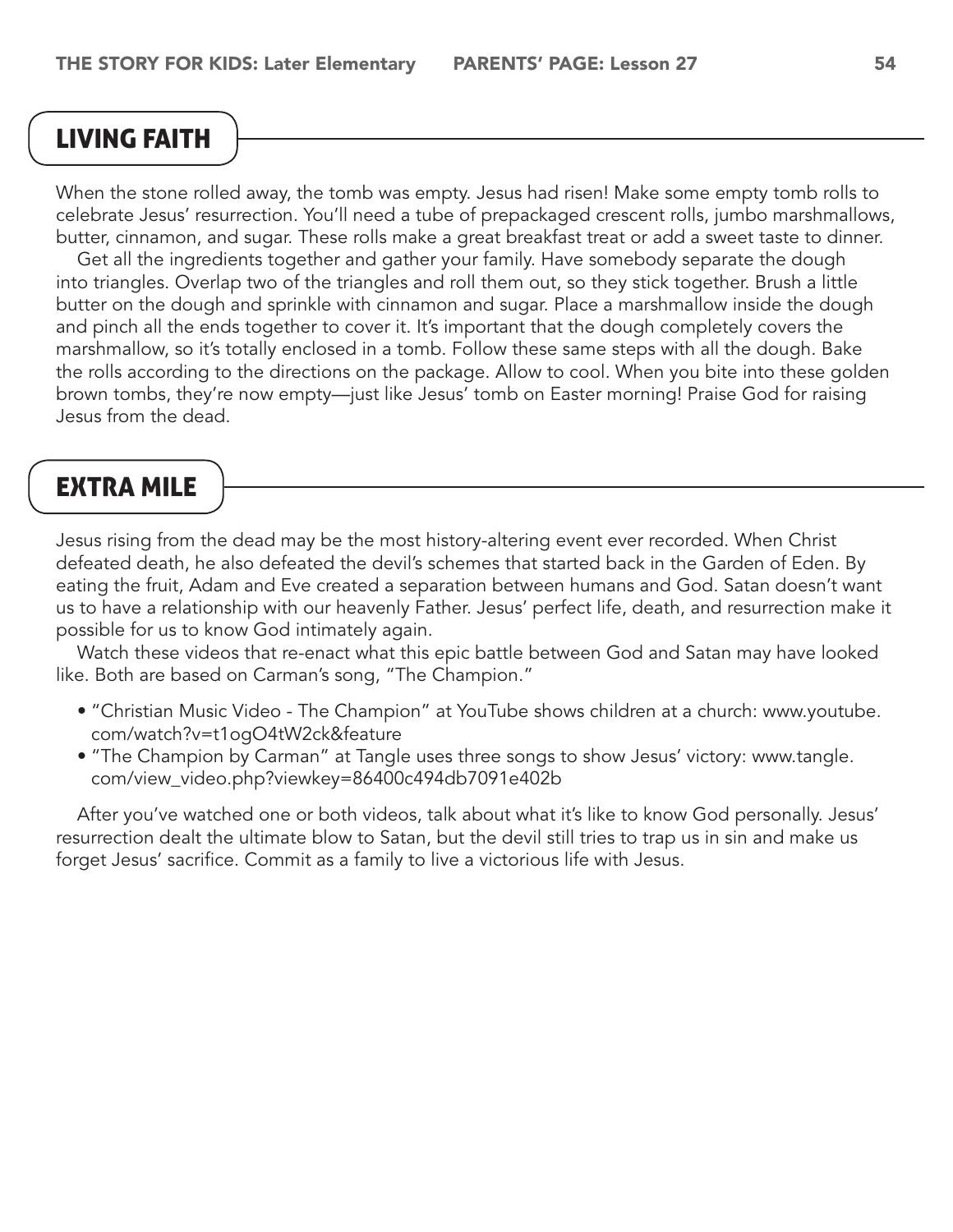# NEW BEGINNINGS

Timeless Truth: The Holy Spirit helps God's people to spread Jesus' love.

Bible Basis: Acts 1:2–11; 2:1–6, 23–24, 32–33, 42–47; 8:4–8; 9:1–9, 17–19

Key Verse: All of them were filled with the Holy Spirit. They began to speak in languages they had not known before. The Spirit gave them the ability to do this. —Acts 2:4, NIrV

Resource: *The Story for Kids*, Chapter 28: "New Beginnings"

### PARENT TIPS

Read and discuss the key point from the class your child(ren) attended. Use the Table Talk questions to start a discussion around the dinner table during the week. The Living Faith activity encourages your family to plan a garage sale to benefit people who are struggling in your church. The Extra Mile introduces your family to Team Hoyt who epitomize sacrifice and love.

### GET THE POINT

God gives his people the Holy Spirit. The Holy Spirit can live inside me.

### TABLE TALK

- This chapter contains a powerful verse that says, "Salvation is found in no one else, for there is no other name given under heaven by which we must be saved." What does that mean?
- People try to earn salvation in many other ways. What are some ways that people try to save themselves?
- As faith grew in the early church, so did persecution. Peter and John were beaten and arrested. Stephen was stoned to death. Why didn't Christ's followers just give up and hide?
- Why do you think faith thrives when there is persecution?
- Saul led the persecution against the Christians until he met (and was blinded by) Jesus Christ. Would you have trusted Saul after he said he was a believer?
- Why do you think Jesus chose to save Saul instead of having him walk off a cliff?
- Do you think being a Christian is too easy where you live? What's the hardest part?

#### LIVING FAITH

The early church cared and provided for each other. That's an example we can follow today. All churches have families that need a hand. To help your church body, have family members go through their rooms to find items to sell. If you want to take this idea to the next level, coordinate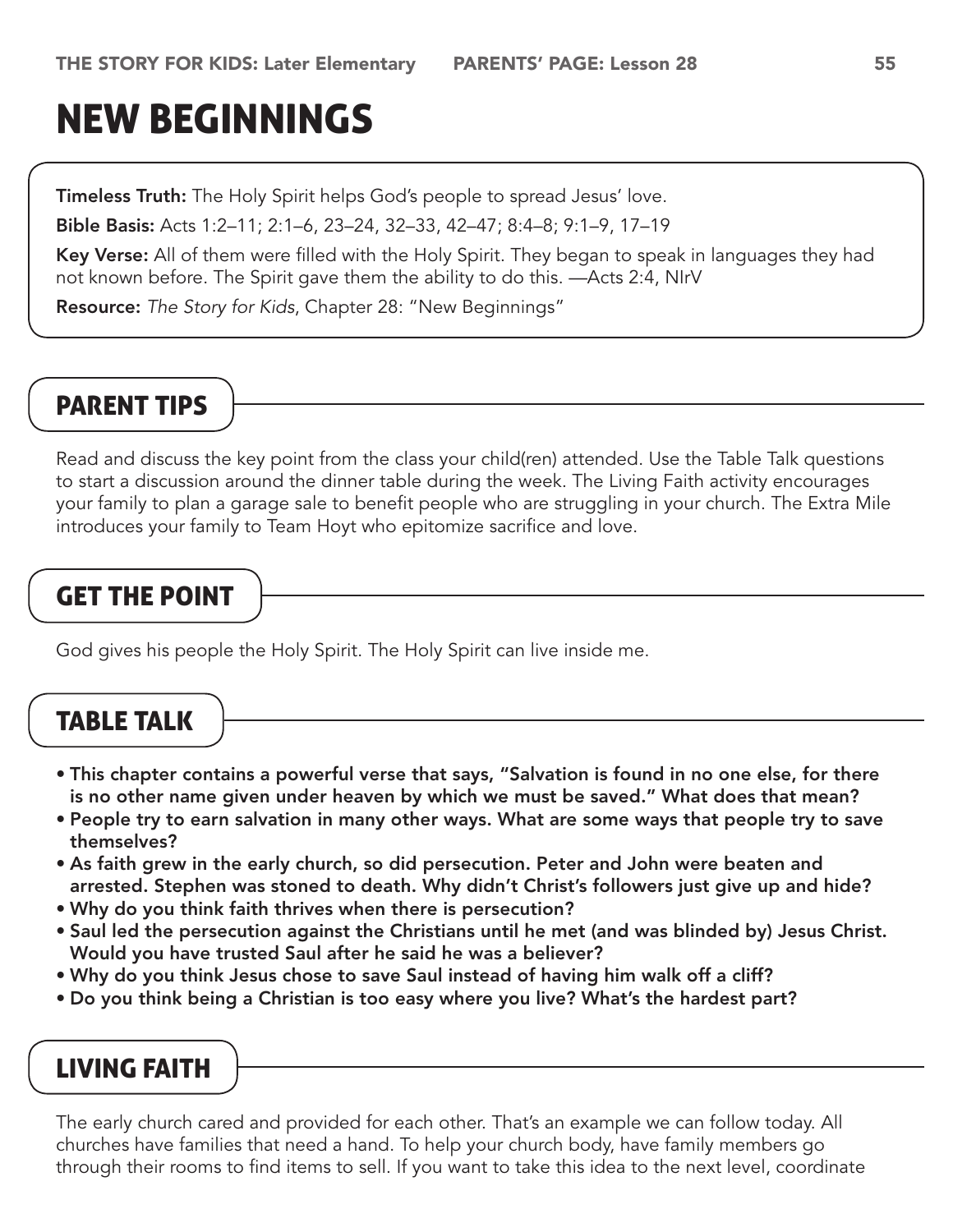with your church. Encourage your congregation to bring donated items to the church or your home (if you have a place to store them). Help host a garage sale in your church parking lot or your neighborhood. You can list details of where to bring donations in the church bulletin or ask the pastor to make an announcement.

Once you've gathered items, figure out a date for the sale. An ad in the local newspapers, signs on the road, or a post online can get the word out. Make sure the people buying the goods know that all the money is going to help less fortunate families. Encourage your family to get involved by organizing items and manning tables. Coordinate with other families at church. Many hands make light work, so get as many people involved as possible.

With some planning and a lot of effort, your family can reach out in a tangible way to your church. You can make a difference!

## EXTRA MILE

Believers in the early church sacrificed for each other. Rich people sold their land and helped the poor. Strong people defended and protected the weak. The Hoyt family can teach everybody something about sacrifice. Watch these videos of about Team Hoyt:

- On YouTube, search for "Dick & Rick Hoyt" or go to: www.youtube.com/watch?v=dDnrLv6z-mM
- On Tangle, search for "The Story of Team Hoyt" or go to: www.tangle.com/view\_video.php?view key=4e7679f8a731d6cce58a
- On Tangle, search for "My Redeemer Lives—Team Hoyt" or go to: www.tangle.com/view\_video. php?viewkey=8cf08faca5dd9ea45513

Answer these questions:

- Is Dick Hoyt a hero?
- Who benefits more, Dick or Rick?
- What one lesson do you want to take away and apply to your own life?
- What does their story teach you about unconditional love?
- What does their story teach you about sacrifice?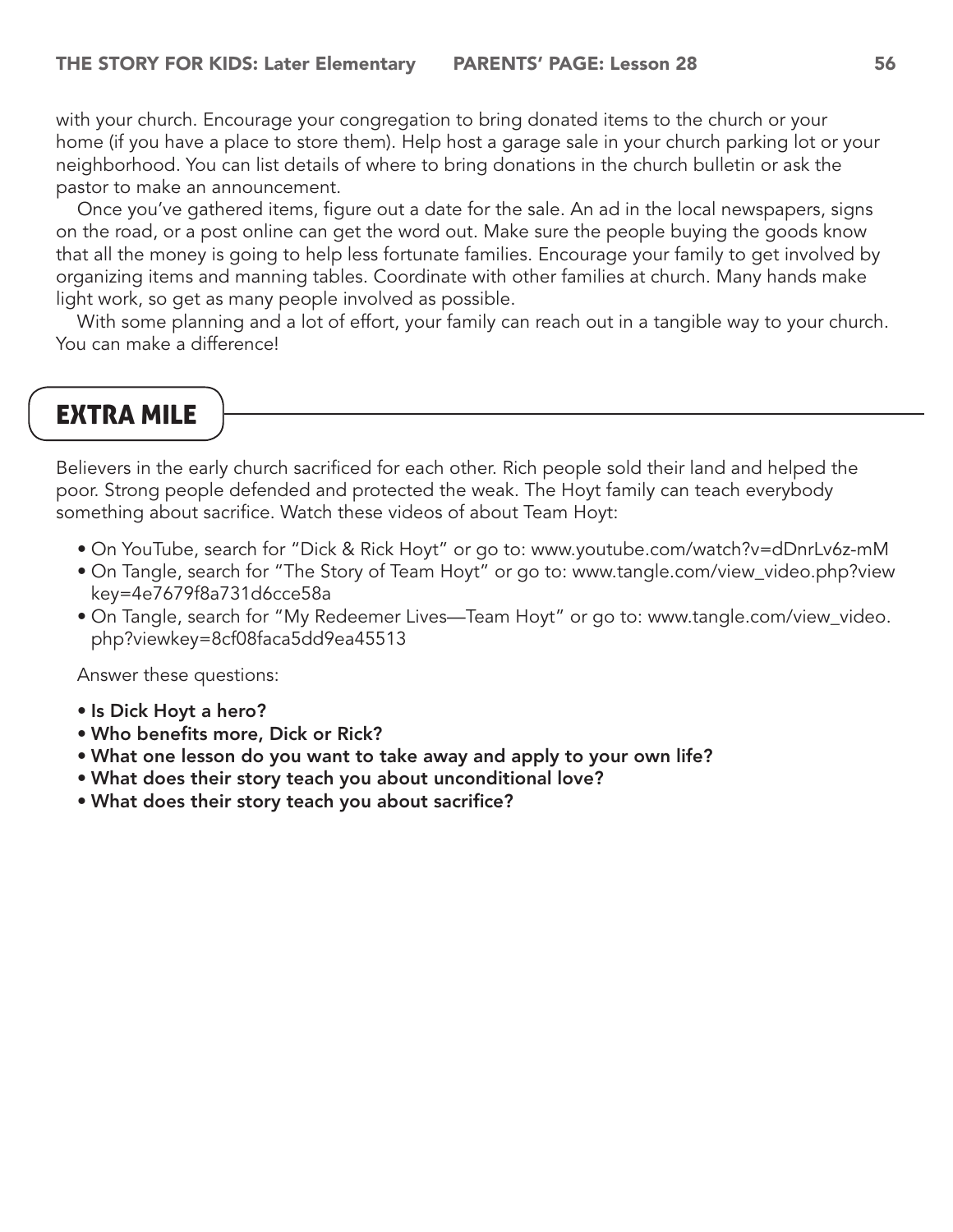# PAUL'S MISSION

Timeless Truth: Without Jesus, all fall short of God's glory.

Bible Basis: Acts 16:1–40; 1 Thessalonians 1:2–5; 3:9–13; 4:16–18; 5:16–28; 1 Corinthians 1:10; 12:12–18, 27; 13:1–7; 15:21–22; 16:23–24; Galatians 5:22–25; 6:18

Key Verse: He asked, "Sirs, what must I do to be saved?" They replied, "Believe in the Lord Jesus." —Acts 16:30–31, NIrV

Resource: *The Story for Kids*, Chapter 29: "Paul's Mission"

### PARENT TIPS

Read and discuss the key point from the class your child(ren) attended. Use the Table Talk questions to start a discussion around the dinner table during the week. The Living Faith activity encourages your family to make a thankfulness chain. The Extra Mile takes your family to an inspirational video that talks about Paul's life.

### GET THE POINT

Jesus saves us if we believe in him. I can choose to believe.

#### TABLE TALK

- Paul suffered a lot for Jesus Christ. He was blinded, beaten, stoned, and jailed. But he said suffering was good because it creates perseverance, character, and hope. Have you ever suffered for something and then come out better in the end? Tell that story.
- Paul warns Christians to stay away from sinful acts, such as sexual immorality, impurity, idolatry, witchcraft, hatred, jealousy, fits of rage, drunkenness, etc. Do any things in this list stand out as extremely bad or not so bad sins? In God's eyes is all sin the same?
- Looking at the above list, talk about specific ways you can overcome certain sinful behaviors. With all the pornography on the Internet and sexualized commercials on TV, is it harder today to stay pure and sexually moral?
- Paul writes some great things about love. It's patient and kind. It's not envious, boastful, or self-seeking. How does this kind of biblical love differ from the love that boyfriends and girlfriends have for each other?
- What's your favorite part of Paul's definition of love? (Look up 1 Corinthians 13:4–7.)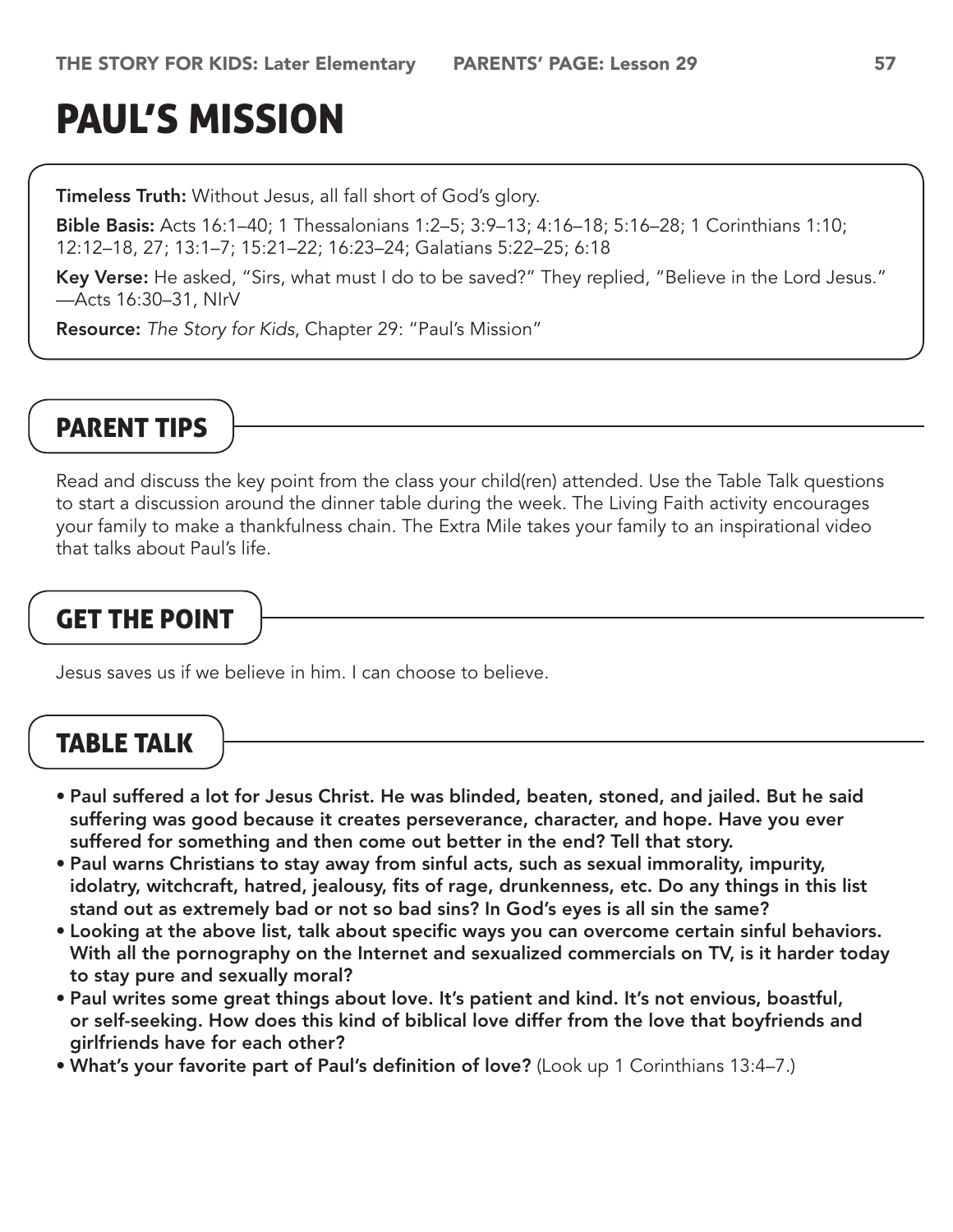### LIVING FAITH

Paul endured many trials for his faith. Through everything, he remained hopeful and thankful. For this family activity, you'll need pieces of colored construction paper, scissors, markers or pens, and glue. Gather your family and explain that Paul spent a lot of time in chains, but he didn't let anything dampen his faith. Paul said, "How can we thank God enough," (1 Thessalonians 3:9).

Create a thankfulness chain as a family by cutting construction paper into 8-inch strips that are about one-and-a-half inches wide. (Regular white paper would work, too.) Have each family member take five to ten strips of paper. Write down something you're thankful for on each strip. Then glue the ends of the strip together to create a chain link. Make sure the words are on the inside of the link. Interlock the links as other family members write what they're thankful for and watch your chain grow. Try not to say what you're writing down on your chain. When everybody's finished and a long chain is created, hang it over a doorway. Leave it hanging for a few days and then plan a time to get together as a family again. Tear off a link of the chain and read what's on the inside. Have the person who wrote that message explain why they're thankful. Keep going until you've totally dismantled the chain. Thank God for breaking the chains in your life and giving you so much to be thankful for!

## EXTRA MILE

God doesn't want us to live half-heartedly for him. He wants our total commitment. He wants us to be passionate about the things he's passionate about. He wants us to have the faith to persevere like Paul.

Go to YouTube and watch "Ray Vander Laan—Run!" It's at www.youtube.com/watch?v=Cizsb\_GE\_zc. After you've watched this short video, talk about Ray's message.

- Why don't we live passionate lives for Jesus?
- Why is it easy to fall into part-time discipleship?
- How can we live as Christian Olympians?

Remember: Don't hold back in your Christian life. How we live shows others that God is King!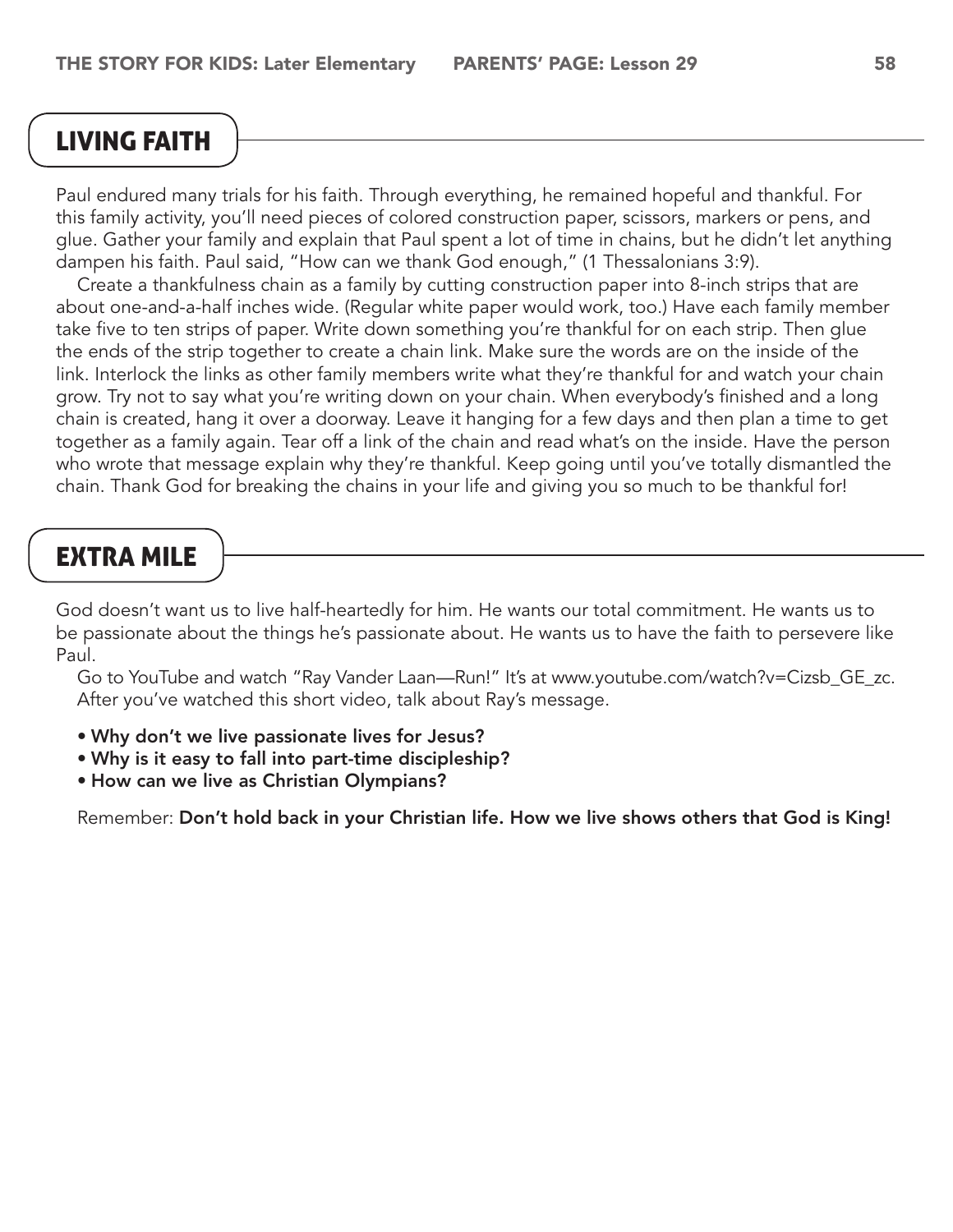# PAUL'S FINAL DAYS

**Timeless Truth:** God's saving grace is worth more than any earthly suffering.

Bible Basis: Acts 20:22–28, 36–38; 22:22–29; 27:1, 9–41; 28:1–10

Key Verse: I only want to complete the work the Lord Jesus has given me. He wants me to tell others about the good news of God's grace. —Acts 20:24, NIrV

Resource: *The Story for Kids*, Chapter 30: "Paul's Final Days"

### PARENT TIPS

Read and discuss the key point from the class your child(ren) attended. Use the Table Talk questions to start a discussion around the dinner table during the week. The Living Faith activity has your family put on a sock puppet play, featuring the snake that bit Paul. The Extra Mile encourages your family to watch a music video or read a story on the possible discovery of Paul's sea anchors.

### GET THE POINT

Paul served God with his whole life. God wants me to serve him, too.

### TABLE TALK

- Paul is clear that salvation is a gift from God—nothing that's deserved or can be earned. Since the Bible is so clear, why do people still believe they'll go to heaven because of their good works?
- Why is it easy to get caught up comparing yourself with other people instead of to God's standard?
- Paul writes that "all Scripture is God-breathed." What does that mean?
- God's Word is powerful and useful. Paul mentions four specific ways that the Bible is helpful (2 Timothy 3:16). Look at each one:
	- How is the Bible helpful in teaching?
	- How does the Bible rebuke us?
	- In what ways can the Bible correct us?
	- Why is training in righteousness important?
	- Think of verses where the Bible teaches, rebukes, corrects, and trains.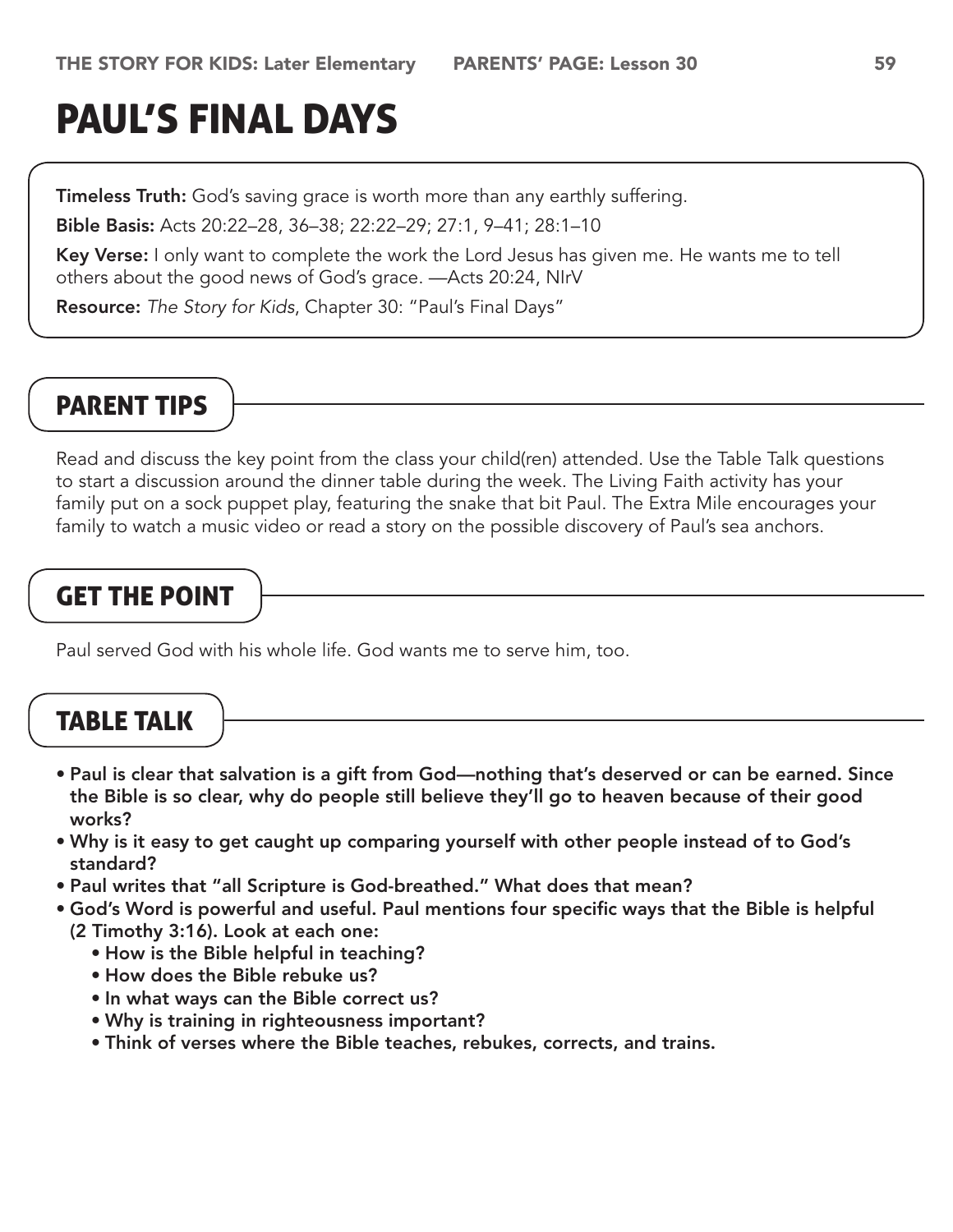# LIVING FAITH

Paul's shipwreck on Malta is one of the most exciting stories in the Bible. As soon as everybody is safely on land, Paul goes to gather firewood and is bitten by a poisonous snake. Paul shakes the snake into the fire as the Maltese people wait for him to swell up and drop dead. But God saves him, and Paul is able to share about Jesus Christ and see many people come to faith over the next three months.

Put on a family play by creating a snake puppet from an old sock and two buttons. Sew on the buttons for eyes. If you have any red felt or material, cut out a small piece in a forked shape and sew it on as a tongue. You can create two snakes have the snake talking to Paul or do a snake monologue. Read Acts 27:13–28:10 for background. Ad lib your lines for the play by using one of these ideas:

- 1. Have two snakes talking to each other. One snake is kind of singed since it just bit Paul and was thrown into a fire. This snake is upset because Satan (who once took the form of a serpent) told him to go bite Paul, but nothing happened. In fact, not only is Paul OK, but the islanders think he's a god and want Paul to tell them about Jesus. The snake is bummed because Satan's plan isn't working out. The two snakes get more and more agitated, because God's power always seems to defeat Satan's plan.
- 2. Have a snake talking to Paul after biting him. The snake is confused because Paul's not dying. The snake says stuff like, "I put the poison in you, right?" Paul can explain that God is more powerful than any poison. Paul can explain God's purpose for life. At the end, Paul casts the snake into the fire.
- 3. Have the snake give all the details of the day in a monologue. Again, the snake is singed after escaping from the fire. He retells watching 276 people wash up on the beach and start to build a fire, how he bit Paul, how Paul didn't die, how Paul was taken to the chief official of the island and healed his father. The snake is amazed at God's power shown through Paul.

Have family members take turns playing different parts.

### EXTRA MILE

- 1. Watch the music video "Audio adrenaline hands and feet" at: www.youtube.com/watch?v=m36O WibR6nk.
	- How does this video relate to Paul's life?
	- If you could share God's love anywhere, where would you go?
- 2. Bob Cornuke is an ex-Los Angeles crime scene investigator who now uses the Bible to search for biblical artifacts. You can read about his search for the four anchors from Paul's ship at: www.khous e.org/articles/2002/413.

To see a photo of what Bob found, scroll to the bottom of this Web site: http://nordskogpublishing .com/publisherscorner/2008/03/anchors-from-apostle-pauls-shipwreck.html.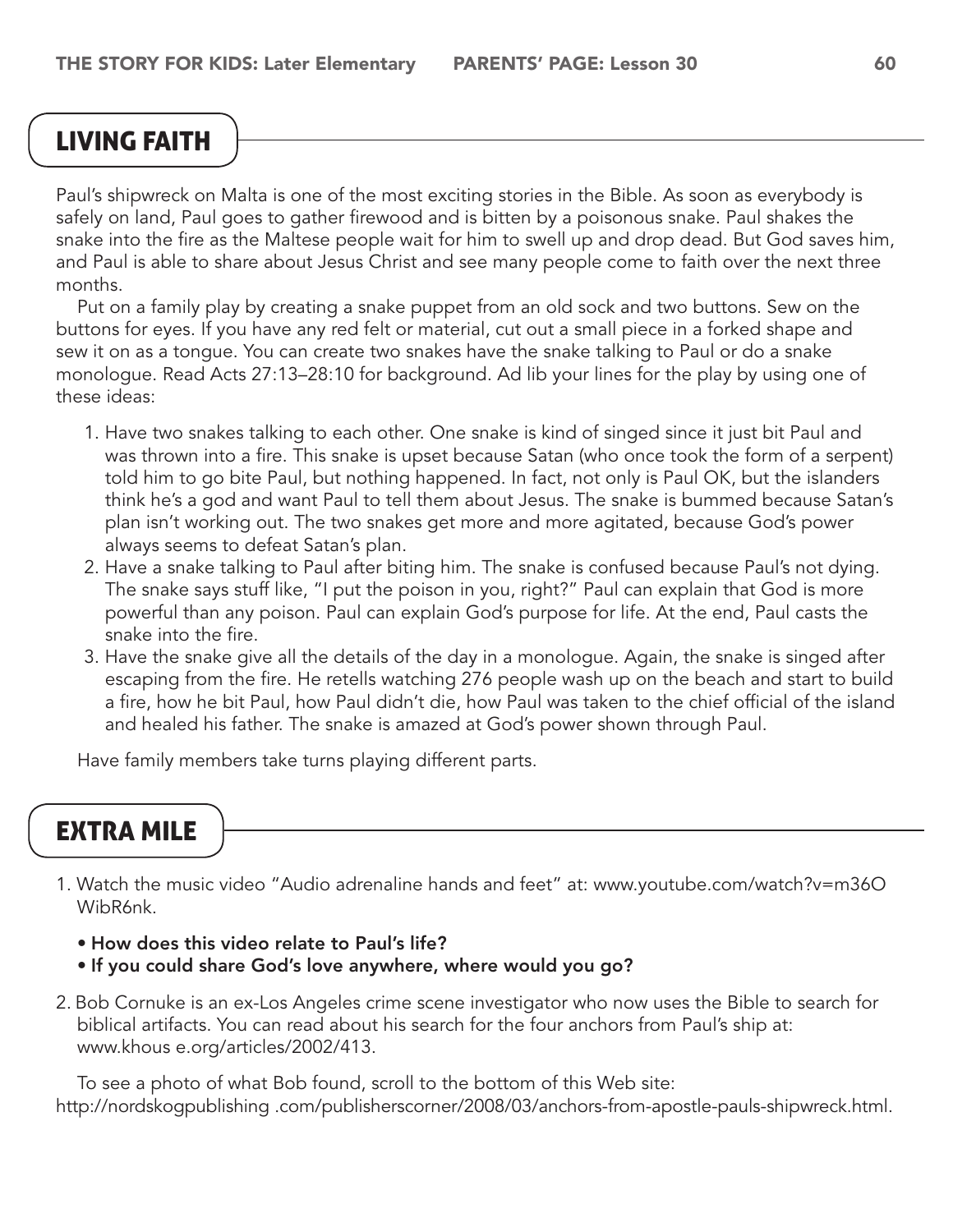# REVELATION

**Timeless Truth:** Jesus wins the ultimate victory; he's coming soon.

Bible Basis: Revelation 1:1–19; 4:1–11; 5:13–14; 19:11–15; 21:10–18, 21–27; 22:7–14, 16–21

Key Verse: Look! He is coming with the clouds! Every eye will see him ... This will really happen! Amen. —Revelation 1:7, NIrV

Resource: *The Story for Kids*, Chapter 31: "Revelation"

## PARENT TIPS

Read and discuss the key point from the class your child(ren) attended. Use the Table Talk questions to start a discussion around the dinner table during the week. The Living Faith activity demonstrates how God will separate those who believe in him from those who were never his followers. The Extra Mile guides your family to watch videos of worship songs based on this chapter of *The Story* and a video about the importance of telling others about God.

## GET THE POINT

Jesus is coming again. I can live in his kingdom forever.

## TABLE TALK

- What do you think Jesus means when he tells John, "I hold the keys of death and Hades"? How has Jesus demonstrated that?
- Jesus warns the churches about their behavior. Look at several of them. Do churches battle these same problems today?
	- Church in Ephesus—forgotten first love
	- Church in Sardis—live according to what you know about God
	- Church in Laodicea—lukewarm; need to live on fire
- Which of the above problems do you deal with the most?
- Now that you've completed *The Story* and know more about God, do you think it's going to be easier or harder to live for him? Why?
- Are you ready, because Jesus says he's "coming soon"?

## LIVING FAITH

Some scary things happen in this chapter of *The Story*. Battles are fought. Strange-looking creatures appear. God judges everybody and separates those who know him and people who never followed